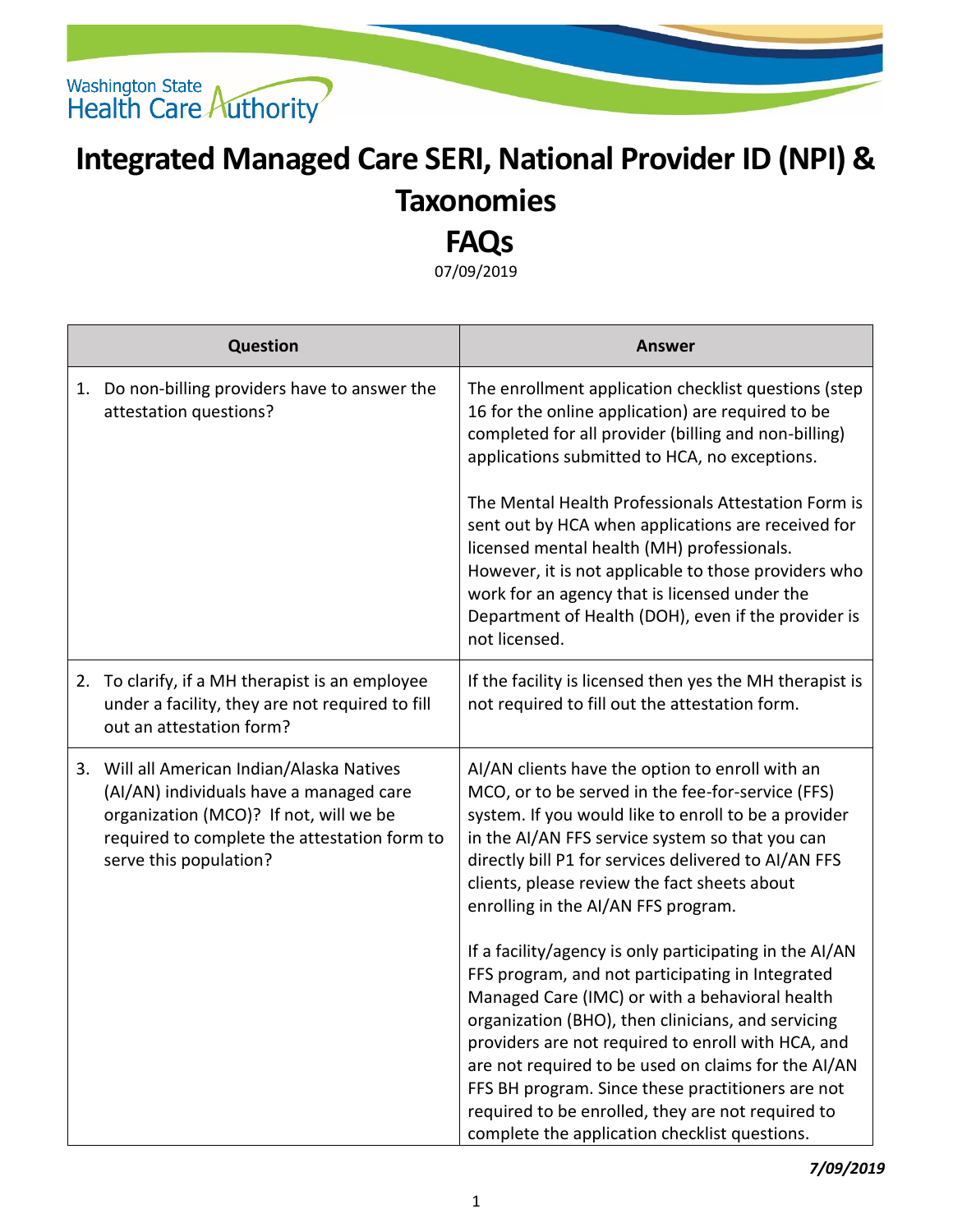|                                                     | However, if the facility/Agency is also participating<br>with Integrated Managed Care or with a Behavioral<br>Health Organization, then the clinicians and<br>servicing providers are required to enroll with HCA,<br>and required to complete the application checklist<br>questions.<br>See also question 64.                                                                                                                                                                              |
|-----------------------------------------------------|----------------------------------------------------------------------------------------------------------------------------------------------------------------------------------------------------------------------------------------------------------------------------------------------------------------------------------------------------------------------------------------------------------------------------------------------------------------------------------------------|
| 4. Where can we find the 18 types of<br>taxonomies? | See the taxonomy crosswalk HCA provided in the<br>NPI IMC Fact Sheet. The fact sheet is posted on the<br>HCA website at https://www.hca.wa.gov/about-<br>hca/healthier-washington/regional-resources,<br>under the "General" tab.<br>HCA has received a notification from clearinghouses<br>that they cannot accept the local taxonomy codes<br>created by HCA. Clearinghouses can only accept<br>federal taxonomies provided by the National Plan &<br>Provider Enumeration System (NPPES). |
|                                                     | This impacts the following local HCA taxonomy<br>codes: 101Y99993L, 101Y99994L, 101Y99995L,<br>101Y99996L.<br>To resolve this issue for providers that bill an MCO<br>or clearinghouse, HCA recommends the following:<br>Clinicians with the above noted taxonomies<br>should enroll your NPI with HCA under the<br>local (SERI) taxonomy as well as your NPPES<br>taxonomy.<br>When submitting claims/encounters to an<br>$\bullet$                                                         |
|                                                     | MCO or clearinghouse, these clinicians<br>should always use the NPPES taxonomy.<br>If you have already registered the clinician's NPI<br>under one of these local taxonomies, please also<br>register the clinician's NPI with HCA under the<br>NPPES taxonomy.<br>If you have not yet registered, please be sure to<br>register the clinician's NPI with HCA under both our<br>local taxonomy as well as the clinician's selected<br>NPPES taxonomy.                                        |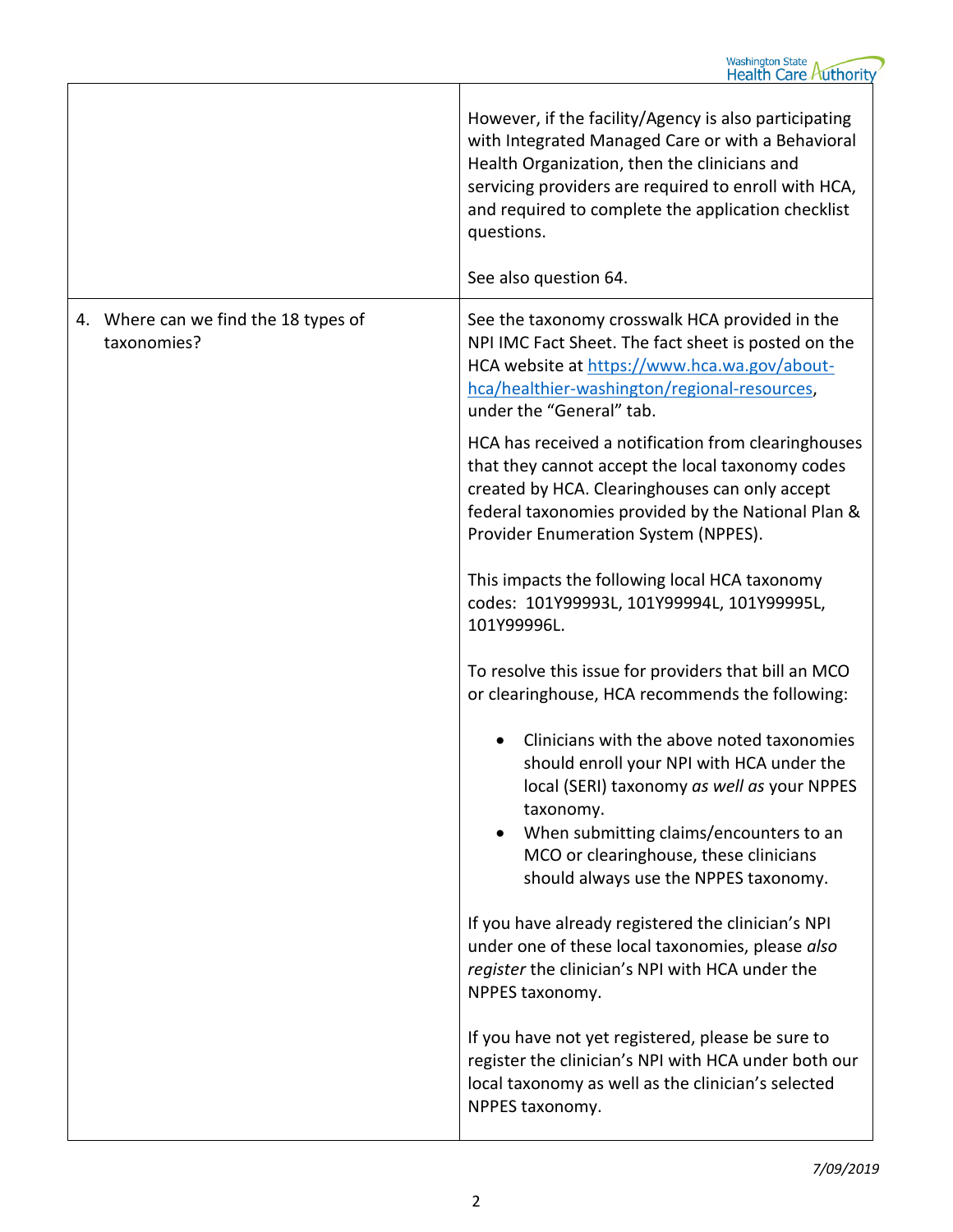|    |                                                                                                         | Note: If the clinician bills directly and not through<br>an MCO or clearinghouse, please enroll using the<br>local (SERI) taxonomy only.                                                                                                                                                                                                                                                                                                                                                                                                                                                                                                                                                                |
|----|---------------------------------------------------------------------------------------------------------|---------------------------------------------------------------------------------------------------------------------------------------------------------------------------------------------------------------------------------------------------------------------------------------------------------------------------------------------------------------------------------------------------------------------------------------------------------------------------------------------------------------------------------------------------------------------------------------------------------------------------------------------------------------------------------------------------------|
| 5. | Is there a way to get an electronic extract<br>from P1 to see which taxonomies have been<br>registered? | HCA will not be supplying a list of clinicians and<br>their taxonomies registered in ProviderOne to the<br>agencies. Dianne Baum will be connecting with the<br>BHOs to facilitate the provision of this information.                                                                                                                                                                                                                                                                                                                                                                                                                                                                                   |
|    |                                                                                                         | However, agencies (i.e., providers) with access to<br>the ProviderOne portal have the ability to add,<br>remove and update the mental health<br>professional's associated with the facility or agency<br>NPI. This functionality also allows agencies to<br>create and export a list of professionals associated<br>with the agency NPI at any time, and allows the<br>agencies to review and update the taxonomy (s)<br>registered with HCA for those professionals.                                                                                                                                                                                                                                   |
|    | 6. Is a clinician required to enter in a license<br>number in P1 when registering their NPI?            | There are instructions for dealing with registering a<br>non-licensed provider and you can enter "NA" into<br>that field; if the provider is licensed then HCA would<br>like them to include their number. Do not use a<br>slash - please just put the letters NA.                                                                                                                                                                                                                                                                                                                                                                                                                                      |
|    | 7. Isn't the claim & encounter one and the<br>same?                                                     | They are very similar in that they report the same<br>information about services rendered, they both<br>have to be submitted in 837 formats, and they both<br>have to follow HIPAA compliance rules, but they are<br>not quite the same. A claim is a bill submitted by<br>the provider to the payer in order to receive a FFS<br>for service payment for the service(s) rendered and<br>reported on the claim. An encounter is what the<br>MCO submits to HCA to represent claims they have<br>paid to their enrolled providers. Providers who are<br>paid on a capitated basis or cost reimbursement are<br>also required to submit encounter data to the MCO,<br>representing the services rendered. |
| 8. | Can providers code bill for ADIS (Alcohol Drug<br>Information School)?                                  | This is a non-Medicaid service, so providers need to<br>work with payers to see if you can obtain a contract<br>for this particular service. You may also want to talk<br>with your regional Behavioral Health -<br>Administrative Service Organization (BH-ASO) about<br>a contract for this service. If you have a contract for<br>this service, then yes you should submit encounter<br>data.                                                                                                                                                                                                                                                                                                        |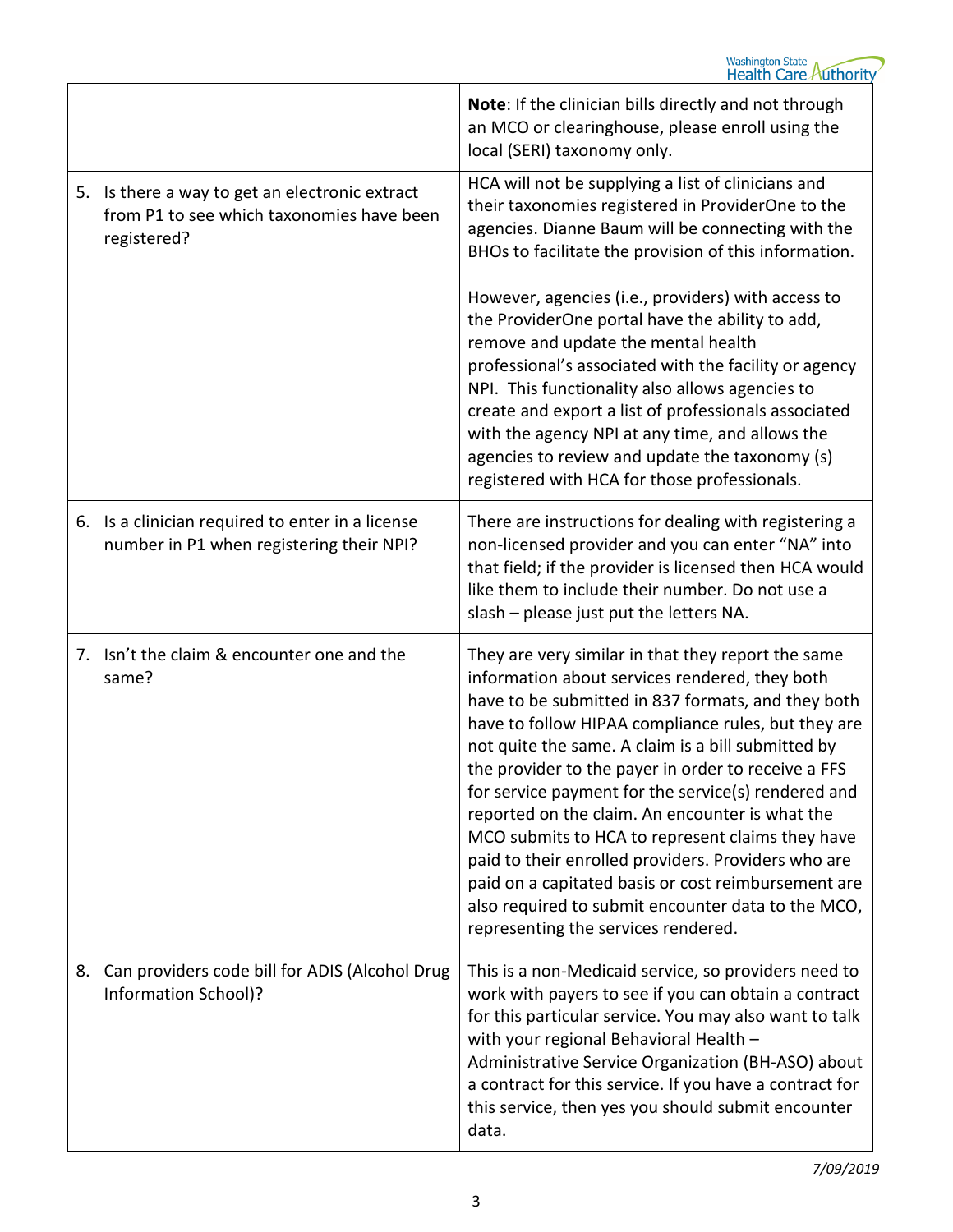| 9. Why can't providers continue to run<br>exclusion checks monthly on our board<br>members instead of submitting their SSNs for<br>the feds to check this? | HCA encourages them to do that, but HCA is also<br>required by CFR to perform this activity.                                                                                                                                                                                                                                                   |
|------------------------------------------------------------------------------------------------------------------------------------------------------------|------------------------------------------------------------------------------------------------------------------------------------------------------------------------------------------------------------------------------------------------------------------------------------------------------------------------------------------------|
| 10. Where and when can we get the new SERI<br>guide?                                                                                                       | HCA will share the updated SERI Guide with the<br>Webinar email list, the MCOs, the BHOs, and<br>Beacon Health Options and will also distribute it via<br>the Greater Columbia, Spokane and Pierce provider<br>workgroups. When HCA identify the appropriate<br>place to publish it on our Website we will also do<br>this and share the link. |
| 11. For BH-ASOs who will be using the Prior<br>Authorization (PA) field for an actual PA<br>number, where should they put the EBP<br>code?                 | HCA will not be requiring EBP reporting by the BH-<br>ASO for non-Medicaid clients.                                                                                                                                                                                                                                                            |
| 12. How will secure detox and free-standing E&T<br>be reported? Will it continue to use an 837i<br>claim?                                                  | Yes, it will be an 837i claim submitted to the MCO.<br>For free standing E&Ts, use revenue code 1002 and<br>HCPC code H0017. For hospital-based E&Ts, use<br>revenue code 0126 with HCPC code H0017.                                                                                                                                           |
| 13. When will we be able to start testing out new<br>systems for the encounter reporting?                                                                  | The MCOs are able to do testing already. Please<br>reach out to the MCOs to begin testing.                                                                                                                                                                                                                                                     |
| 14. Do interns seeking a Master's degree need an<br>NPI?                                                                                                   | Yes. See questions 15 and 16 about interns getting<br>an NPI.                                                                                                                                                                                                                                                                                  |
| 15. When enrolling interns, what provider type<br>should they be categorized as?                                                                           | Nationally, an intern can get an NPI with a student<br>taxonomy (390200000X) with the NPPES, so that<br>should be the first step. The provider type would<br>just be based on education level, intern or not.<br>For the purposes of enrolling with HCA and<br>selecting a taxonomy from the crosswalk, if they are                            |
|                                                                                                                                                            | an MA or PhD level intern, then use MA/PhD with<br>the designation non-licensed. If their education<br>level is below an MA (for example, if they are at the<br>BA level), then the intern would use the "below<br>MA" option.                                                                                                                 |
|                                                                                                                                                            | See question 16.                                                                                                                                                                                                                                                                                                                               |
| 16. What taxonomy should be used for those<br>who are interns?                                                                                             | Use the taxonomy code 390200000X-Student in an<br>Organized Health Care Education/Training Program<br>for the purposes of registering with NPPES and<br>acquiring an NPI that would be as close as any                                                                                                                                         |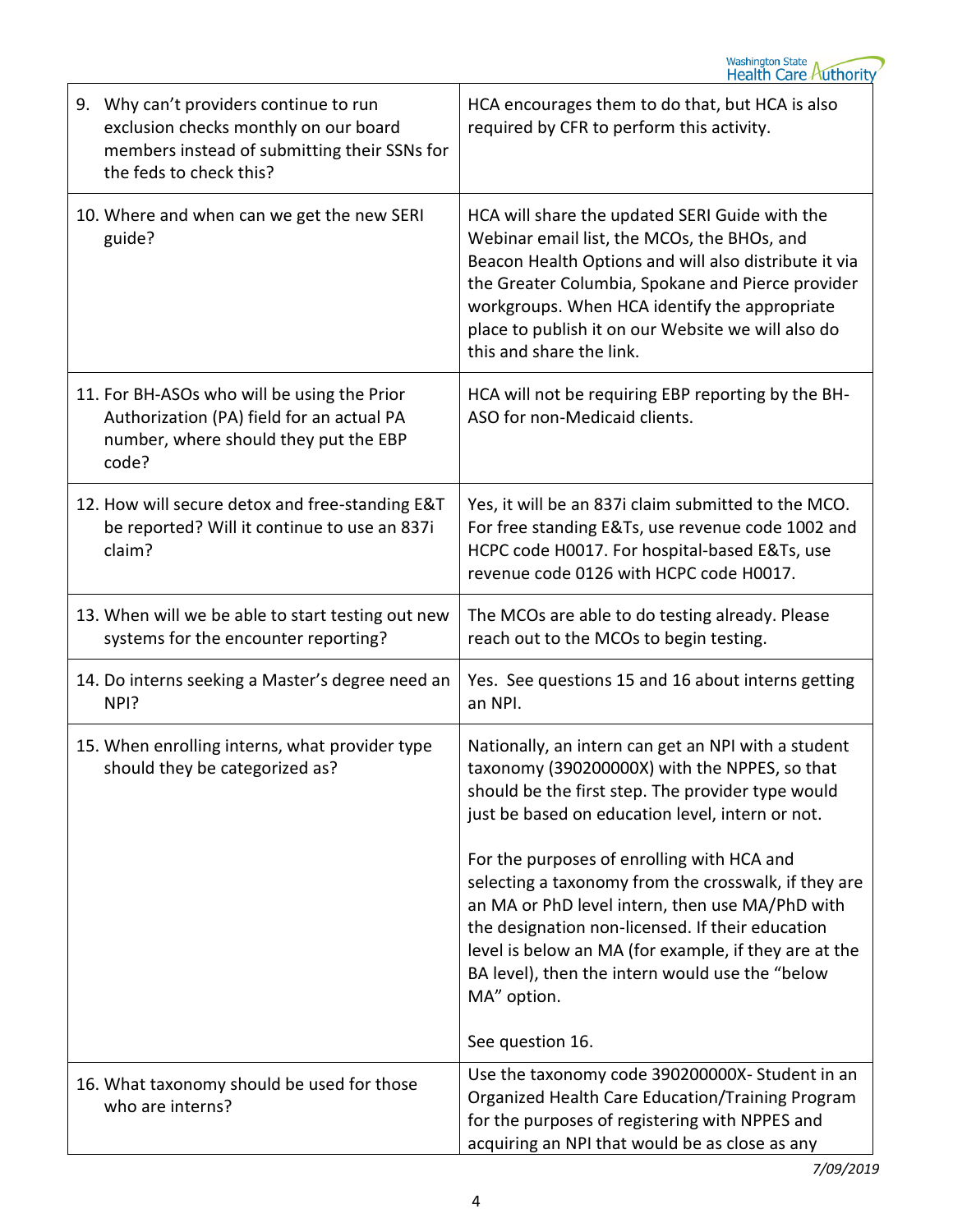|                                                                                                                                                                                                                                                                                                                                                                 | available in the federal code set for mental health<br>professionals in training. This taxonomy code<br>should also be used for claims/encounter submittal<br>to an MCO or clearinghouse. However, for purposes<br>of enrolling with HCA, select the HCA local<br>taxonomy that is the best fit for the educational<br>preparation of the intern, as indicated in the<br>crosswalk on the NPI IMC Fact Sheet.<br>Note: When enrolling with HCA, if the clinician will<br>be submitting claims/encounters to an MCO or<br>clearinghouse then you should register the<br>clinician's NPI under both the HCA local taxonomy<br>as well as the NPPES taxonomy. If the clinician bills<br>directly and not through an MCO or clearinghouse,<br>please enroll using the local (SERI) taxonomy only. |
|-----------------------------------------------------------------------------------------------------------------------------------------------------------------------------------------------------------------------------------------------------------------------------------------------------------------------------------------------------------------|-----------------------------------------------------------------------------------------------------------------------------------------------------------------------------------------------------------------------------------------------------------------------------------------------------------------------------------------------------------------------------------------------------------------------------------------------------------------------------------------------------------------------------------------------------------------------------------------------------------------------------------------------------------------------------------------------------------------------------------------------------------------------------------------------|
|                                                                                                                                                                                                                                                                                                                                                                 | See questions 4 and 15.                                                                                                                                                                                                                                                                                                                                                                                                                                                                                                                                                                                                                                                                                                                                                                       |
| 17. We have several students that have a<br>Bachelor's degree who are matriculated in<br>and doing an internship to complete their<br>Master's degree. Do we use taxonomy 09 -<br>bachelor degree?                                                                                                                                                              | See question 15.                                                                                                                                                                                                                                                                                                                                                                                                                                                                                                                                                                                                                                                                                                                                                                              |
| 18. Does a master's level intern therapist, who<br>has an NPI and is an agency-affiliated<br>counselor, need to complete this HCA<br>registration?                                                                                                                                                                                                              | Yes.                                                                                                                                                                                                                                                                                                                                                                                                                                                                                                                                                                                                                                                                                                                                                                                          |
| 19. Does billing for MH/substance use disorder<br>(SUD) interns differ based on whether the<br>interns are practicing by themselves vs. being<br>supervised by a licensed professional? (For<br>example, an agency has interns working<br>independently but do not have onsite<br>supervision. Currently this provider bills an<br>H0004 code through the BHO). | Billing and payment is between the provider and<br>the MCO - the SERI guide is about how to report<br>the encounter data properly. For individual<br>treatment services reporting H0004 select the<br>taxonomy option390200000X-Student in an<br>Organized Health Care Education/Training Program.<br>However, in the outpatient treatment section for<br>substance use modalities the H004 requires the<br>provider be either a CDP or a CDPT. You would<br>select that applicable to the intern. These are the<br>only two services for which H004 is an option.                                                                                                                                                                                                                            |
| 20. If an unlicensed intern is directly supervised<br>by a licensed clinician and is not working<br>independently, can an agency bill under the<br>supervising provider rather than the intern?                                                                                                                                                                 | You can report the encounter using the taxonomy<br>code 390200000X- Student in an Organized Health<br>Care Education/Training Program when submitting<br>the claim/encounter to an MCO or clearinghouse.<br>Ideally, this approach would mean there is no                                                                                                                                                                                                                                                                                                                                                                                                                                                                                                                                     |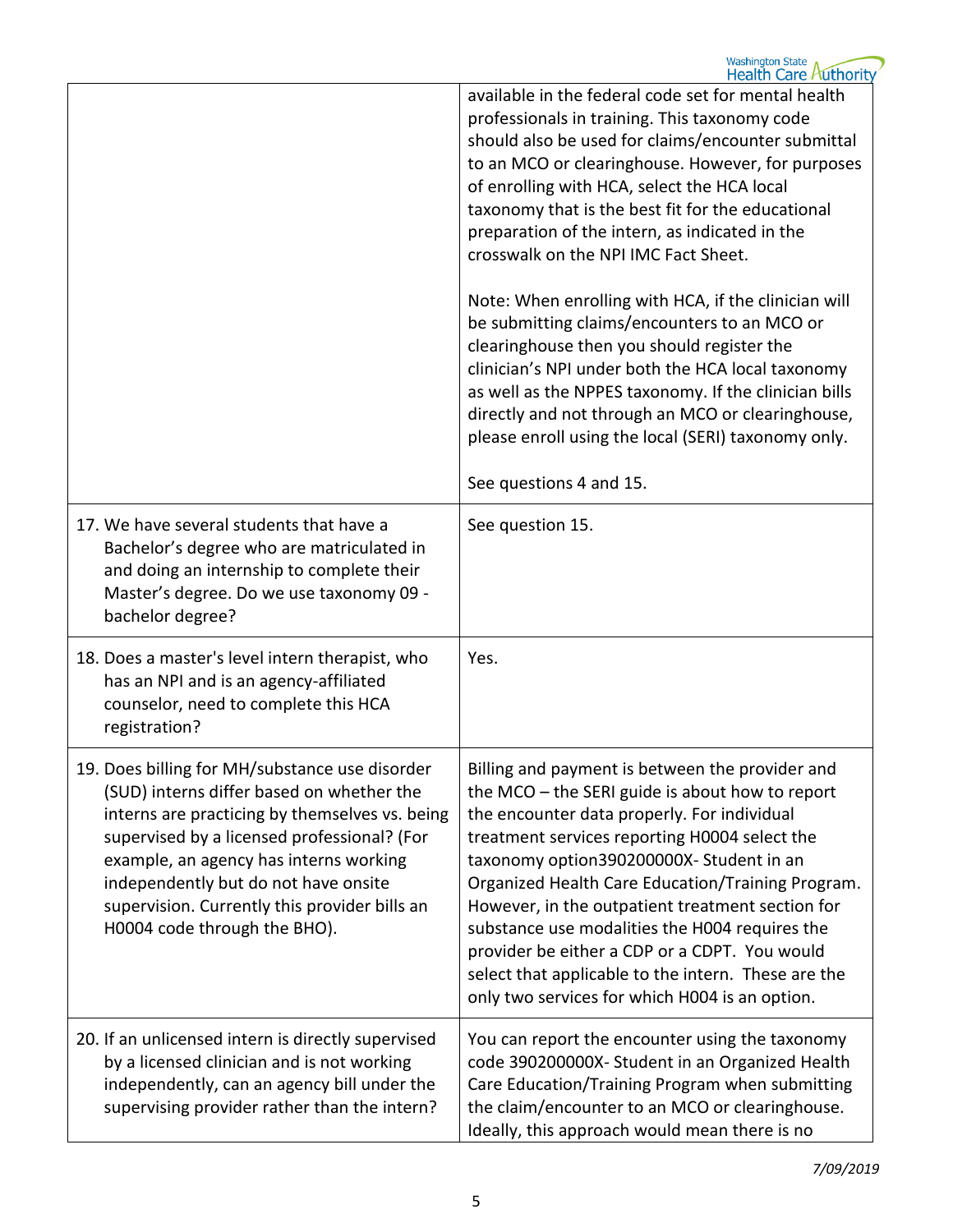| When would billing the encounter under the<br>supervisor NPI be appropriate?                                                                                                                                                                                                                                                         | situation where the supervisor would be reporting<br>the encounter as their own.                                                                                                                                                                                        |
|--------------------------------------------------------------------------------------------------------------------------------------------------------------------------------------------------------------------------------------------------------------------------------------------------------------------------------------|-------------------------------------------------------------------------------------------------------------------------------------------------------------------------------------------------------------------------------------------------------------------------|
| 21. What taxonomy should be used for those<br>who are volunteers? What do we put in the<br>rendering provider field? Can we put the<br>supervising clinician's taxonomy? This<br>specifically pertains to a crisis hotline call<br>where a volunteer might be the person<br>answering the phone, under the supervision<br>of an MHP. | In this instance, the IMC SERI will instruct that you<br>put the billing provider NPI (agency NPI) into the<br>rendering provider field.                                                                                                                                |
| 22. Can we have another one of these webinars?<br>This has been very helpful.                                                                                                                                                                                                                                                        | It will be considered.                                                                                                                                                                                                                                                  |
| 23. Can I get a copy of the slide show?                                                                                                                                                                                                                                                                                              | Yes. The PowerPoint is also attached to the webinar<br>for your convenience. If you need the PowerPoint,<br>email Venus.Sanders@hca.wa.gov.                                                                                                                             |
| 24. What happens after January 1 when a<br>clinician registers their NPI but is waiting for<br>the registration to go through? How long will<br>it take to be processed?                                                                                                                                                             | HCA is committed to working on processing<br>enrollments as quickly as possible on an ongoing<br>basis. If an enrollment needs to be backdated, you<br>need to contact HCA directly at<br>providerenrollment@hca.wa.gov with a request.<br>See questions 71, 75 and 76. |
| 25. If the date of service is prior to the date that<br>the NPI enrollment has been processed by<br>HCA, will the encounter reject?                                                                                                                                                                                                  | The encounter will be rejected. However, there is a<br>P1 process providers can use to request that their<br>date of enrollment be backdated as noted in<br>question 24.<br>See questions 71, 75 and 76.                                                                |
| 26. Are the MCOs verifying the servicing<br>providers against the billing providers (i.e.<br>are encounters rejected if the servicing<br>provider isn't associated with the billing<br>provider in the MCO's system)?                                                                                                                | HCA does not validate servicing providers against<br>billing providers. The MCOs generally do not either,<br>although you should confirm that independently<br>with each payer.<br>See question 81.                                                                     |
| 27. For residential treatment, should we provider<br>the facility NPI rather than the NPI of the<br>specific clinician?                                                                                                                                                                                                              | Yes.                                                                                                                                                                                                                                                                    |
| 28. What is the normal timeframe to process<br>NPI's in ProviderOne?                                                                                                                                                                                                                                                                 | About 1 month although currently HCA is<br>processing them in a week.                                                                                                                                                                                                   |
| 29. If a clinician has an NPI umbrella of "billing<br>facility" number and then they leave to work                                                                                                                                                                                                                                   | An individual clinician can be enrolled under a<br>number of different organizations, provider stays                                                                                                                                                                    |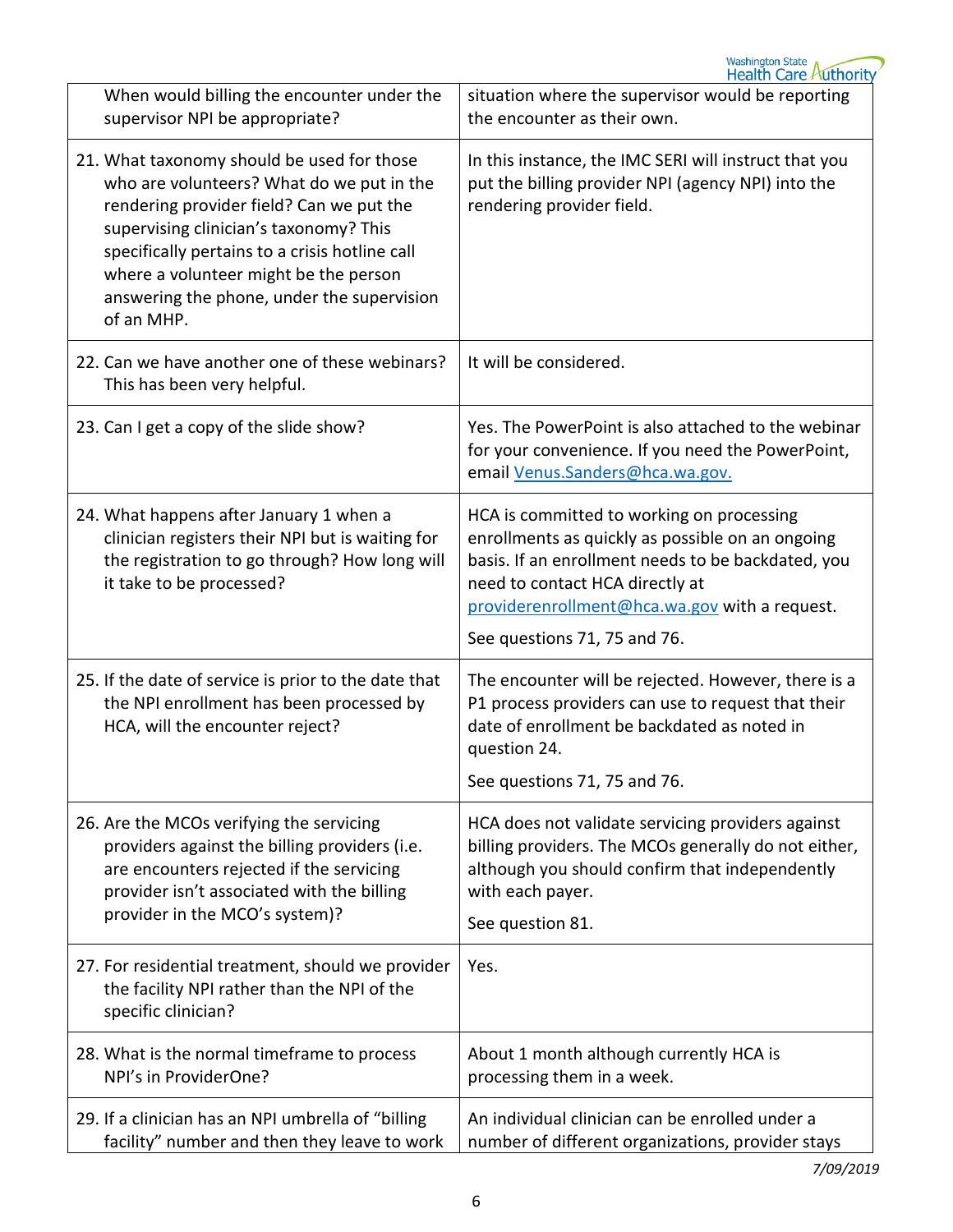| somewhere else, will they need to enroll<br>their NPI number under a new facility?                                                                                                    | enrolled with the Medicaid program when they<br>move to another clinic. Just need to add association<br>to the new clinic and remove the association to the<br>old clinic.<br>See question 5.                                                                                                                                                                                                                                                    |
|---------------------------------------------------------------------------------------------------------------------------------------------------------------------------------------|--------------------------------------------------------------------------------------------------------------------------------------------------------------------------------------------------------------------------------------------------------------------------------------------------------------------------------------------------------------------------------------------------------------------------------------------------|
| 30. What does "bachelor level with exception"                                                                                                                                         | (Per WAC 388-865-0150)                                                                                                                                                                                                                                                                                                                                                                                                                           |
| mean?                                                                                                                                                                                 | A person who meets the waiver criteria of RCW<br>71.24.260, which was granted prior to 1986;                                                                                                                                                                                                                                                                                                                                                     |
|                                                                                                                                                                                       | A person who had an approved waiver to perform<br>the duties of a mental health professional that was<br>requested by the Regional Support Network and<br>granted by the mental health division prior to July<br>1,2001; or                                                                                                                                                                                                                      |
|                                                                                                                                                                                       | A person who has been granted a time-limited<br>exception of the minimum requirements of a<br>mental health professional by the Mental Health<br>Division consistent with WAC 388-865-02.                                                                                                                                                                                                                                                        |
| 31. There are some taxonomy codes on the HCA<br>crosswalk that we do not see in the NPPES<br>system. Are these specific to HCA?                                                       | Yes, HCA created some local taxonomy codes that<br>you will see in the P1 system and not in the NPPES<br>system. In particular, the codes with "9999" in the<br>middle and end with an "L" are local codes.<br>Providers will use these HCA local taxonomy codes<br>for the purpose of enrolling with HCA. Providers<br>should use their NPPES taxonomies when<br>submitting claims/encounters to an MCO or<br>clearinghouse.<br>See question 4. |
| 32. If billing providers have different locations<br>and their clinicians work in different<br>locations, do they need to register their NPI<br>with each of the 5 billing providers? | Yes, that would be ideal and this is not a difficult<br>process. If you need help with this please email<br>providerenrollment@hca.wa.gov<br>See question 61.                                                                                                                                                                                                                                                                                    |
| 33. Will prescribers still need to have a "unique<br>Medicaid provider number" or is the NPI<br>sufficient?                                                                           | The NPI is sufficient as long as it is enrolled with P1,<br>it will not reject.                                                                                                                                                                                                                                                                                                                                                                  |
| 34. Where do the taxonomies go on the 837?                                                                                                                                            | There is a companion guide that tells you where<br>you would enter that- on the HIPAA page. The link<br>for the HIPAA page is here:<br>https://www.hca.wa.gov/billers-providers-                                                                                                                                                                                                                                                                 |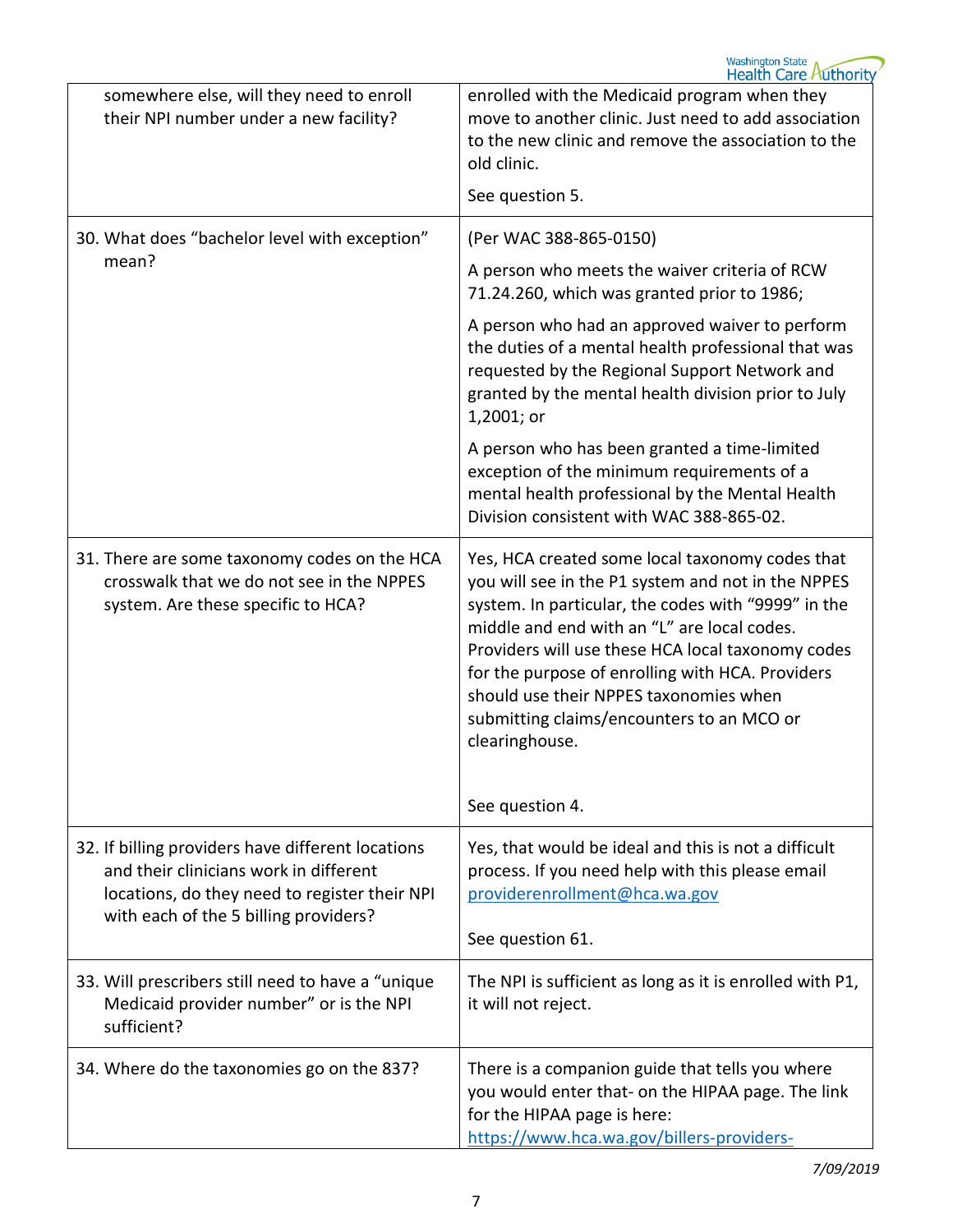|                                                                                                                                                                                                                                                         | Washington State<br>Health Care Authority                                                                                                                                                                                                                                                                                                                                                                                                                                                                                                                                                                                                                                                                                                                                                                                                                                                                                                                                                                          |
|---------------------------------------------------------------------------------------------------------------------------------------------------------------------------------------------------------------------------------------------------------|--------------------------------------------------------------------------------------------------------------------------------------------------------------------------------------------------------------------------------------------------------------------------------------------------------------------------------------------------------------------------------------------------------------------------------------------------------------------------------------------------------------------------------------------------------------------------------------------------------------------------------------------------------------------------------------------------------------------------------------------------------------------------------------------------------------------------------------------------------------------------------------------------------------------------------------------------------------------------------------------------------------------|
|                                                                                                                                                                                                                                                         | partners/prior-authorization-claims-and-                                                                                                                                                                                                                                                                                                                                                                                                                                                                                                                                                                                                                                                                                                                                                                                                                                                                                                                                                                           |
|                                                                                                                                                                                                                                                         | billing/hipaa-electronic-data-interchange-edi.                                                                                                                                                                                                                                                                                                                                                                                                                                                                                                                                                                                                                                                                                                                                                                                                                                                                                                                                                                     |
|                                                                                                                                                                                                                                                         | Scroll down to the heading called ProviderOne 5010<br>companion guides and then click on the link called<br>'837 Encounters'.                                                                                                                                                                                                                                                                                                                                                                                                                                                                                                                                                                                                                                                                                                                                                                                                                                                                                      |
| 35. Will Behavioral Health Organizations (BHOs)<br>be getting 835s back for data submitted for<br>services before 1/1/19 (BHOs will be<br>submitting data for services prior to 1/1/19<br>through Feb or March of 2019).                                | Response files are generated for organizations that<br>submit encounters directly to HCA. The type of<br>response file (i.e., ETRR versus 835) that<br>transitioning BHOs receive will depend on the line<br>of business under which the encounters are<br>submitted:<br>BHO encounters submitted under the BHO<br>ProviderOne ID for dates of service through<br>12/31/2018 will have responses returned on<br>an ETRR. This includes encounters<br>submitted under the BHO ProviderOne ID<br>both before and after 1/1/2019.<br>BHO encounter adjustments or voids<br>submitted under the BHO ProviderOne ID<br>for dates of service prior to 12/31/2018 will<br>receive ETRRs.<br>BH-ASO encounters submitted under the<br>BH-ASO ProviderOne ID for dates of service<br>on and after 1/1/2019 will receive an 835<br>response file.<br>For questions related to response files for<br>encounters submitted by MCOs to HCA for<br>services provided to Medicaid enrollees,<br>please contact the MCOs directly. |
| 36. Will the MCOs be updating their contracts<br>with the new modifiers and removal of HF<br>modifier?                                                                                                                                                  | Yes, for those that explicitly include codes and<br>modifiers in the contract, they will.                                                                                                                                                                                                                                                                                                                                                                                                                                                                                                                                                                                                                                                                                                                                                                                                                                                                                                                          |
| 37. We have previously been able to report and<br>EBP code of 185 for promising practices. Will<br>this continue to be an option, or is the<br>interpretation of EBPs intended to mean only<br>those specifically identified on the WSIPP<br>report(s)? | EBPs will continue to be reported. Please review the<br>EBP FAQ document for further information about<br>how EBPs will be reported in the future.                                                                                                                                                                                                                                                                                                                                                                                                                                                                                                                                                                                                                                                                                                                                                                                                                                                                 |
| 38. In the Taxonomy crosswalk, there is no<br>mapping for Provider Type 08 (N/A). This<br>Provider Type is used most frequently with                                                                                                                    | You will report the billing provider NPI in the<br>rendering provider field for this service.                                                                                                                                                                                                                                                                                                                                                                                                                                                                                                                                                                                                                                                                                                                                                                                                                                                                                                                      |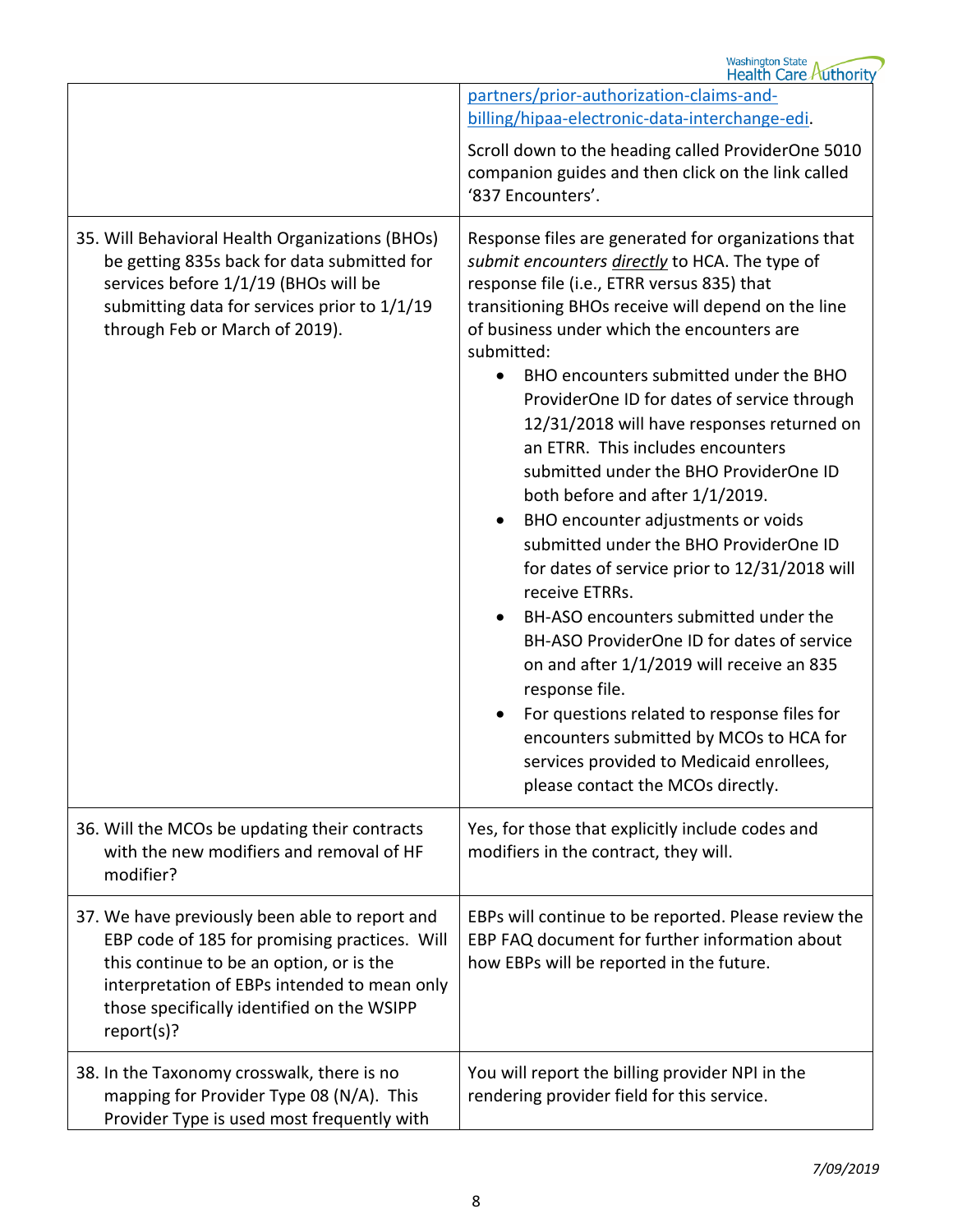

| CPT code H0046 UB (request for service).<br>How will we submit this service?                                                                                                                                         |                                                                                                                                                                                                                                                                                                                                                                                                                                                                                                                                                                                             |
|----------------------------------------------------------------------------------------------------------------------------------------------------------------------------------------------------------------------|---------------------------------------------------------------------------------------------------------------------------------------------------------------------------------------------------------------------------------------------------------------------------------------------------------------------------------------------------------------------------------------------------------------------------------------------------------------------------------------------------------------------------------------------------------------------------------------------|
| 39. In SUD, no case management services were<br>billable unless you were a Chemical<br>Dependency Professional (CDP) or a Chemical<br>Dependency Professional Trainee (CDPT) at a<br>minimum. Will this be changing? | No, this cannot be changed because it is a state<br>plan requirement.                                                                                                                                                                                                                                                                                                                                                                                                                                                                                                                       |
| 40. Why do we have to submit SSNs for board<br>members?                                                                                                                                                              | This is a federal requirement that cannot be<br>changed.                                                                                                                                                                                                                                                                                                                                                                                                                                                                                                                                    |
| 41. In the federal NPPES system there is no<br>taxonomy for CDPT. Is it OK to use the<br>taxonomy for CDP in the NPPES system and<br>then use the 101Y99995L when registered<br>with P1?                             | Yes, that is what you should do in that scenario.<br>However, when submitting claims/encounters to an<br>MCO or clearinghouse you should use your NPPES<br>taxonomy, not 101Y99995L.                                                                                                                                                                                                                                                                                                                                                                                                        |
| 42. If our program is a subcontractor of a larger<br>agency, do the staff go under the larger<br>agency or us as a subcontractor in<br>ProviderOne?                                                                  | In ProviderOne, clinician and other professional<br>staff will need to go under (i.e., be associated with)<br>the agency NPI identified on a claim (encounter).<br>If the larger agency NPI is being used on the claim,<br>then clinician and other professionals used on the<br>claim of an agency subcontractor will need to go<br>under the larger agencies NPI.<br>However, if a smaller agency subcontractor's NPI is<br>to be used on claims, then the staff will need to go<br>under the subcontractor NPI (and the subcontractor<br>NPI would be required to be enrolled with HCA). |
| 43. If someone has a type 1 NPI, for a private<br>practice, how will that impact this process?                                                                                                                       | If a provider is contracting directly with the MCO as<br>private practice, then the private practice provider's<br>NPI would be required to be enrolled with HCA.<br>If an agency or facility contracts with a private<br>practice provider, and uses the individuals NPI on a<br>claim as a servicing provider, then the private<br>practice NPI would need to be enrolled with HCA.                                                                                                                                                                                                       |
| 44. Some of the answer during the Webinar are<br>referencing mental health, SUD and<br>behavioral health. Are mental health and<br>behavioral health not the same?                                                   | When HCA refers to "behavioral health" it is<br>referring to mental health and substance use<br>disorder. When HCA refers to "mental health" it<br>means it is specific to mental health only. When<br>HCA refers to SUD, it means it is specific to SUD<br>only. So, behavioral health is a term that is used to                                                                                                                                                                                                                                                                           |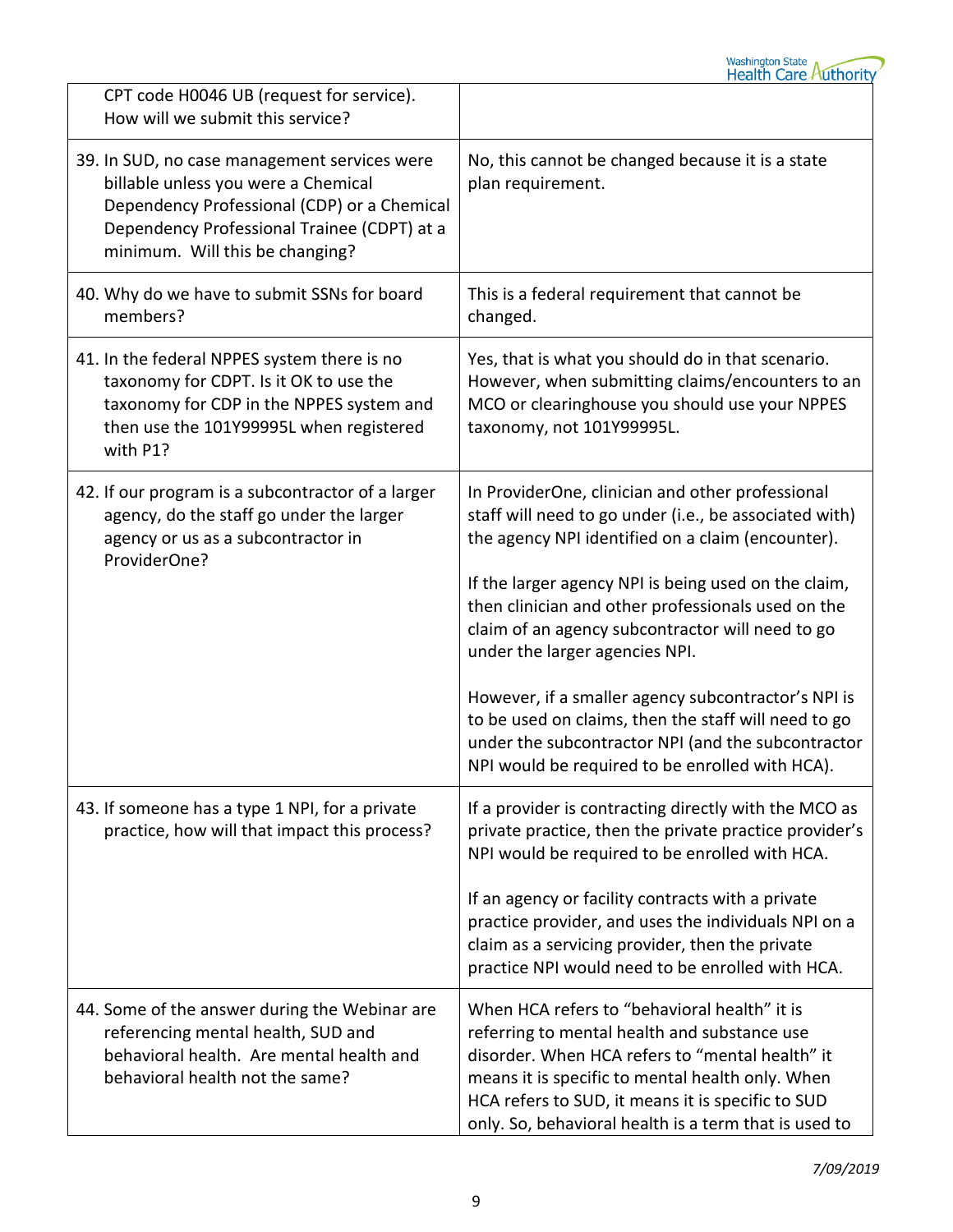Washington State<br>Health Care Authority

|                                                                                                                                                                                                                                                                                     | refer to something that applies to both mental<br>health and SUD.                                                                                                                                                                                                                                                                                                                                               |
|-------------------------------------------------------------------------------------------------------------------------------------------------------------------------------------------------------------------------------------------------------------------------------------|-----------------------------------------------------------------------------------------------------------------------------------------------------------------------------------------------------------------------------------------------------------------------------------------------------------------------------------------------------------------------------------------------------------------|
| 45. Comment for providers to be aware of: Be<br>cautious that your staff do not inadvertently<br>request a new NPI # for your agency - it is<br>possible. The contact information for your<br>agency should be up-to-date because NPPES<br>will let you know                        | Thank you for this suggestion.                                                                                                                                                                                                                                                                                                                                                                                  |
| 46. How does the "units" capture services lasting<br>more than 1 hour and doesn't fit in to the "1<br>unit" description? Specifically, could you<br>clarify the unit reporting for 90853-MH<br>group? How does this capture more intensive<br>groups that are 2 or more hours long? | HCA are open to discussing "rules" or "guidelines"<br>about units and how many can be billed. Please<br>make these suggestions when you review the SERI<br>document if it isn't addressed in the document<br>draft adequately.                                                                                                                                                                                  |
| 47. How can we find out about a batch process<br>so that we can enroll 200+ NPI's with P1?                                                                                                                                                                                          | Please email providerenrollment@hca.wa.gov if<br>you have a request to use a batch process for 200+<br>NPI enrollments.                                                                                                                                                                                                                                                                                         |
| 48. If your agency is currently servicing only--do<br>we complete the application for servicing<br>only? Or do we complete the application as a<br>billing agency as we negotiate with the<br>MCO <sub>s</sub> ?                                                                    | HCA is not aware of a situation in which the agency<br>would be servicing only. There must be a billing NPI<br>that can be used in order to be billing for services.<br>The agency is required to have either a Nonbilling<br>Agreement or Core Provider Agreement on file with<br>HCA. Please reach out directly to HCA with more<br>information on this case. You can email<br>providerenrollment@hca.wa.gov. |
| 49. My question is related to the taxonomy<br>codes for Applied Behavioral Analysis (ABA)<br>providers. Do Certified Behavior technicians<br>use the 103K taxonomy and the 999999<br>taxonomy? Majority of the behavior<br>technicians have a bachelor's degree.                    | ABA services are not billed as a BH service. These<br>services are billed as a physical health service and<br>not delivered through a BHO, so these services will<br>not be reported as an encounter in SERI.                                                                                                                                                                                                   |
| 50. I noticed 261QR0405X is not part of the<br>taxonomy crosswalk. Will I continue to use<br>this code for SUD at the billing level?                                                                                                                                                | The taxonomy crosswalk was designed to assist<br>with identifying the appropriate taxonomy to be<br>used for individuals enrolling with HCA.                                                                                                                                                                                                                                                                    |
|                                                                                                                                                                                                                                                                                     | 261QR0405X is a non-individual taxonomy, to be<br>used for agencies and other types of organizations<br>and facilities, not for use by individuals.                                                                                                                                                                                                                                                             |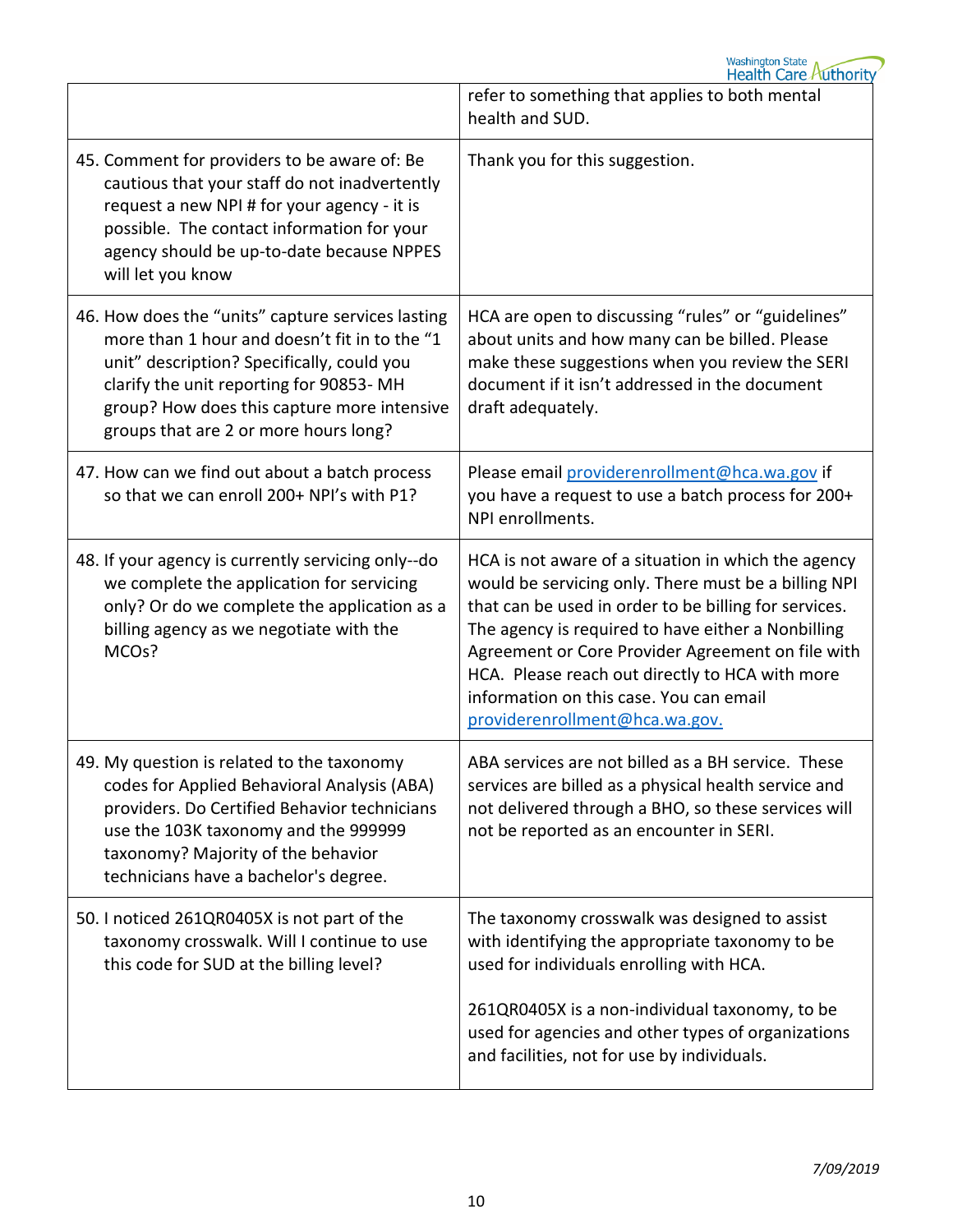|                                                                                                                                                                                                                                                         | 261QR0405X could be used for agencies,<br>organizations and facilities enrolling with HCA as<br>long as they are certified by DOH as a SUD clinic.                                                                                                                                                                                                                                                                                                                                                                                                                                                  |
|---------------------------------------------------------------------------------------------------------------------------------------------------------------------------------------------------------------------------------------------------------|-----------------------------------------------------------------------------------------------------------------------------------------------------------------------------------------------------------------------------------------------------------------------------------------------------------------------------------------------------------------------------------------------------------------------------------------------------------------------------------------------------------------------------------------------------------------------------------------------------|
| 51. Are old taxonomies automatically deleted?                                                                                                                                                                                                           | No, they stay in the system. The provider would just<br>need to log on and add the new taxonomy to the<br>profile or end date a taxonomy no longer applicable<br>to an individual.                                                                                                                                                                                                                                                                                                                                                                                                                  |
| 52. Do facilities have a taxonomy to use?                                                                                                                                                                                                               | Yes, MH, SUD or co-occurring based on their type of<br>service.                                                                                                                                                                                                                                                                                                                                                                                                                                                                                                                                     |
| 53. We have a staff member who is a Master's<br>level and is agency affiliated, what taxonomy<br>do we use?                                                                                                                                             | For clinicians with the local HCA taxonomy codes<br>101Y99993L, 101Y99994L, 101Y99995L, and<br>101Y99996L who bill an MCO or clearinghouse,<br>their NPIs should be registered under both the<br>clinician's local taxonomy code as well as their<br>NPPES taxonomy code. For purposes of submitting<br>claims/encounters to an MCO or clearinghouse,<br>these providers should use the taxonomy which is<br>registered with NPPES.<br>If a clinician bills HCA directly and not through an<br>MCO or clearinghouse, they should enroll using the<br>local (SERI) taxonomy only.<br>See question 4. |
| 54. If a provider works for an agency and is<br>enrolling their NPI, and they want to ask for a<br>retro-active effective date, does the provider<br>need to ask or can the agency ask?                                                                 | HCA will accept a request from either one.                                                                                                                                                                                                                                                                                                                                                                                                                                                                                                                                                          |
| 55. Does the taxonomy code in the NPPES site<br>have to match to taxonomy code that will be<br>put into the ProviderOne system?                                                                                                                         | No. Please register the NPI with the most<br>appropriate taxonomy available in NPPES, and also<br>register the NPI with P1 using the most appropriate<br>HCA local taxonomy. In some cases, because there<br>are local codes in P1, these may not be the same as<br>what you see in NPPES.<br>See question 4.                                                                                                                                                                                                                                                                                       |
| 56. For Master's level mental health counselors<br>(MA and MSW) who are not licensed but are<br>credentialed, can they register for either one<br>of these Taxonomy Codes: 101YM0800X<br>(Mental Health Counselor) 101Y99996L<br>(Ma/PhD non licensed)? | When these clinicians enroll their NPIs with HCA<br>they must use taxonomy code 101Y99996L. They<br>should also enroll their NPIs under their NPPES<br>taxonomy code if they will be billing an MCO or<br>clearinghouse. For purposes of submitting<br>claims/encounters to an MCO or clearinghouse,<br>these providers should use the taxonomy which is                                                                                                                                                                                                                                            |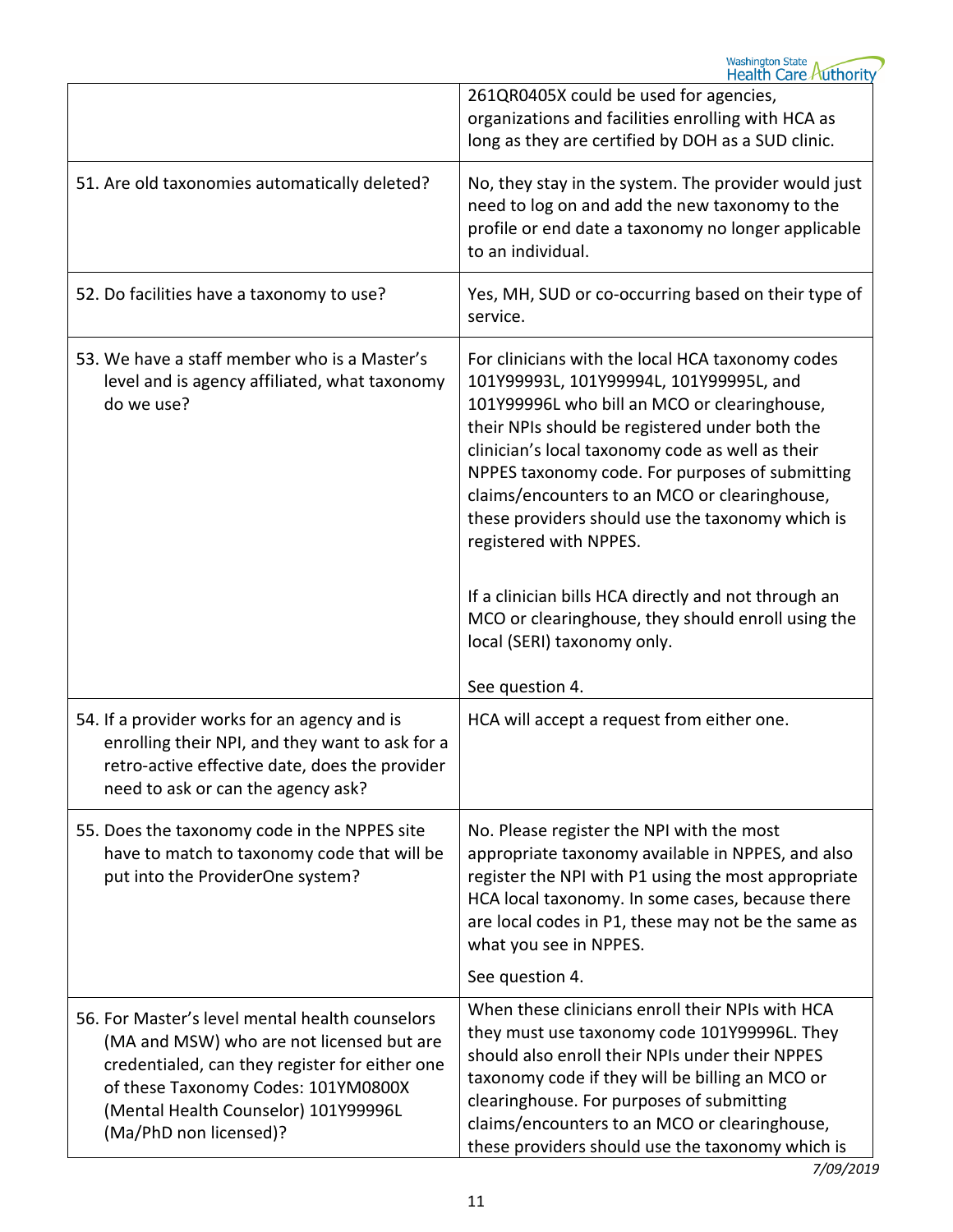|                                                                                                                                                                                                                                                                          | registered with NPPES (see questions 4 and 53<br>above).                                                                                                                                 |
|--------------------------------------------------------------------------------------------------------------------------------------------------------------------------------------------------------------------------------------------------------------------------|------------------------------------------------------------------------------------------------------------------------------------------------------------------------------------------|
| 57. Should the FQHC change theirs to a different<br>provider type? (An FQHC's EHR defaults to<br>the FQHC Type II taxonomy, should they                                                                                                                                  | Continue to use the taxonomies FQHCS use now for<br>reporting services that meet the requirements of a<br>SERI encounter:                                                                |
| change that to a mental health type II<br>instead?)                                                                                                                                                                                                                      | When billing for services eligible for an encounter<br>payment, the agency requires FQHCs to use billing<br>taxonomy 261QF0400X at the claim level.                                      |
|                                                                                                                                                                                                                                                                          | The servicing taxonomy is also required as follows:<br>Community mental health centers must bill<br>servicing taxonomy 261QM0801X or 251S00000X.                                         |
| 58. How do you answer Step 16 on the<br>ProviderOne application (the enrollment<br>application checklist questions) when setting<br>up a nonbilling provider? HCA's handout it<br>states these must be answered Yes or No.                                               | Step 16 in the enrollment application checklist<br>questions are required to be completed for all<br>provider (billing and non-billing) applications<br>submitted to HCA, no exceptions. |
|                                                                                                                                                                                                                                                                          | Each question must be answered with a yes or no.<br>The online application has an optional field for<br>comments, and providers can submit additional<br>attachments if needed.          |
| 59. When enrolling an individual servicing<br>provider, what state agency does the health<br>care agency pick (Department of Corrections<br>(DOC), Department of Social and Health<br>Services (DSHS), or HCA)? Should the health<br>care agency choose both DSHS & HCA? | HCA.                                                                                                                                                                                     |
| 60. If a provider is already in the ProviderOne<br>system as a Clinical Social Worker and has<br>that taxonomy, but also has CDP license,<br>does the provider have to add that                                                                                          | Yes, you should register the NPI under all<br>appropriate taxonomies so in this case you would<br>also register your NPI as a CDP in addition to a<br>licensed clinical social worker.   |
| taxonomy? (An organization may have<br>multiple taxonomies for their organization<br>but not for their providers). Are these older<br>taxonomies you have deleted transferring to<br>the new taxonomy automatically?                                                     | In HCA, taxonomy 1041C0700X was recently<br>removed from use in ProviderOne, and has been<br>replaced by 104100000X.                                                                     |
|                                                                                                                                                                                                                                                                          | Yes, for those providers who had 1041C0700X,<br>taxonomy 104100000X was automatically added to<br>their profile.                                                                         |
| 61. If staff work for two or more separate<br>agencies, do they complete this process with<br>all of the agencies?                                                                                                                                                       | Yes please do.<br>Only one enrollment application with HCA is<br>required for each individual, regardless of the<br>number of agencies they work at.                                     |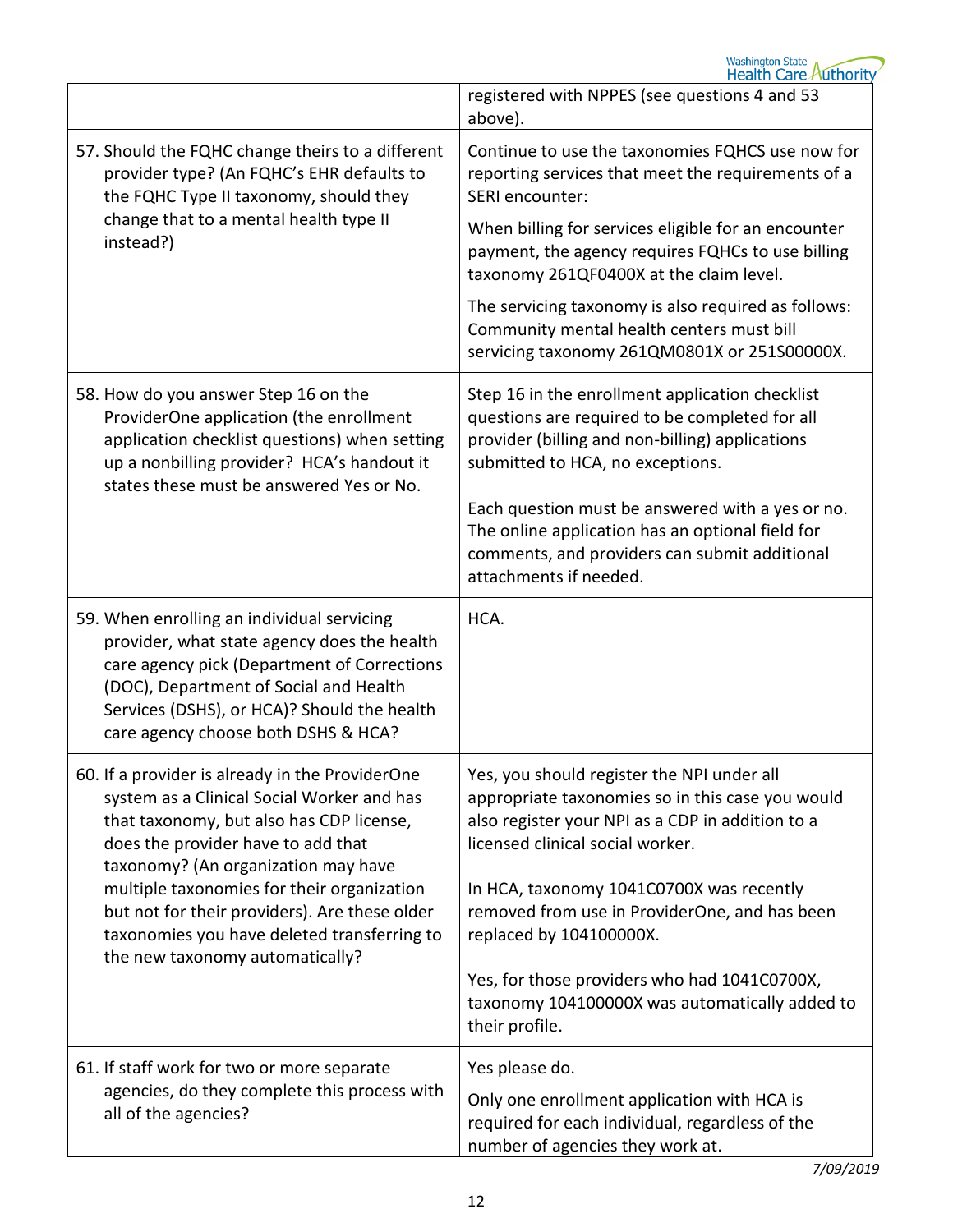|                                                                                                                                                                                                                                                                                                                                              | Clinicians enrolled with HCA working in different<br>agencies can register (i.e. associate) their NPI with<br>each billing Agency location, this is not a difficult<br>process.<br>See question 32.                                                                                                                                                                                                                                                                                                                          |
|----------------------------------------------------------------------------------------------------------------------------------------------------------------------------------------------------------------------------------------------------------------------------------------------------------------------------------------------|------------------------------------------------------------------------------------------------------------------------------------------------------------------------------------------------------------------------------------------------------------------------------------------------------------------------------------------------------------------------------------------------------------------------------------------------------------------------------------------------------------------------------|
| 62. The agency number format has changed for<br>licensure under DOH. Under DBHR the<br>number was six digits. Now, the DOH agency<br>license has a credential number alpha<br>numeric 12 digits. Agencies will renew at<br>different times over the course of the year. Is<br>the new and old format addressed in the SERI<br>for reporting? | HCA has determined that this topic (reporting of the<br>site specific agency ID) is not appropriate for the<br>SERI guide and is reviewing this issue, and HCA will<br>be addressing it in the MCO Encounter Data<br>Reporting Guide.                                                                                                                                                                                                                                                                                        |
| 63. Will the Z code continue to be rejected?                                                                                                                                                                                                                                                                                                 | As long as the code is valid and coded to the<br>number of digits specified by ICD10, no DX code<br>should be rejected.                                                                                                                                                                                                                                                                                                                                                                                                      |
| 64. For an agency that is participating with the<br>MCOs and looking at doing fee for service,<br>what would HCA recommend that they do<br>now as they enter NPI information?                                                                                                                                                                | Please review the fact sheets regarding enrolling as<br>an AI/AN fee for service provider.<br>See also question 3.                                                                                                                                                                                                                                                                                                                                                                                                           |
| 65. Will the BHOs in the 2020 regions use the<br>new SERI on January 1, 2019?                                                                                                                                                                                                                                                                | The BHOs in the 2020 regions will begin using the<br>IMC SERI on July 1, 2019. All providers/MCOs/BH-<br>ASOs/BHOs in the State must begin using the IMC<br>SERI no later than July 1, 2019.                                                                                                                                                                                                                                                                                                                                 |
| 66. Are all MCOs set up to accept codes that<br>comply with the 7/31/2018 SERI guide?                                                                                                                                                                                                                                                        | Yes, all MCOs are set up to accept codes from the<br>latest SERI guide.                                                                                                                                                                                                                                                                                                                                                                                                                                                      |
| 67. What is the difference between Specialized<br>Mental Health and Mental Health Fee<br>Schedules?                                                                                                                                                                                                                                          | The Mental Health Fee Schedule is for those<br>services rendered as part of the physical benefits.<br>These services are covered by all the MCOs and<br>HCA's fee-for-service program. An eligible provider<br>must be licensed by DOH. It is a limited set of<br>services that does not include: inpatient, residential<br>SUD, wrap around services or all the other services<br>covered by the BHO. In the past HCA would have<br>said these services are for people who do not meet<br>the BHO access to care standards. |
|                                                                                                                                                                                                                                                                                                                                              | The Specialized Mental Health fee schedule is<br>applicable to those individuals who are not<br>assigned to a BHO, BHSO or BH-ASO for their BH<br>services. However, these clients do receive the                                                                                                                                                                                                                                                                                                                            |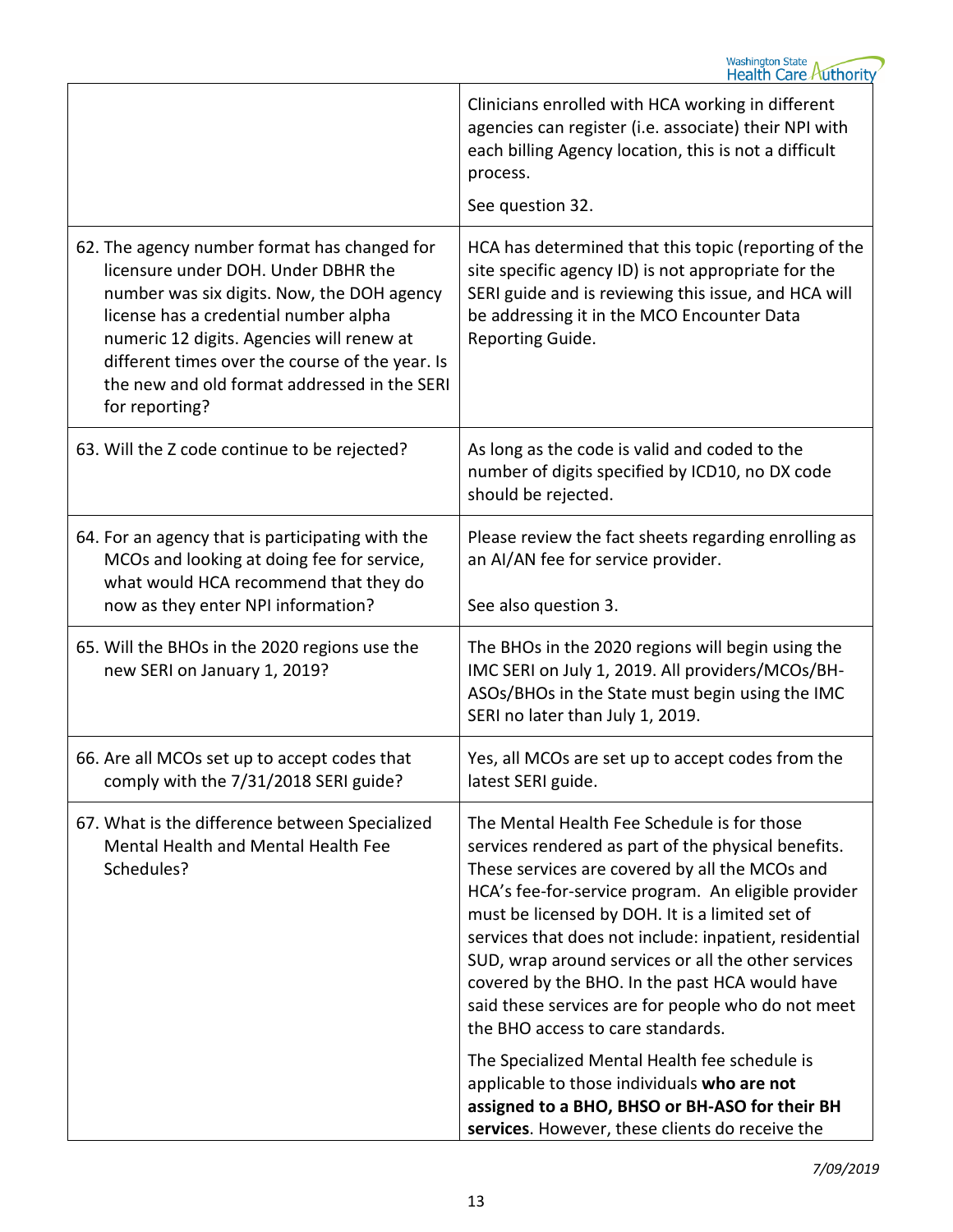|                                                                                                                                                                                                                                                                                                                                                             | more comprehensive BH services (comparable to<br>the services a BHO used to provide when the access<br>to care standards were meet) through a new HCA<br>FFS program with very specific rules as to who it<br>services and who can provide services under it.<br>Eligible providers bill ProviderOne directly for<br>payment. A provider must be eligible meet the<br>criteria as described on page 99 of the MH PG at<br>this link: https://www.hca.wa.gov/assets/billers-<br>and-providers/mental-health-svc-bi-20190101.pdf.                                                                                                                                                                                                             |
|-------------------------------------------------------------------------------------------------------------------------------------------------------------------------------------------------------------------------------------------------------------------------------------------------------------------------------------------------------------|---------------------------------------------------------------------------------------------------------------------------------------------------------------------------------------------------------------------------------------------------------------------------------------------------------------------------------------------------------------------------------------------------------------------------------------------------------------------------------------------------------------------------------------------------------------------------------------------------------------------------------------------------------------------------------------------------------------------------------------------|
|                                                                                                                                                                                                                                                                                                                                                             | An Federally Qualified Health Center (FQHC) does<br>not meet the criteria on this page and therefore,<br>cannot provide or be paid for services as described<br>in this specific section of the guide. Neither of<br>these fee schedules is going to be a reliable place<br>for an IMC BHA provider, who renders higher acuity<br>services, to look for assistance in what is covered or<br>how or how much will be paid. The BH code set<br>used for IMC is in the SERI, each MCO should work<br>with their providers to assist them in knowing how<br>to bill for the SERI services AND not reference the<br>MH guides or fee schedules.                                                                                                  |
| 68. CPT codes in the current SERI are not on the<br>2019 Specialized MH Fee Schedule. Are we<br>supposed to use the Fee Schedule or the<br>SERI? We opted to continue with the SERI<br>until 7/1/19. Some of the codes we use that<br>are not on the Specialty Mental Health Fee<br>Schedule are 90785, H2021 and H0032 (the<br>last two are used by WISe). | Use the SERI to bill services you are delivering as a<br>licensed BHA. There is no application of the<br>Specialized MH Fee schedule to any service<br>rendered under the BHA umbrella, including WISe<br>services, rendered in the IMC regions. Please use<br>the SERI and follow the instructions about which<br>codes are considered a WISE service with the U8<br>modifier. Bill this to the MCO in the IMC regions.                                                                                                                                                                                                                                                                                                                    |
| 69. A provider that is an FQHC has to take into<br>consideration the FQHC, MH and SUD billing<br>claims submission. Since we have been<br>instructed to follow HCA billing guides when<br>submitting claims to the MCOs, do we submit<br>claims using the TG modifier and specified<br>taxonomies?                                                          | An FQHC may be providing both level of BH<br>services: lower acuity as a physical benefit and<br>higher acuity as a comprehensive BH benefit. As<br>stated previously, use the SERI guide for coding<br>assistance when you are licensed as a BHA and<br>rendering what is generally considered a higher<br>level acuity service. If you are rendering a lower<br>level of service, the basic MH fee schedule may be<br>helpful to you. For both level of service, use the<br>FQHC provider taxonomy of 261QF0400X for the<br>billing provider level taxonomy. The FQHC program<br>manager is determining if any further specific data<br>is required and when that decision is made HCA will<br>share it with the providers and the plans. |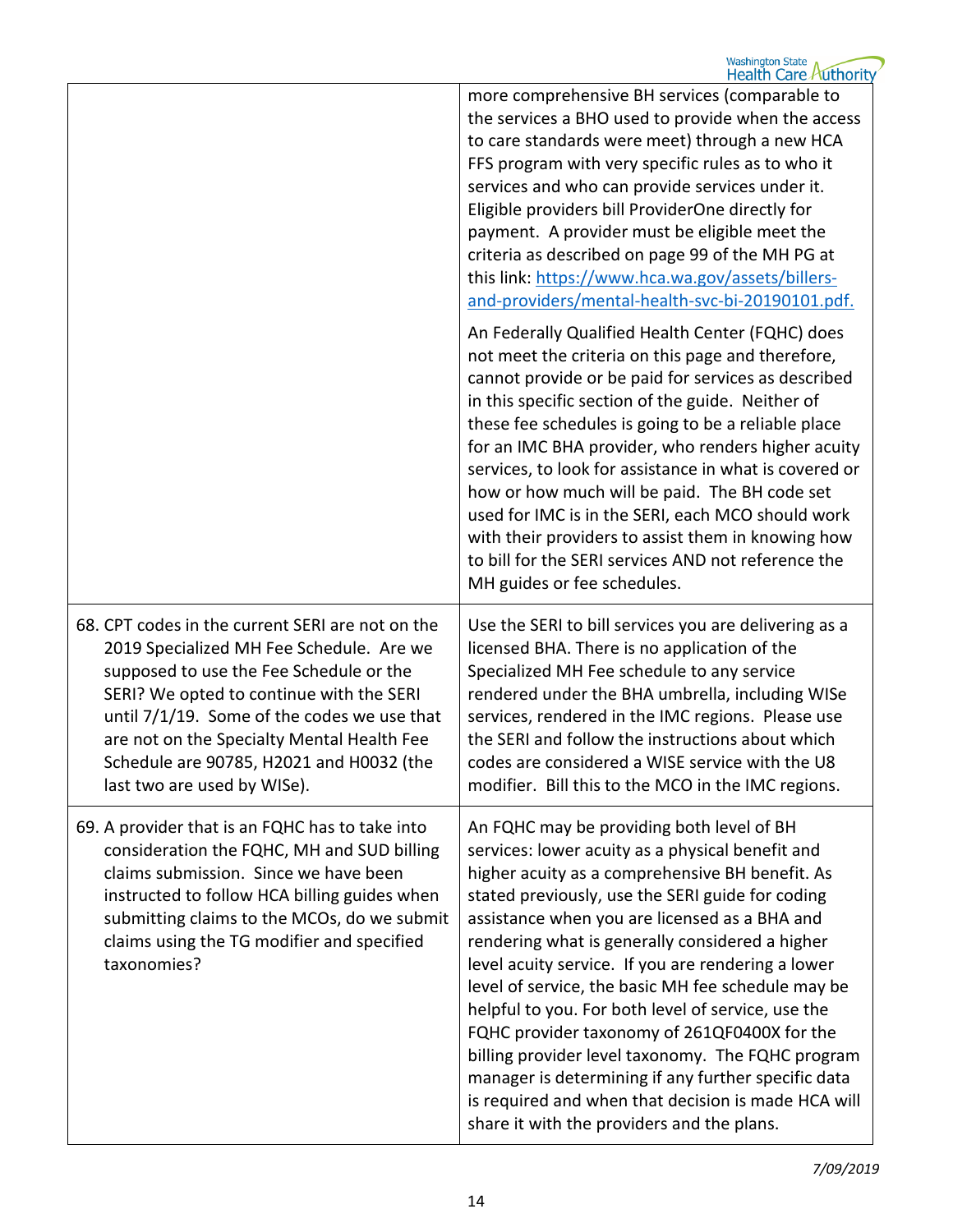| 70. The H0038 CPT code is not on the HCA MH<br>Fee Schedule but it is on the Specialized MH<br>Fee Schedule. The SERI shows a number of<br>possible modifiers but the Specialized Fee<br>Schedule shows only a TG modifier.<br>Can this code be billed WITHOUT the TG<br>modifier?<br>Would the rate from the Specialized Fee<br>Schedule still apply, or is there a different<br>rate? | The Specialized MH fee schedule and Provider guide<br>and the SERI support two different BH programs<br>administered by different entities for two different<br>types of clients. If you are a qualified provider and<br>enrolled with ProviderOne to provide services to a<br>person that is covered under the FFS Specialized BH<br>program follow the instructions in that guide and<br>Fee schedule; if you are providing services to a<br>person covered by the BHO or the MCO BHSO or a<br>BH-ASO use the SERI. How to determine who is<br>covered by what program is in the HCA MH guide. |
|-----------------------------------------------------------------------------------------------------------------------------------------------------------------------------------------------------------------------------------------------------------------------------------------------------------------------------------------------------------------------------------------|--------------------------------------------------------------------------------------------------------------------------------------------------------------------------------------------------------------------------------------------------------------------------------------------------------------------------------------------------------------------------------------------------------------------------------------------------------------------------------------------------------------------------------------------------------------------------------------------------|
|                                                                                                                                                                                                                                                                                                                                                                                         | Note that we are trying to focus on questions from<br>the integrated managed care perspective; the<br>Specialized Fee Schedule was developed for specific<br>providers who treat a group of clients who receive<br>BH services through a benefit administered by HCA<br>FFS program. Questions about which codes to use<br>for the FFS population can be directed as below:                                                                                                                                                                                                                      |
|                                                                                                                                                                                                                                                                                                                                                                                         | For questions about billing guides, contact the<br>Medical Assistance Customer Service Center<br>(MACSC) online or at 1-800-562-3022. For questions<br>about rates or fee schedules, email<br>ProfessionalRates@hca.wa.gov.                                                                                                                                                                                                                                                                                                                                                                      |
| 71. Do providers have to wait until their National<br>Provider Identifier (NPI) registration is<br>completed in order to begin submitting<br>claims?                                                                                                                                                                                                                                    | No, providers can bill an MCO before they get a<br>ProviderOne number/Medicaid ID. HCA has<br>instructed the MCOs that they should accept claims<br>from providers without waiting for the providers to<br>be enrolled by HCA.                                                                                                                                                                                                                                                                                                                                                                   |
| 72. How long does it take for an NPI application<br>to go through at the federal level?                                                                                                                                                                                                                                                                                                 | In general, the NPI process takes minutes.                                                                                                                                                                                                                                                                                                                                                                                                                                                                                                                                                       |
| 73. One of the requirements to get the<br>organization NPI is to get the EIN which we<br>are not able to provide (became an issue<br>during the federal government shutdown).<br>Also some of our new staff don't have                                                                                                                                                                  | The last we heard from CMS, the NPI applications<br>are continuing to be processed and enumerated as<br>normal.<br>If providers are having problems with this process,<br>please forward the tracking numbers for NPI                                                                                                                                                                                                                                                                                                                                                                            |
| ProviderOne access and we need the NPI<br>organization number in order to get them<br>Provider one access.                                                                                                                                                                                                                                                                              | applications that are delayed to George Wagner at<br>george.wagner@hca.wa.gov, cc'ing Provider<br>Enrollment at ProviderEnrollment@hca.wa.gov, and<br>HCA will forward on to CMS so they can look into it<br>more closely.                                                                                                                                                                                                                                                                                                                                                                       |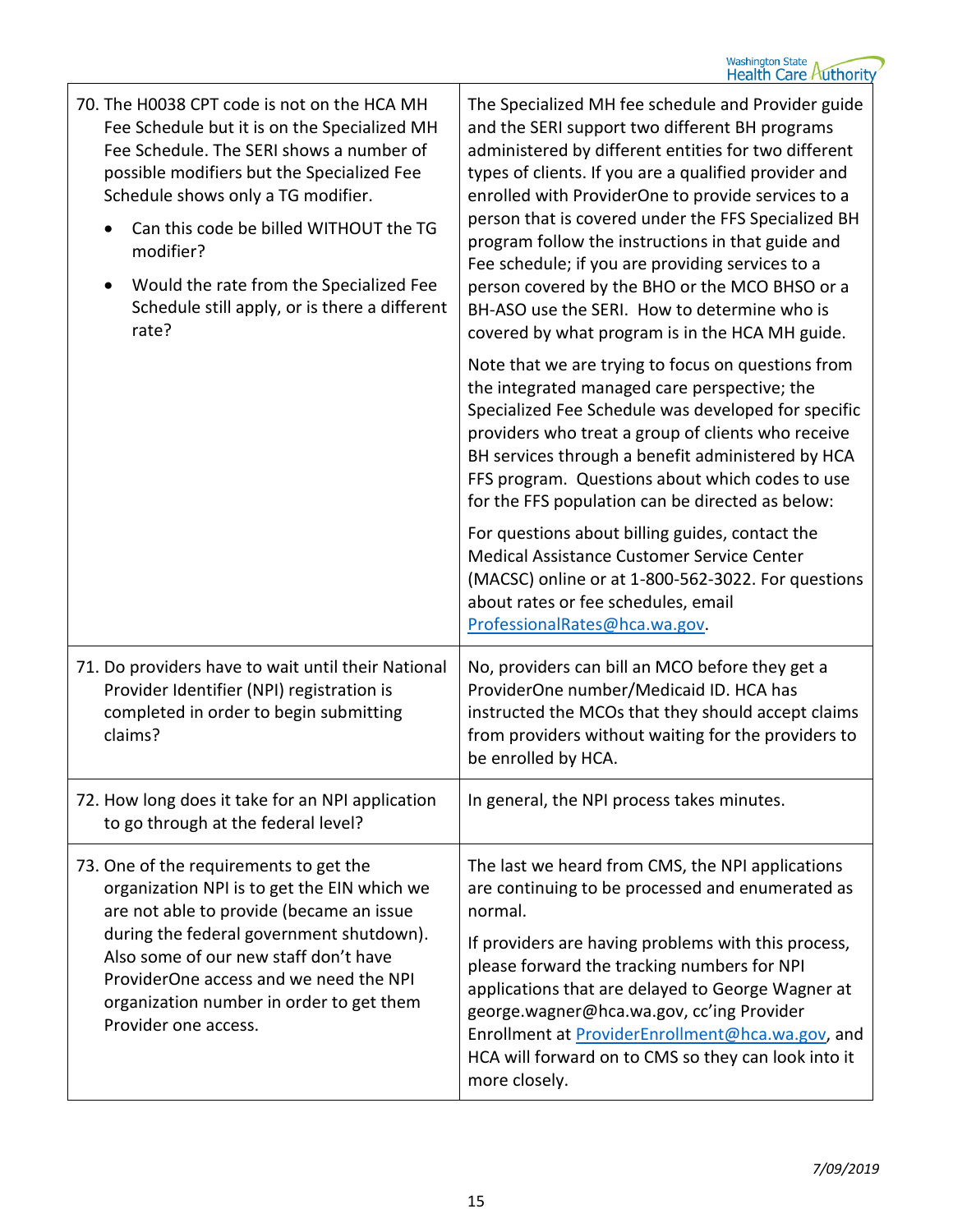- 74. When new providers come in, whether they're new to our system, we have them fill out a DOH application for agency affiliated or other applicable.
	- Can these providers provide direct services 60 days from the date of hire, or is it 60 days from pending status with DOH?
	- To even get the ProviderOne application started, we have to have a DOH credential. Can individuals provide services while this process is pending, either under a supervisory oversite with someone who is already fully credentialed with all of the systems, or do we need to wait?
	- Or, can we provide services with the assumption that there will be credentialing approval and then upload those with the MCOs once the individual is credentialed?

HCA believes this question is more appropriately answered by the MCOs; see their responses below:

Amerigroup: It appears the question being asked is whether a provider can bill for services when their DOH credential or license is pending. AMG will not credential anyone who is not licensed with the WA DOH. If the provider is billing under a supervising licensed behavioral health provider and that individual is contracted and PAR in our system, then claims should pay to the rendering licensed behavioral health provider. If there are additional question on this please contact Kathleen Boyle.

Molina: Specific to the second question, Molina allows our IMC behavioral health providers to be loaded into our system and render services prior to confirmation that their NPI has been registered with HCA. Please see additional detail below:

- Provider must have an NPI to be loaded into our system.
- Provider can be loaded into our system and render services prior to obtaining a ProviderOne number (which would signify that the provider has registered their NPI with HCA).
- BH Agencies have been credentialed via HDO, so for Molina, credentialing does not come into play in this scenario.

Coordinated Care (CCW): For the first question, we believe this may be a question for DOH rather than MCOs. DOH has an FAQ on this topic on their website under "Licenses, Permits and Certificates"  $\rightarrow$  "Professions- New, Renew, or Update"  $\rightarrow$ "Agency Affiliated Counselor"  $\rightarrow$  "Frequently Asked Questions". If we're misunderstanding something, please let us know.

In regards to the second question, we believe the question of whether an individual can provide services before credentialing is complete is a question for DOH based on our understanding that MCOs credential on the agency level and that agencies credential agency affiliated counselors. Regarding payment, CCW requires a roster of individual agency counselors, which includes individual NPI for rendering providers. NPI is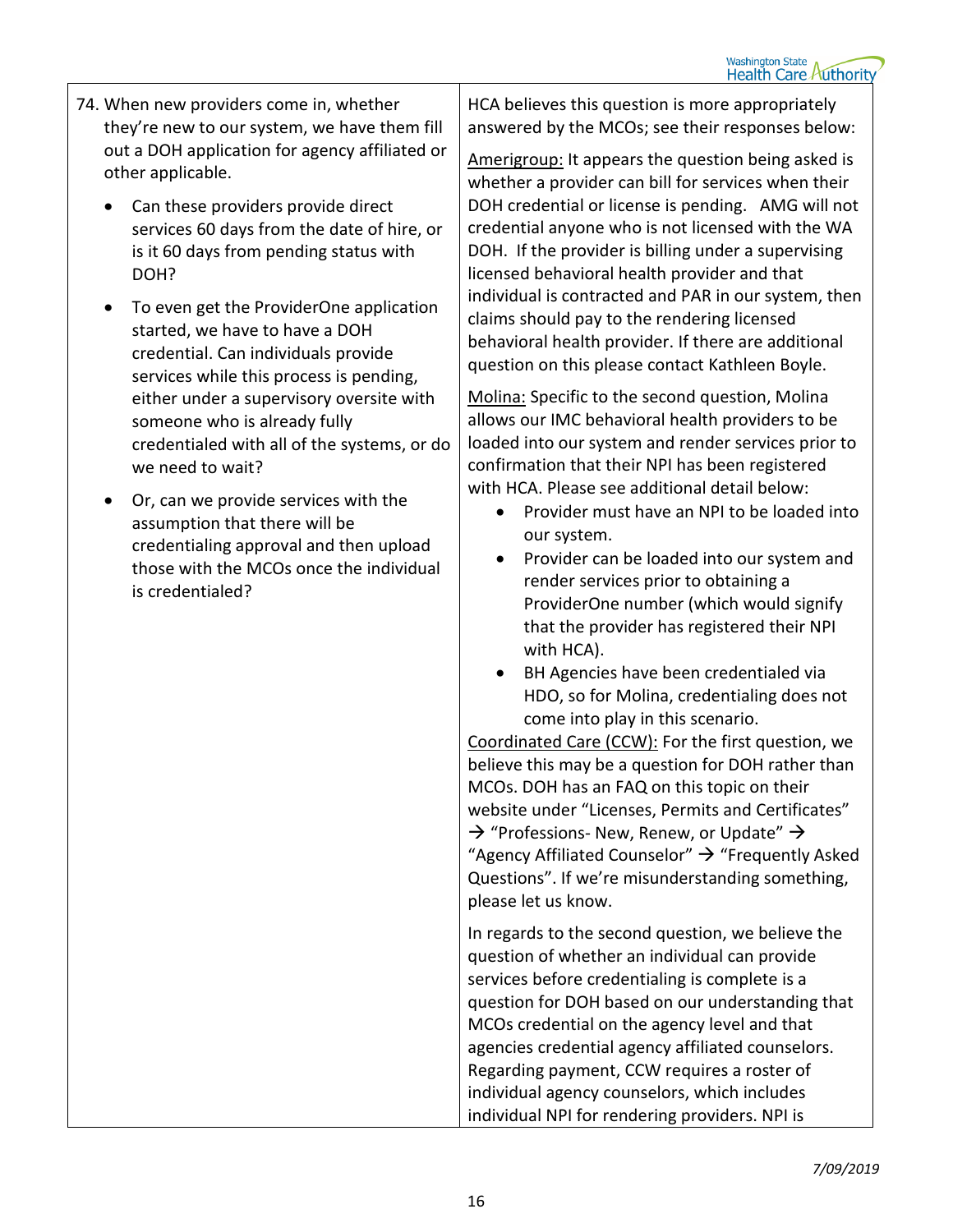|                                                                                                                                                                                                                                                                                                                           | required for claims systems configuration to ensure<br>timely claims payment.<br>Community Health Plan of Washington: For the first<br>question: CHPW will not credential without DOH<br>license.                                                                                                                                                                                                                                                                                                                                                                                                                                                                                                                       |
|---------------------------------------------------------------------------------------------------------------------------------------------------------------------------------------------------------------------------------------------------------------------------------------------------------------------------|-------------------------------------------------------------------------------------------------------------------------------------------------------------------------------------------------------------------------------------------------------------------------------------------------------------------------------------------------------------------------------------------------------------------------------------------------------------------------------------------------------------------------------------------------------------------------------------------------------------------------------------------------------------------------------------------------------------------------|
|                                                                                                                                                                                                                                                                                                                           | For the second question: CHPW will credential<br>providers with current DOH license if they have a<br>Core Provider Agreement or application in process.                                                                                                                                                                                                                                                                                                                                                                                                                                                                                                                                                                |
|                                                                                                                                                                                                                                                                                                                           | United HealthCare (UHC): For behavioral providers,<br>new providers joining a contracted and<br>credentialed agency must be an enrolled Medicaid<br>provider with the state prior to us adding to the<br>agency roster for claims payment, but can<br>otherwise be added. We are able to credential at an<br>agency level on the BH site because individual<br>credentialing is not available for providers who are<br>not independently licensed. We know that non<br>independently licensed staff provide direct services<br>to our Medicaid beneficiaries. The agency<br>credentialing allows us to use a provider roster that<br>is then loaded into our claim databases to allow<br>claims payment and encounters. |
|                                                                                                                                                                                                                                                                                                                           | For medical providers, we require each individual<br>provider complete credentialing with UHC before<br>they can see members and bill for services. This is<br>because all medical providers do have required<br>licensure, and we must verify that they are in good<br>standing with all regulatory entities for all lines of<br>business. The only exceptions are for true<br>hospitalist providers, including anesthesia and<br>emergency medicine working out of a hospital.<br>HCA recommends reaching out directly to MCOs if                                                                                                                                                                                     |
|                                                                                                                                                                                                                                                                                                                           | needed on this question.                                                                                                                                                                                                                                                                                                                                                                                                                                                                                                                                                                                                                                                                                                |
| 75. HCA informed providers that they are<br>working through a backlog of ProviderOne<br>applications due to the large volume of<br>applications submitted to HCA during the<br>month of December. Will this backlog affect<br>any of our MCO billings? I generally try to<br>submit claims when an individual discharges, | HCA is diligently working through the backlog to<br>catch up the pending enrollments. Any BH provider<br>applications received before Dec. 31, 2018 will be<br>backdated to January 1, 2019. Newer BH provider<br>applications will be back-dated to the date of<br>application until March 30, 2019.<br>The MCOs are aware of the issue and should be                                                                                                                                                                                                                                                                                                                                                                  |
| which means that it is conceivable I will be<br>submitting prior to the applications being<br>finalized. I would rather hold off on                                                                                                                                                                                       | able to handle these claims. Let HCA know if you<br>run into problems, or reach out directly to the<br>MCOs.                                                                                                                                                                                                                                                                                                                                                                                                                                                                                                                                                                                                            |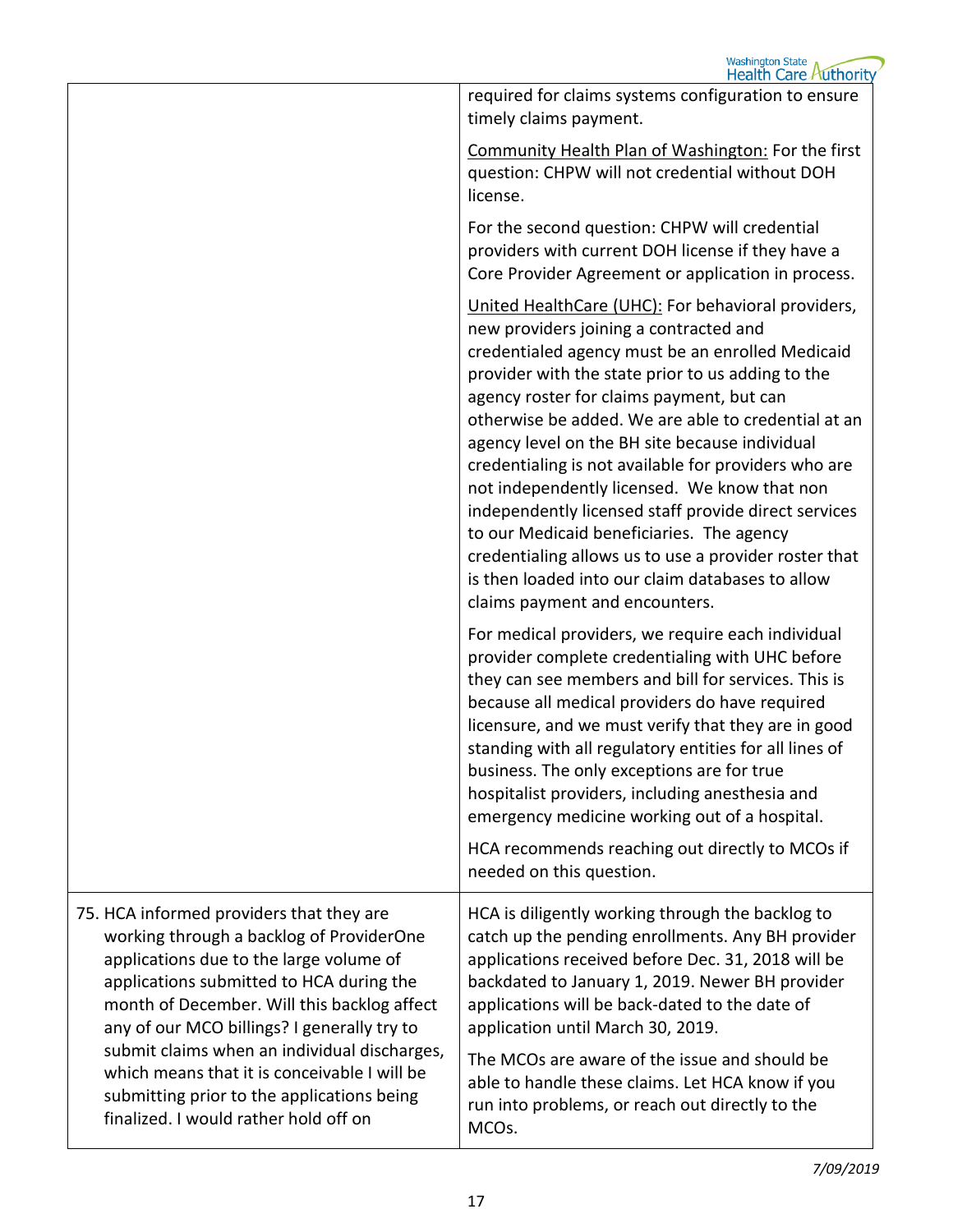| submitting if the claims will not be<br>considered "clean" due to this process.                                                                                                                                                                                                                                                                                                                                                                                                                                                                                                                                                                                      |                                                                                                                                                                                                                                                                                                                                                                                                                                                                                                                              |
|----------------------------------------------------------------------------------------------------------------------------------------------------------------------------------------------------------------------------------------------------------------------------------------------------------------------------------------------------------------------------------------------------------------------------------------------------------------------------------------------------------------------------------------------------------------------------------------------------------------------------------------------------------------------|------------------------------------------------------------------------------------------------------------------------------------------------------------------------------------------------------------------------------------------------------------------------------------------------------------------------------------------------------------------------------------------------------------------------------------------------------------------------------------------------------------------------------|
| 76. Will the backdating of provider enrollment<br>applications to 1/1/19 be done for all<br>applications received in December, or just<br>those applications that are processed after<br>1/1/19?                                                                                                                                                                                                                                                                                                                                                                                                                                                                     | See 75 above. The MCOs should check with their<br>WISe providers and make sure they got their<br>applications in by Dec. 31. If not please alert HCA.                                                                                                                                                                                                                                                                                                                                                                        |
| 77. How do we correct an erroneous<br>ProviderOne provider taxonomy?                                                                                                                                                                                                                                                                                                                                                                                                                                                                                                                                                                                                 | Pioneer can reach out to Provider Enrollment<br>directly for assistance with correcting an erroneous<br>provider taxonomy; call Provider Enrollment at 1-<br>800-562-3022 Ext 16137.                                                                                                                                                                                                                                                                                                                                         |
| 78. One of the first tasks I completed was<br>registering our NPI's. I registered using the<br>separate taxonomy codes for my CDP's and<br>CDPT's. Then in the Provider Readiness group<br>we were told that these NPI numbers<br>wouldn't work and both CDP's and CDPT's<br>need to be registered under the same federal<br>tax ID. I attempted to update the NPI<br>registration for my CDPT's and we got this<br>response back from HCA: "We are unable to<br>add this taxonomy to the NPI's listed below<br>since they only have a trainee certification."                                                                                                       | The confusion seems to be with the Taxonomy<br>101YA0400X that is being requested for some of the<br>CDPT providers not their NPI's. That taxonomy is<br>reserved for fully licensed CDP providers.<br>HCA has provided a list of acceptable taxonomies<br>for these professionals that are not fully licensed:<br><b>Mental Health &amp; CDPT in Training</b><br>101Y99995L.<br>There are 2 other NUCC taxonomies that<br>are acceptable, they are:<br>Mental Health Counselor 101Y00000X or<br>Student/Trainee 390200000X. |
| 79. I attempted to register a contracted<br>employee's NPI with HCA and got an error<br>message stating we could not do so as her<br>NPI is already in the production area. She is a<br>full-time employee of another agency for her<br>mental health taxonomy code. However, she<br>is contracted to provide SUD services with<br>our agency. It is my understanding that any<br>encounters and claims we submit must be<br>linked to a provider, their NPI, and their<br>taxonomy. How do I get her registered under<br>our agency for her SUD taxonomy code? Will<br>our claims/encounters go through if I do not<br>enroll her under the CDPT code, since she is | Please update your list of Servicing Only providers<br>by adding her NPI and Start Date and because she is<br>already enrolled her name will auto fill.                                                                                                                                                                                                                                                                                                                                                                      |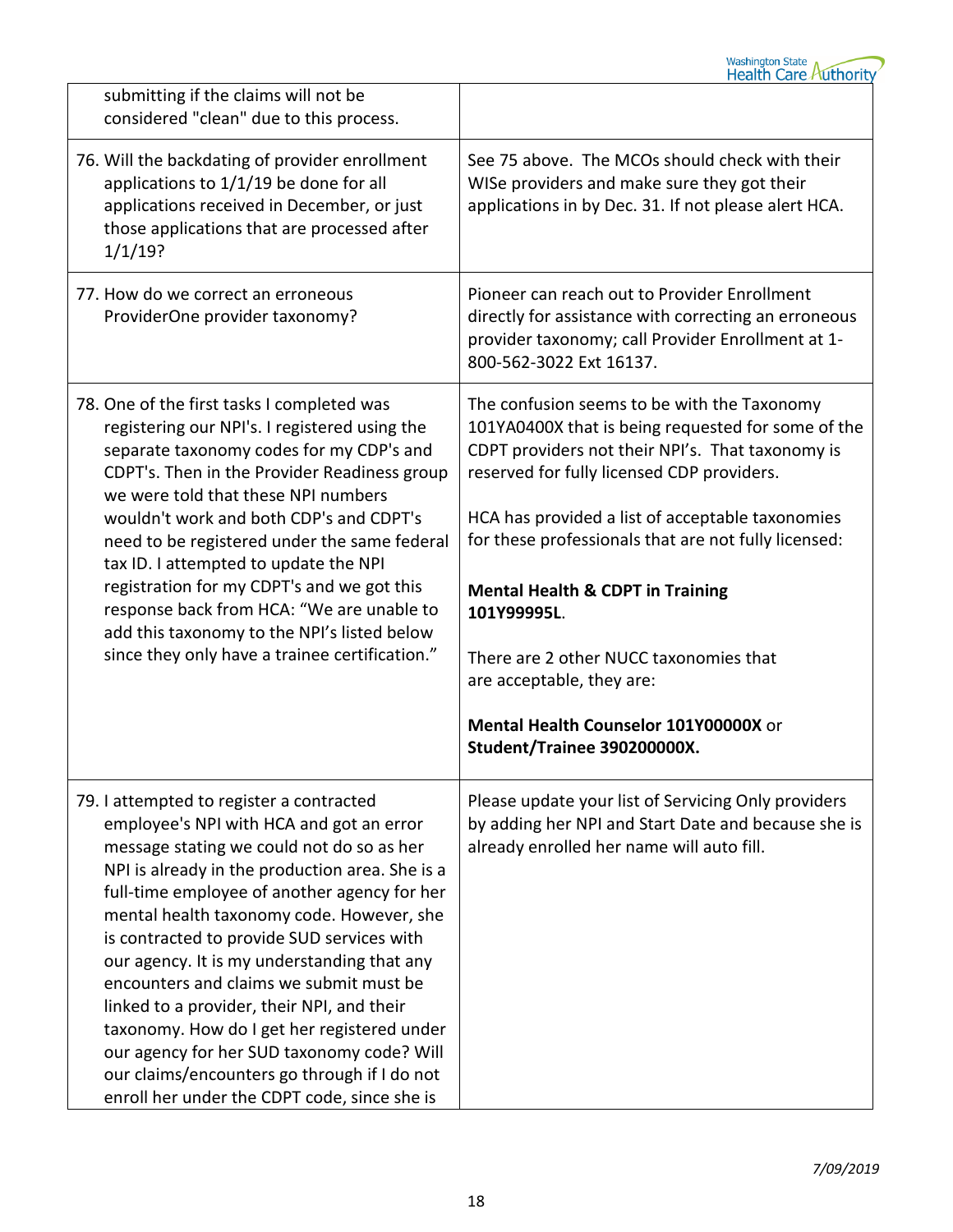| already enrolled with Catholic Charities<br>under her mental health taxonomy?                                                                                                                                                                                                                                                                                                                                                                                                                                                                                                                                                                                                                                                                                                                                                                                                                      |                                                                                                                                                                                                                                                                                                                                                                                                        |
|----------------------------------------------------------------------------------------------------------------------------------------------------------------------------------------------------------------------------------------------------------------------------------------------------------------------------------------------------------------------------------------------------------------------------------------------------------------------------------------------------------------------------------------------------------------------------------------------------------------------------------------------------------------------------------------------------------------------------------------------------------------------------------------------------------------------------------------------------------------------------------------------------|--------------------------------------------------------------------------------------------------------------------------------------------------------------------------------------------------------------------------------------------------------------------------------------------------------------------------------------------------------------------------------------------------------|
| 80. Is the billing provider taxonomy required in<br>box 33B on the CMS 1500 HCFA form?                                                                                                                                                                                                                                                                                                                                                                                                                                                                                                                                                                                                                                                                                                                                                                                                             | Yes.                                                                                                                                                                                                                                                                                                                                                                                                   |
| 81. Are the MCOs validating taxonomies against<br>services? There isn't a CDPT federal<br>taxonomy code so we would have to bill with<br>the counselor taxonomy. Would that make it<br>past billing edits? Also, our EHR only allows<br>us to enroll practitioners with one taxonomy.                                                                                                                                                                                                                                                                                                                                                                                                                                                                                                                                                                                                              | There are no edits validating that a taxonomy used<br>on an encounter is on the provider's file, and HCA<br>does not plan on adding taxonomy edits to P1. As<br>long as the taxonomy is recognized by P1, the<br>encounter will not be rejected. So from HCA, the<br>validation shouldn't be an issue. However,<br>encounters need to be submitted as instructed to<br>support accurate data analysis. |
|                                                                                                                                                                                                                                                                                                                                                                                                                                                                                                                                                                                                                                                                                                                                                                                                                                                                                                    | Note: assume provider is referring to a CD<br>counselor code.                                                                                                                                                                                                                                                                                                                                          |
|                                                                                                                                                                                                                                                                                                                                                                                                                                                                                                                                                                                                                                                                                                                                                                                                                                                                                                    | If they bill a clearinghouse they will need to enroll<br>with HCA with two taxonomies: the one they<br>registered their NPI with and the one assigned in<br>SERI. When they bill they will bill with the one that<br>they used to get their NPI.                                                                                                                                                       |
|                                                                                                                                                                                                                                                                                                                                                                                                                                                                                                                                                                                                                                                                                                                                                                                                                                                                                                    | If they bill directly, when they enroll use the SERI<br>taxonomy only.                                                                                                                                                                                                                                                                                                                                 |
| 82. When new guidance indicated encounters<br>should not be submitted with local (HCA)<br>taxonomy codes, but rather with NPPES<br>taxonomy, providers have been struggling to<br>determine which federal taxonomy to use for<br>unlicensed staff. Guidance was to use their<br>best judgement. King County initially set<br>validation rules in place against the crosswalk<br>provided by HCA, which doesn't include a<br>cross walk for the local taxonomy codes. So<br>potentially, providers could potentially<br>submit taxonomies that are not on the<br>crosswalk. We don't have an official SERI<br>guide, and the draft SERI only has the local<br>taxonomy codes for under masters level<br>staff.<br>Will HCA accept a taxonomy in an<br>encounter that is not listed in the draft<br>SERI? I'm not certain what level of<br>validation will be done for<br>taxonomy. Can you confirm? | See the response in question 81.                                                                                                                                                                                                                                                                                                                                                                       |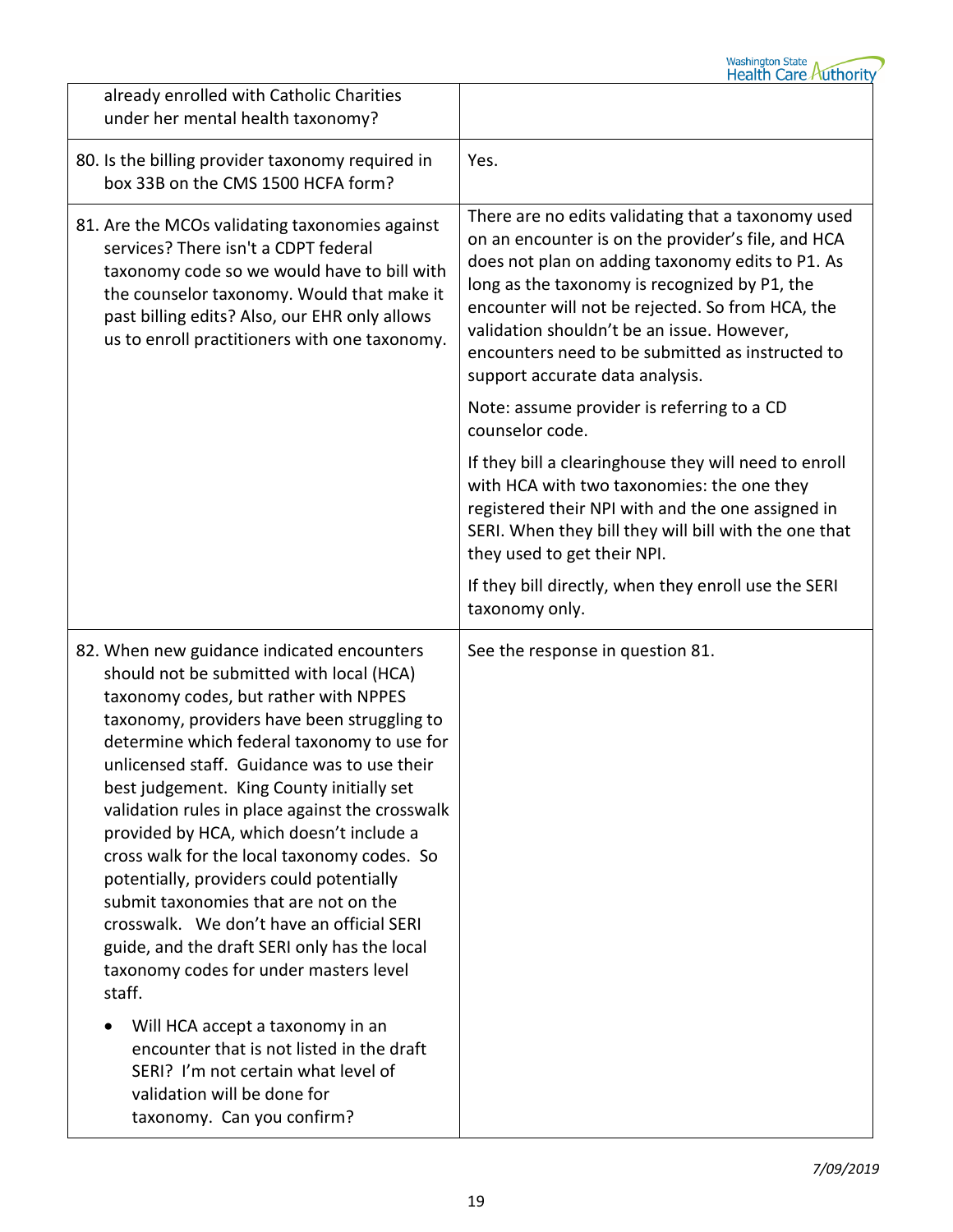| 83. Does P1 recognize the full set of taxonomy<br>codes published by NUCC? Or this there a<br>specific set of recognized codes for<br>behavioral health, and if so, is there a list of<br>recognized codes?                                                                                                                                                                                                                                                                                                      | ProviderOne does not use all of the taxonomy<br>codes published by NUCC; however, all of the codes<br>listed on the crosswalk table in the NPI Fact Sheet<br>are recognized by P1 (see question 4 for a link to<br>the page on the HCA website where the NPI Fact<br>Sheet is posted). |
|------------------------------------------------------------------------------------------------------------------------------------------------------------------------------------------------------------------------------------------------------------------------------------------------------------------------------------------------------------------------------------------------------------------------------------------------------------------------------------------------------------------|----------------------------------------------------------------------------------------------------------------------------------------------------------------------------------------------------------------------------------------------------------------------------------------|
|                                                                                                                                                                                                                                                                                                                                                                                                                                                                                                                  | When submitting applications using the online<br>ProviderOne portal, the available taxonomies in P1<br>are listed given the taxonomy provider type and<br>provider specialty chosen.                                                                                                   |
|                                                                                                                                                                                                                                                                                                                                                                                                                                                                                                                  | Outside of the ProviderOne functionality described<br>above, there is not a list of HCA-recognized<br>taxonomy codes which has been published by HCA.                                                                                                                                  |
| 84. I am using/referencing the BHT/HCA<br>Taxonomy codes published November 2018<br>and have identified other taxonomy codes as<br>we registered our clinicians for their NPI's<br>(identified the codes on their website).                                                                                                                                                                                                                                                                                      | Typically, HCA has been recommending enrolling at<br>the highest applicable level, but I recommend you<br>contact Provider Enrollment (info below) to get<br>specific answers on these. Please let us know if<br>you're still having issues after contacting Provider<br>Enrollment.   |
| Examples:                                                                                                                                                                                                                                                                                                                                                                                                                                                                                                        | <b>Provider Enrollment</b>                                                                                                                                                                                                                                                             |
| Masters level students, I used 'Below<br>$\bullet$<br>Master's Degree' 101Y99995L and she                                                                                                                                                                                                                                                                                                                                                                                                                        | Phone: 1-800-562-3022 ext. 16137                                                                                                                                                                                                                                                       |
| has used 'Student in an Organized Health<br>Care Education/Training Program<br>390200000X;                                                                                                                                                                                                                                                                                                                                                                                                                       | Email: providerenrollment@hca.wa.gov                                                                                                                                                                                                                                                   |
| LICSW I used 104100000X and she used<br>'Social Worker; Clinical' 1041C0700X;                                                                                                                                                                                                                                                                                                                                                                                                                                    | See questions 15 and 16.                                                                                                                                                                                                                                                               |
| And for Masters level whom are not<br>licensed I used 'MA/PHD (non-licensed)'<br>101Y99996L and she used 'Social Worker'<br>104100000X.                                                                                                                                                                                                                                                                                                                                                                          |                                                                                                                                                                                                                                                                                        |
| Would the taxonomy code for interns fall<br>under 390200000X? When we're linked to<br>the taxonomy code list from the NPI website it<br>shows the title being, "Student in an<br><b>Organized Health Care Education Training</b><br>Program". The definition of "Organized<br>Health Care Education Training Program" is<br>listed as 'pending'. Would we be able to apply<br>for NPIs for the interns through this? Are<br>interns required to have a license or<br>certification in order to apply for an NPI? |                                                                                                                                                                                                                                                                                        |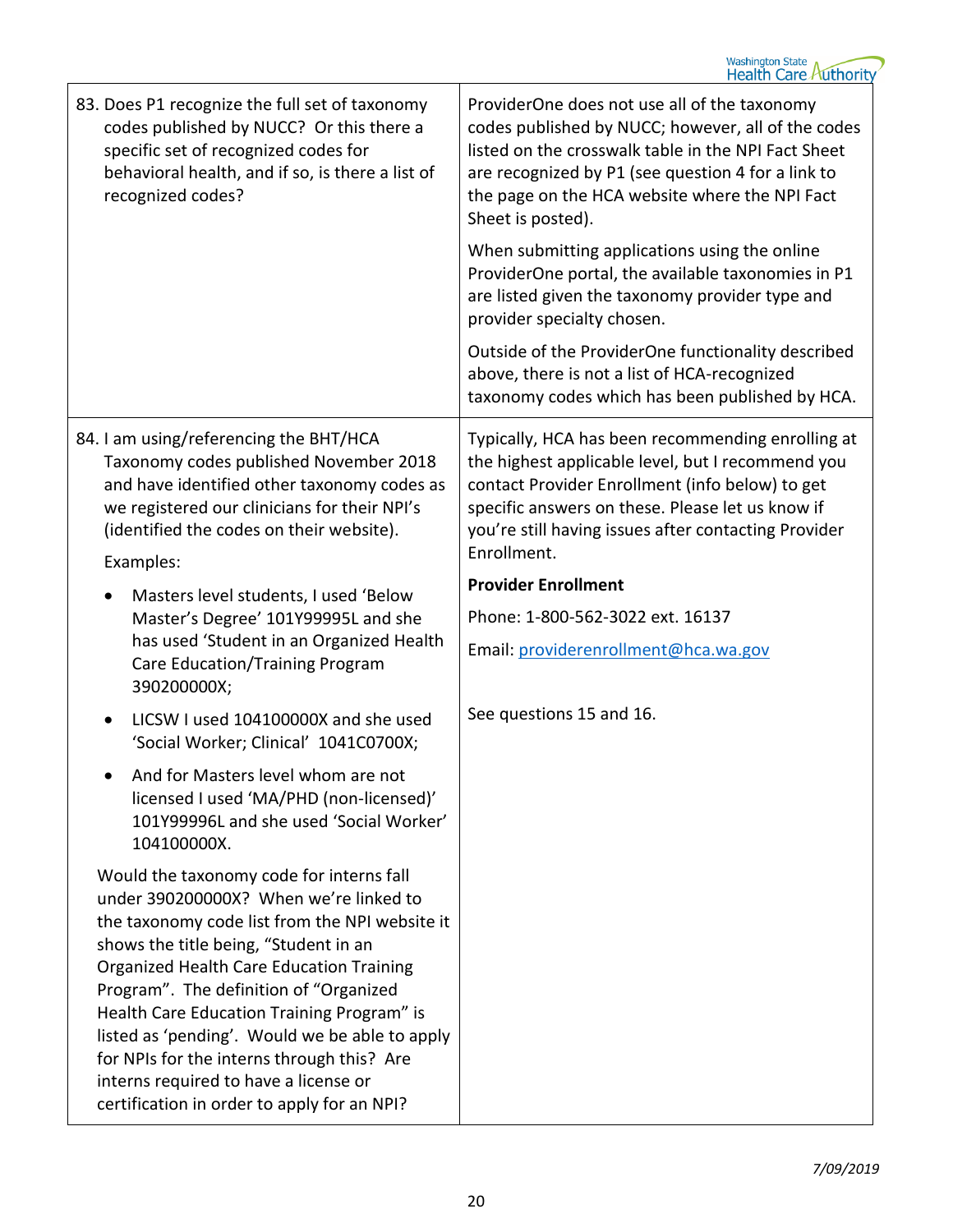| H2035 with 1002 or 0126 rev code- alcohol and/or<br>drug treatment program, per hour & using the POS<br>code "55". This would be used for acute and<br>subacute admissions and reported by the hour.<br>HCA discussed an option for MH too when this<br>occurs on a per diem code. HCA proposes H0046<br>with a rev code for 1001 or 0124. Again HCA will<br>make it billable by hour. It has to have the rev code<br>and POS so HCA knows when H0046 is reported it<br>will be recognized.                                                                                                                                                                                                                                                        |
|----------------------------------------------------------------------------------------------------------------------------------------------------------------------------------------------------------------------------------------------------------------------------------------------------------------------------------------------------------------------------------------------------------------------------------------------------------------------------------------------------------------------------------------------------------------------------------------------------------------------------------------------------------------------------------------------------------------------------------------------------|
| An 837i is the encounter type you would be<br>submitting with the Rev code and CPT/HCPC code<br>combo. HCA checked with our encounter staff and<br>the 837i is configured to report this data. An 837P<br>is not, but the situations where this combo is<br>requested is not applicable to professional services,<br>it is for those identified by HCA to be reported at<br>the facility level.                                                                                                                                                                                                                                                                                                                                                    |
| The providers were instructed to inform the MCOs<br>whether they preferred to use the old SERI guide or<br>the draft IMC SERI, and each provider was<br>configured to send encounters based on their<br>preference.<br>Please reach out to your MCO if you have any<br>questions about which codes they will accept<br>during this interim period.                                                                                                                                                                                                                                                                                                                                                                                                 |
| Rendering/servicing provider is a required field<br>under Federal requirements for what HCA as a<br>Medicaid health care provider must require<br>reported. PER CFR HCA must enroll rendering<br>providers and know who is rendering services on<br>any given claim to assure they are enrolled because<br>an individual that receives federal funds cannot be<br>a person that has been found guilty of fraud or had<br>action taken against their license and been reported<br>to the OIG's national provider data base as a person<br>who cannot practice in Medicare or Medicaid.<br>In the SERI framework this correlates to the two<br>digit provider specialty # you used to use, but it<br>now requires a NPI and taxonomy for this field. |
|                                                                                                                                                                                                                                                                                                                                                                                                                                                                                                                                                                                                                                                                                                                                                    |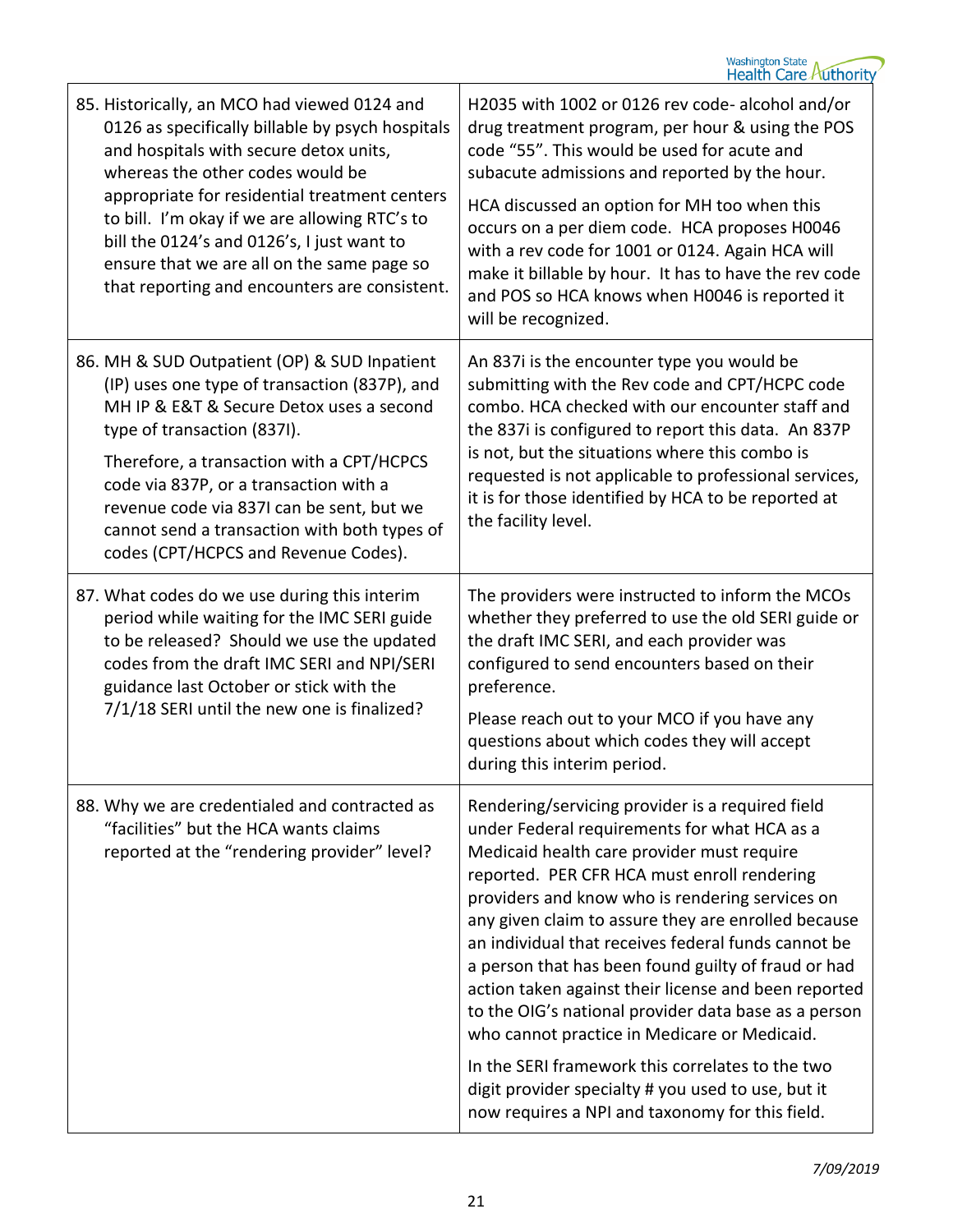|                                                                                                                                                                                                                                                                                                                                                                                                 | <b>Washington State</b><br><b>Health Care Authority</b>                                                                                                                                                                            |
|-------------------------------------------------------------------------------------------------------------------------------------------------------------------------------------------------------------------------------------------------------------------------------------------------------------------------------------------------------------------------------------------------|------------------------------------------------------------------------------------------------------------------------------------------------------------------------------------------------------------------------------------|
|                                                                                                                                                                                                                                                                                                                                                                                                 | The managed care provider network enrollment<br>requirement was included in the CMS managed<br>care Final Rule changes in May of 2016.                                                                                             |
| 89. There are a number of encounters we<br>rejected internally due to taxonomy codes<br>that either weren't specifically called out in<br>the cross-walk or draft SERI guide, or were<br>reserved by HCA for other purposes.                                                                                                                                                                    | Case management is an SUD service allowed in the<br>SERI. The provider should use one of the listed<br>taxonomy codes for the provider type based on<br>education level or specialty and report the service<br>as case management. |
| For example, 171M00000X Case Manager<br>might be a possible code to use but it is<br>reserved by HCA for FFS Maternity Support.                                                                                                                                                                                                                                                                 |                                                                                                                                                                                                                                    |
| If providers use the 171M00000X code, is<br>that going to be a problem during the<br>initial transition period? Or, do we need<br>to have providers correct those<br>encounters and resend them?                                                                                                                                                                                                |                                                                                                                                                                                                                                    |
| 90. I need to address a policy for when HCA FFS<br>is paying primary for an approved BH<br>inpatient stay. HCA is paying for the inpatient<br>E&M visits but denying the prolonged service<br>- CPT 99356. Recent instruction was to send<br>this CPT to the MCO.                                                                                                                               | It appears there are two issues here: The issue of<br>billing the MCO and HCA, and then the coding issue.<br>Gail Kreiger is looking in to this and HCA will follow<br>up.                                                         |
| This particular CPT is an add-on code and<br>must be billed in conjunction with the<br>inpatient E&M visit. It is not logical to<br>separate this from the parent code and bill<br>the MCO. I'm sure an MCO would have<br>editing to deny an add-on CPT if not billed<br>with an appropriate parent code.                                                                                       |                                                                                                                                                                                                                                    |
| In the case of an authorized admission<br>covered by HCA, is it our expectation that<br>you will only address and pay for the services<br>listed below? Can you please review and<br>address the possible addition of prolonged<br>services to this guidance? Billing the MCO<br>will not work unless you've instructed MCOs<br>to allow this service even if the parent code is<br>not billed. |                                                                                                                                                                                                                                    |
| CPT identifies 99356 as an add-on code;                                                                                                                                                                                                                                                                                                                                                         |                                                                                                                                                                                                                                    |
| Prolonged service in the inpatient or<br>observation setting, requiring unit/floor<br>time beyond the usual service; first hour                                                                                                                                                                                                                                                                 |                                                                                                                                                                                                                                    |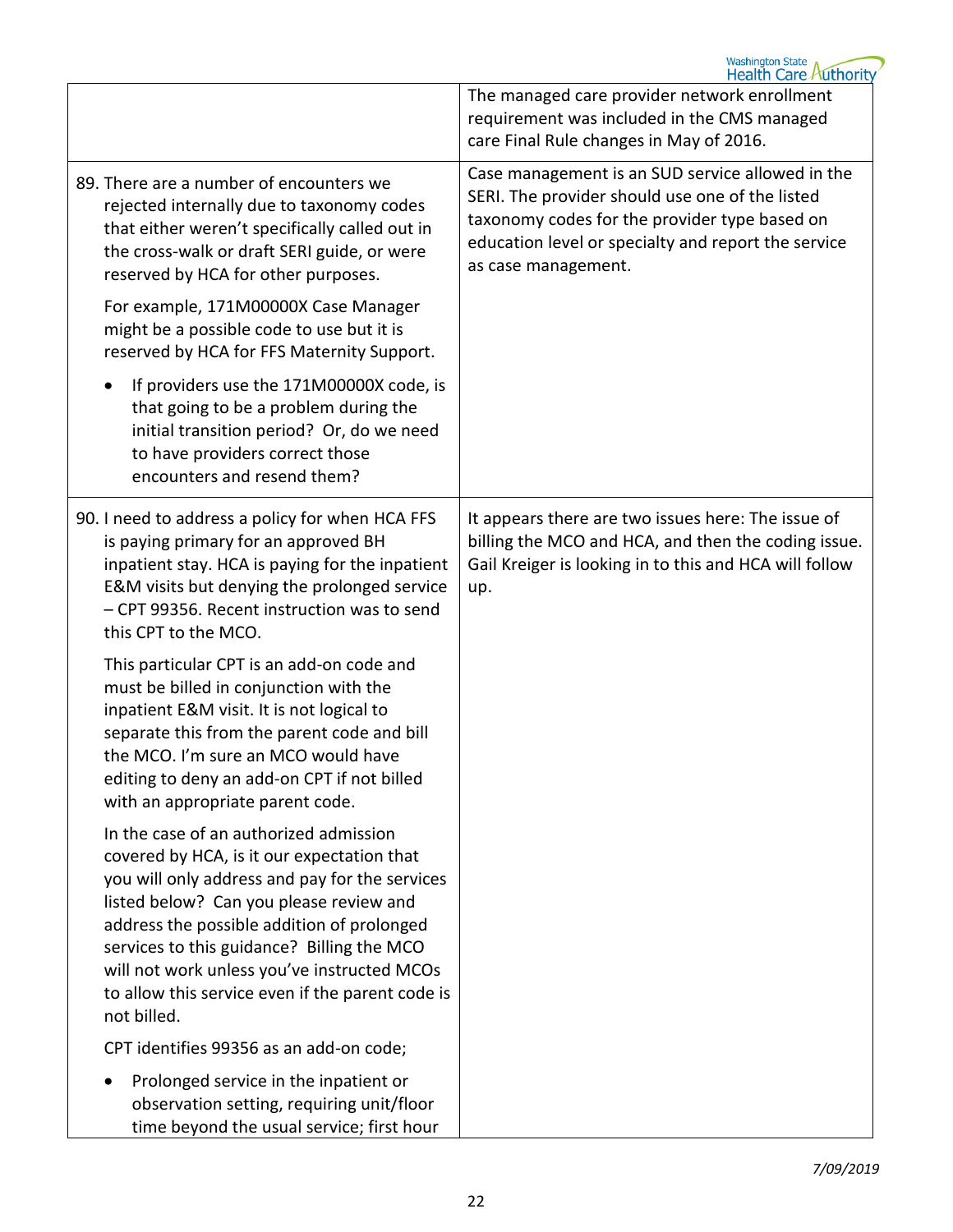| (list separately in addition to code for<br>inpatient E&M service)<br>Use 99356 in conjunction with 90837,<br>99218-99220, 99221-99223, 99224-<br>99226, 99231-99233, 99234-99236,<br>99251-99255, 99304-99310                                                                                                                                                                                                             |                                     |                                                                  |                                                                                                                                                                                                                                                                                                     |
|----------------------------------------------------------------------------------------------------------------------------------------------------------------------------------------------------------------------------------------------------------------------------------------------------------------------------------------------------------------------------------------------------------------------------|-------------------------------------|------------------------------------------------------------------|-----------------------------------------------------------------------------------------------------------------------------------------------------------------------------------------------------------------------------------------------------------------------------------------------------|
| 91. As part of a partnership, we are opening a<br>new IP Psych Hospital. As part of this DOH<br>licensed facility, we will have a Crisis<br>Stabilization Unit (CSU). We are looking to<br>understand how to appropriately bill for<br>these services. Some payers have indicated<br>the S codes out of the SERI guidelines. As I<br>look at a draft updated SERI (not a final<br>published version), I see the following: |                                     |                                                                  | Yes, for a stabilization facility they would report<br>using the per diem code under the existing SERI<br>(S9485). The facility must be licensed by DOH and<br>certified by DOH to provide stabilization services.<br>This per diem approach for stabilization will be the<br>same in the new SERI. |
| S9484                                                                                                                                                                                                                                                                                                                                                                                                                      | Crisis<br>intervention, per<br>hour | Specifies not to use<br>in a facility licensed<br>by the DOH     |                                                                                                                                                                                                                                                                                                     |
|                                                                                                                                                                                                                                                                                                                                                                                                                            |                                     |                                                                  |                                                                                                                                                                                                                                                                                                     |
| S9485                                                                                                                                                                                                                                                                                                                                                                                                                      | Crisis intrvntn<br>mh, per diem     | Specifies it can be<br>used in a licensed<br><b>DOH</b> facility |                                                                                                                                                                                                                                                                                                     |
| This seems to indicate that for Medicaid,<br>we would look to bill a per diem for<br>services in the CSU, as opposed to an<br>hourly charge like a standard<br>'observation' charge for IP hospital<br>units. If this is correct, would the facility<br>have to have other specific certification<br>to bill Medicaid for this code (DBHR for<br>example)?                                                                 |                                     |                                                                  |                                                                                                                                                                                                                                                                                                     |
| 92. The SERI states that the EBP scoring is for<br>Medicaid services provided to Medicaid<br>clients. Does this mean the non-Medicaid<br>funded clients do not require EBP scores to<br>be submitted on encounters?                                                                                                                                                                                                        |                                     |                                                                  | Yes, your understanding is correct.                                                                                                                                                                                                                                                                 |
| 93. Billing for case management: We operate an<br>outpatient SUD facility. We have 1 case<br>manager and 2 peer support that provide                                                                                                                                                                                                                                                                                       |                                     |                                                                  | Providers will be able to begin billing for SUD peer<br>services delivered by a DBHR certified SUD peer<br>support provider on July 1, 2019. SUD Peer Support                                                                                                                                       |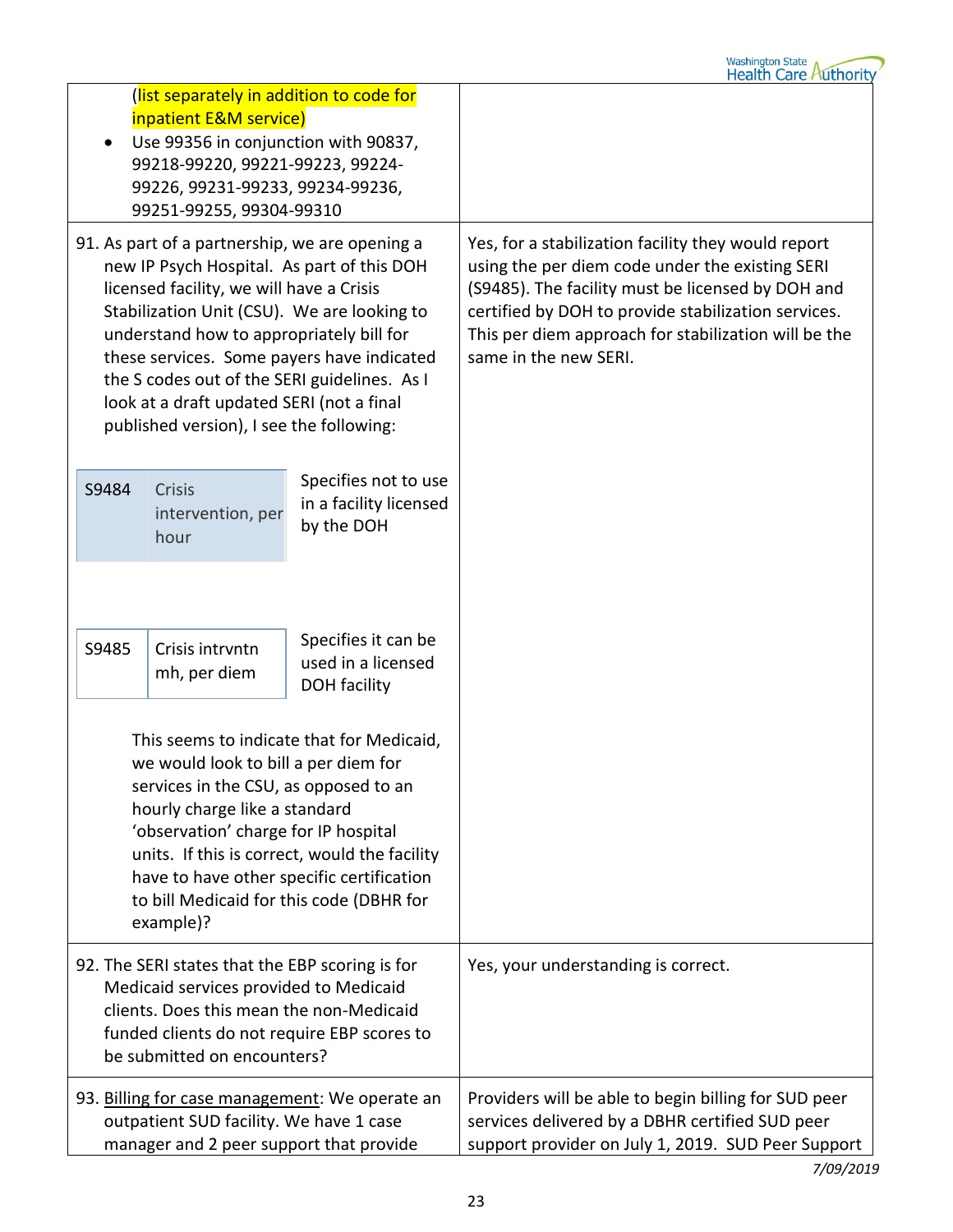| services to MCO covered clients. These three<br>employees are not CDPTs or CDPs. Those 3<br>individuals have been coding their services to<br>case management (T1016) on our trackers<br>but the SERI calls out that SUD case<br>management must be provided by a CDP or<br>CDPT. My question is this: What code can we<br>use and submit to an MCO for services<br>provided by these individuals? They are<br>providing services such as assisting clients<br>with housing, clothing, food, work, workforce<br>redevelopment and peer support. I am<br>sending this question to you in hopes that<br>you can help me determine the correct code<br>to use. | will be added to the SUD modalities in SERI. There<br>won't be a new code for it, rather you will use the<br>same MH peer code but with a SUD diagnosis- using<br>the diagnosis code to differentiate between MH<br>and SUD peer services.<br>Does this other person qualify for the "Other" code<br>under the case management code? If not, HCA<br>recommends you seek consultation from<br>Department of Health to ensure staff are practicing<br>within their scope of practice and within your<br>agency's DOH license. |
|-------------------------------------------------------------------------------------------------------------------------------------------------------------------------------------------------------------------------------------------------------------------------------------------------------------------------------------------------------------------------------------------------------------------------------------------------------------------------------------------------------------------------------------------------------------------------------------------------------------------------------------------------------------|-----------------------------------------------------------------------------------------------------------------------------------------------------------------------------------------------------------------------------------------------------------------------------------------------------------------------------------------------------------------------------------------------------------------------------------------------------------------------------------------------------------------------------|
| 94. The taxonomies in the new SERI are limited,<br>are these going to be strict with claims and<br>cause denials if using taxonomies outside of<br>those listed? So far, we have been using<br>NPPES taxonomies and those are not listed<br>so just want to make sure. Example: the<br>general counselor one 101Y00000X we use<br>since it is NPPES approved.                                                                                                                                                                                                                                                                                               | HCA expects the taxonomy to be consistent with<br>the SERI Provider Type chart. But an exception is:<br>Clinicians with the taxonomy codes 101Y99993L,<br>101Y99994L, 101Y99995L, 101Y99996L should use<br>the NPPES taxonomy when submitting claims<br>through a clearinghouse.<br>However, If the clinician is billing directly and not<br>through an MCO/clearinghouse then they must use<br>the SERI taxonomies.<br>See question 4.                                                                                     |
| 95. On the SUD assessment Code H0001 in the<br>new SERI, it is listed as UN (units) but 1=1<br>min. So my understanding is you want it to<br>say UN but then list the minutes the service<br>took - is that a typo? We would have to<br>manually edit that before submitting the<br>claim so not sure if other providers would<br>have the same issue.                                                                                                                                                                                                                                                                                                      | This code can be reported in minutes or units. HCA<br>was asked to allow this code to be reported in<br>minutes and we found that we were able to allow<br>that flexibility. 1 unit $=$ 1 minute was added just to<br>clarify how to bill in units if the provider decides to<br>report in units rather than minutes. Providers<br>should work with their MCO/BHO as to what is<br>required.                                                                                                                                |
| 96. For all system partners, at a recent WISe<br>provider meeting, we realized that there was<br>continuing unclarity around the coding for<br>Crisis calls. Crisis response is a required part<br>of the WISe program. Different providers<br>have been given differing directions on how<br>to code these. Has there been a decision<br>about the appropriate SERI code for WISe<br>providers to use in order to not have these<br>claims/encounters denied or rejected?                                                                                                                                                                                  | Please use the SERI and follow the instructions<br>about which codes are considered a WISE service<br>with the U8 modifier. Report H2011 for these<br>services. HCA will discuss with the plans removing<br>the "ASO ONLY" from this modality.                                                                                                                                                                                                                                                                              |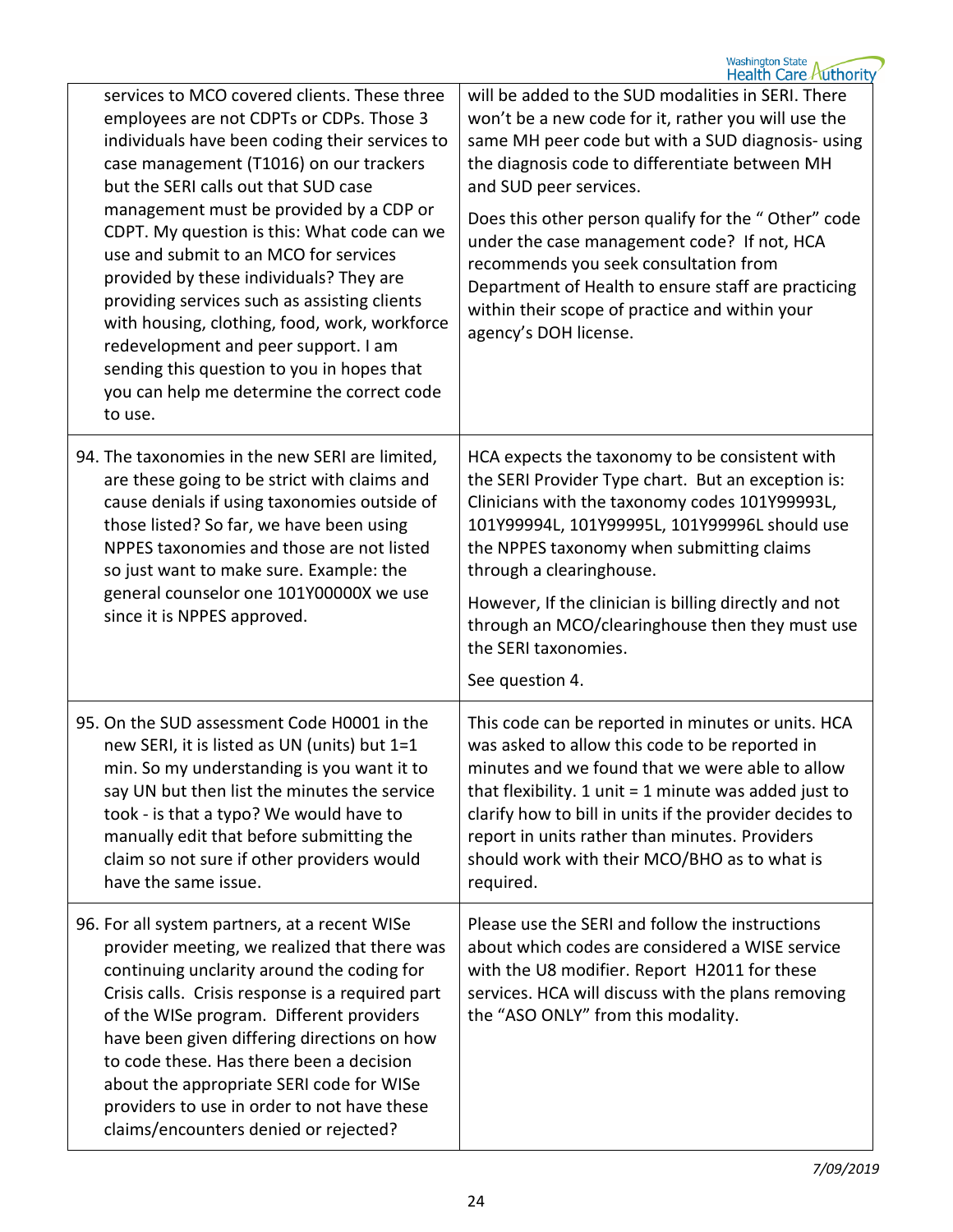| 97. H2011: I would like to confirm that we can<br>continue to use H2011 for crisis services that<br>are NOT provided by the BH-ASO crisis<br>line. We have used that code with the U8<br>modifier for WISe, for mental health<br>professional crisis response to our families. It<br>looks like we can still use it, as it has the U8<br>modifier as a possibility but the service itself<br>is described under the 'BHASO only'<br>section. | Report H2011 for these services. HCA will discuss<br>with the plans removing the "ASO ONLY" from this<br>modality.                                                                                                                                                                                                                                                  |
|----------------------------------------------------------------------------------------------------------------------------------------------------------------------------------------------------------------------------------------------------------------------------------------------------------------------------------------------------------------------------------------------------------------------------------------------|---------------------------------------------------------------------------------------------------------------------------------------------------------------------------------------------------------------------------------------------------------------------------------------------------------------------------------------------------------------------|
| 98. H2027: In the description, it states Provider<br>Type 12- Other (Clinical Staff) but there is no<br>definition as to who qualifies. Would a CDP<br>or CDPT be able to use this code?                                                                                                                                                                                                                                                     | No, if that provider type were allowed for this<br>modality it would be specifically added as a<br>Provider Type                                                                                                                                                                                                                                                    |
| 99. H0023: It mentions "targeted population".<br>Are there some examples that we could get<br>for the Engagement and Outreach H0023 on<br>page 126 of SERI 2019? Would AI/AN be a<br>"targeted population"?                                                                                                                                                                                                                                  | Examples of "targeted populations" on the SUD side<br>would be Pregnant or Parenting Women (PPW),<br>youth, or IUID (IV drug users). Examples on the<br>mental health side would be adults with Serious<br>Mental Illness (SMI) or children who meet the<br>Serious Emotionally Disturbed (SED) criteria.<br>Homeless would also be another targeted<br>population. |
| 100.<br>H0023 is a state funded code, does that<br>mean if for SUD, we would be able to use the<br>SABG to pay for these?                                                                                                                                                                                                                                                                                                                    | Refer to the BHO or BH-ASO. MCO's don't have<br>SABG funds.                                                                                                                                                                                                                                                                                                         |
| 101.<br>Engagement and Outreach H0023 - looks<br>like this CANNOT be used for MCO Medicaid<br>clients as it is State funded - is this true? Is<br>there another code to use or do we stop<br>providing this service to MCO clients?<br>The code also used for Rehab Case management<br>-state funded service. Engagement & Outreach<br>has been available for both Medicaid & State<br>funded services.                                      | Yes, this is state funded only. Not available for<br>federal funds match. Need to look into further to<br>clarify.<br>If the provider is contracted, providers can bill for it<br>depending on contract.                                                                                                                                                            |
| 102.<br>Care Coordination - H2021- can only be<br>used for people 21 and under. Is there a code<br>for Adults for Care Coordination with medical<br>providers, or do we use H2015 Comp. Comm.<br><b>Support Services?</b>                                                                                                                                                                                                                    | This age limitation on H2021 is not new to SERI.<br>HCA will work with the MCOs to determine if a code<br>should be added for adults or this age restriction<br>removed for the next release.                                                                                                                                                                       |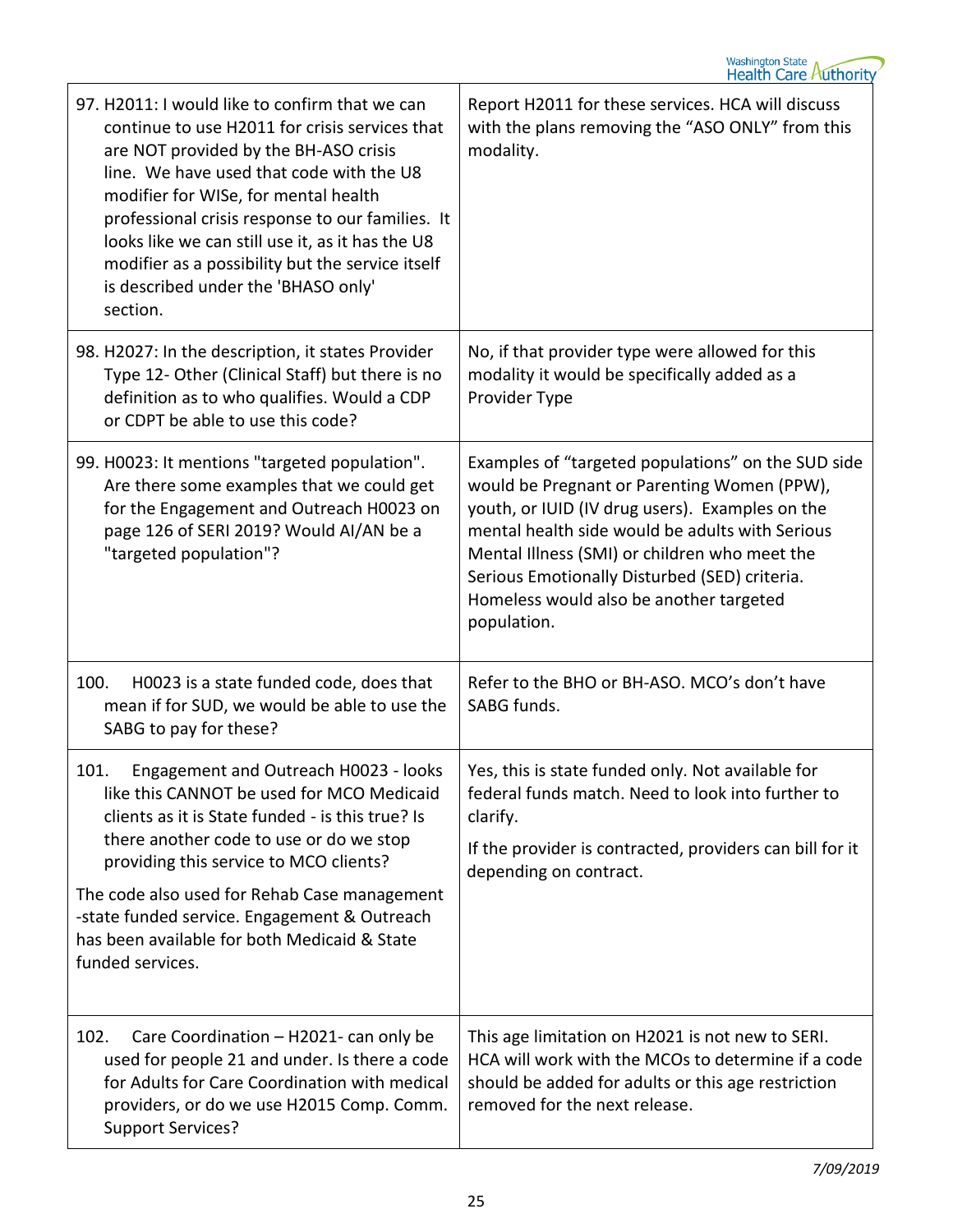| 0124 is a revenue code used for inpatient<br>(overnight) facility-based care. Offering the<br>opportunity to use one or the other based on how<br>the systems were programmed. But for this code it<br>was removed as that was an error on that modality.                                                                                                                                                                                                                                |
|------------------------------------------------------------------------------------------------------------------------------------------------------------------------------------------------------------------------------------------------------------------------------------------------------------------------------------------------------------------------------------------------------------------------------------------------------------------------------------------|
| Provision of COD services should be reported as<br>described under the modality called "Co-Occurring<br>Treatment" currently on page 124 of the SERI. This<br>is not a new addition to the SERI.<br>HCA is continuing to work on this issue and we will<br>provide additional updates soon.                                                                                                                                                                                              |
| Yes, COD treatment should be reported as<br>described under the modality called "Co-Occurring<br>Treatment" currently on page 124 AND can be<br>provided by a CDP/CDP, who is an agency affiliated<br>counselor with the HH modifier. The agency must<br>also be dual licensed for MH and SUD services.<br>HCA is continuing to work on this issue and we will<br>provide additional updates soon.                                                                                       |
| The code is H0003 for non-Medicaid UAs.<br>HCA is adding this new code to the SERI to report<br>non-Medicaid UAs. See "Interim Guidance"<br>released 6/21/2019.<br>In addition, this code as well as the other UA codes<br>in SERI, can be used for these other modalities<br>besides the OTP modality:<br>• Outpatient and Intensive Outpatient<br>Treatment<br>• Withdrawal Management<br>• Secure Detox<br>• Intensive Residential Treatment<br>• Long-Term Care Residential Services |
|                                                                                                                                                                                                                                                                                                                                                                                                                                                                                          |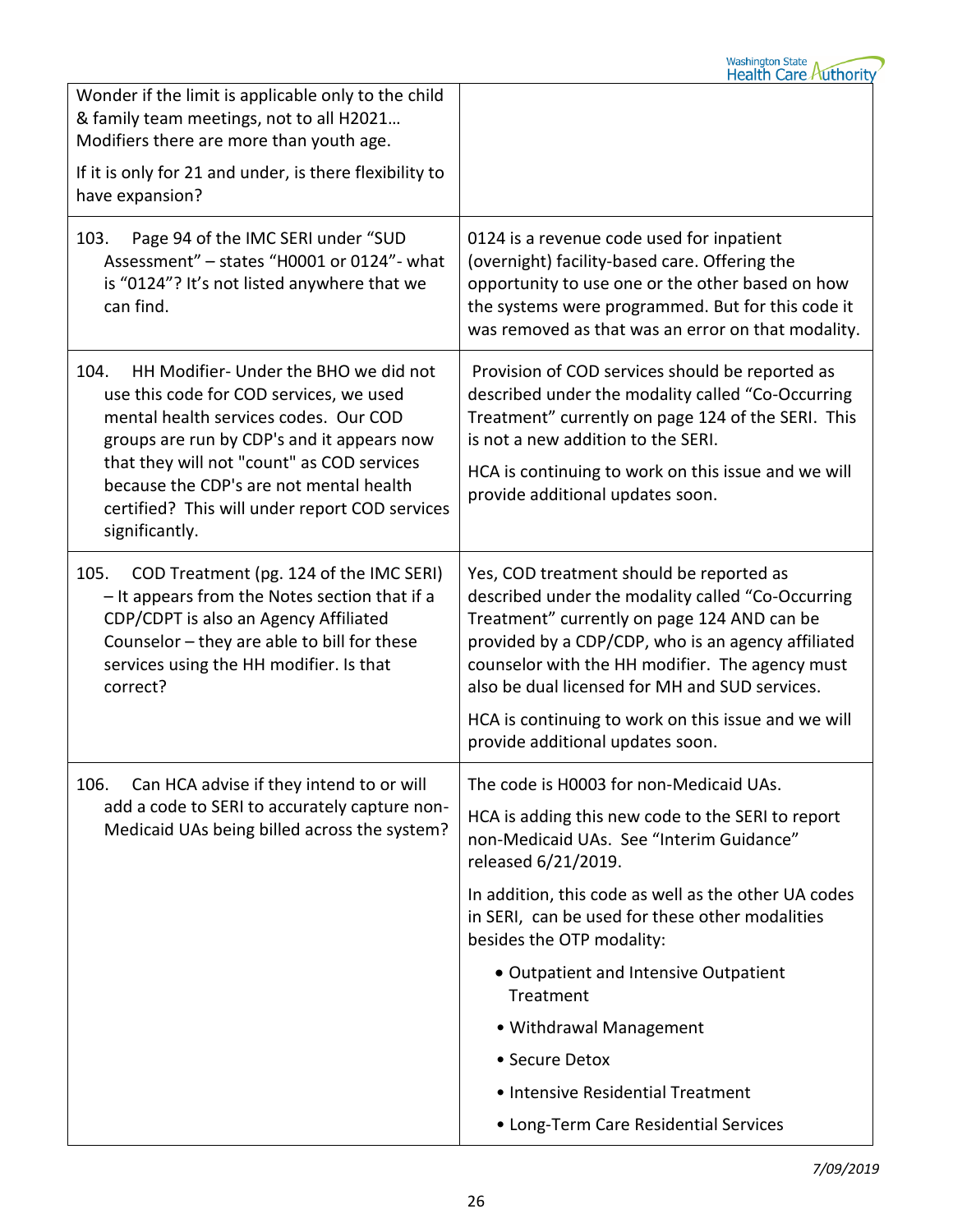|                                                                                                                                                                                                                                                                                                                                                                               | Please see the Interim Guidance memo distributed<br>6/21/2019.                                                                                                                                                                                                                                                                                                                                                                                                                                                                                                                                                                                                                                                                                                                                                                                                                      |
|-------------------------------------------------------------------------------------------------------------------------------------------------------------------------------------------------------------------------------------------------------------------------------------------------------------------------------------------------------------------------------|-------------------------------------------------------------------------------------------------------------------------------------------------------------------------------------------------------------------------------------------------------------------------------------------------------------------------------------------------------------------------------------------------------------------------------------------------------------------------------------------------------------------------------------------------------------------------------------------------------------------------------------------------------------------------------------------------------------------------------------------------------------------------------------------------------------------------------------------------------------------------------------|
| 107.<br>We needed to use Taxonomy Codes that<br>were not identified in the Behavioral Health<br>SERI for a number of our clinicians. We are<br>wanting to understand if ProviderOne will<br>produce error reports (response files) due to<br>the use of Taxonomy Codes that were not<br>identified in the Behavioral Health SERI but<br>are relevant to the service provided. | See question 4 above. Answer also provided below:<br>1) First register with the federal NPI program:<br>If able, use the most appropriate taxonomy<br>we have in SERI<br>If not, use a taxonomy that is acceptable for<br>the federal level registration<br>2) Then register with P1 using:<br>The SERI taxonomy, if you were able to use<br>this with the federal NPI registration process<br>The federal taxonomy you had to use for the<br>٠<br>federal NPI process AND the closest SERI<br>taxonomy. You need to register in P1 with<br>both<br>3) Then report encounters using:<br>The SERI taxonomy, if you report your<br>encounters directly<br>The federal taxonomy you chose to register<br>your NPI at the federal level, if you use to<br>submit your encounters through a TPA. We<br>learned TPAs can only use taxonomies that<br>are recognized at the federal level. |
| SERI definition of "interactive<br>108.<br>complexity" for play therapy- hoping to get<br>more clarification on situations where you<br>can use it. Can providers who regularly use a<br>modality of play therapy for very young<br>children use an interactive complexity code?<br>(Versus when it's an investigative process<br>with multi-system involvement (e.g. CPS)    | This is not new to SERI. Can use as it is defined.<br>Discuss with the BHO or MCO if you need further<br>clarification. We will work with MCOs for more<br>instruction for next release.                                                                                                                                                                                                                                                                                                                                                                                                                                                                                                                                                                                                                                                                                            |
| Billing for multiple services/encounters<br>109.<br>on the same day: Many times we have<br>problems getting paid for providing multiple<br>services, with the same CPT code, for a client<br>in a day. They often are denied as duplicate<br>billings. We use the 59 modifier to let the<br>Insurer know that these are separate                                              | The XE modifier is being added for the purpose of<br>reporting the same provider, on the same day,<br>same non E&M codes used multiple times. See<br>memo distributed 6/21                                                                                                                                                                                                                                                                                                                                                                                                                                                                                                                                                                                                                                                                                                          |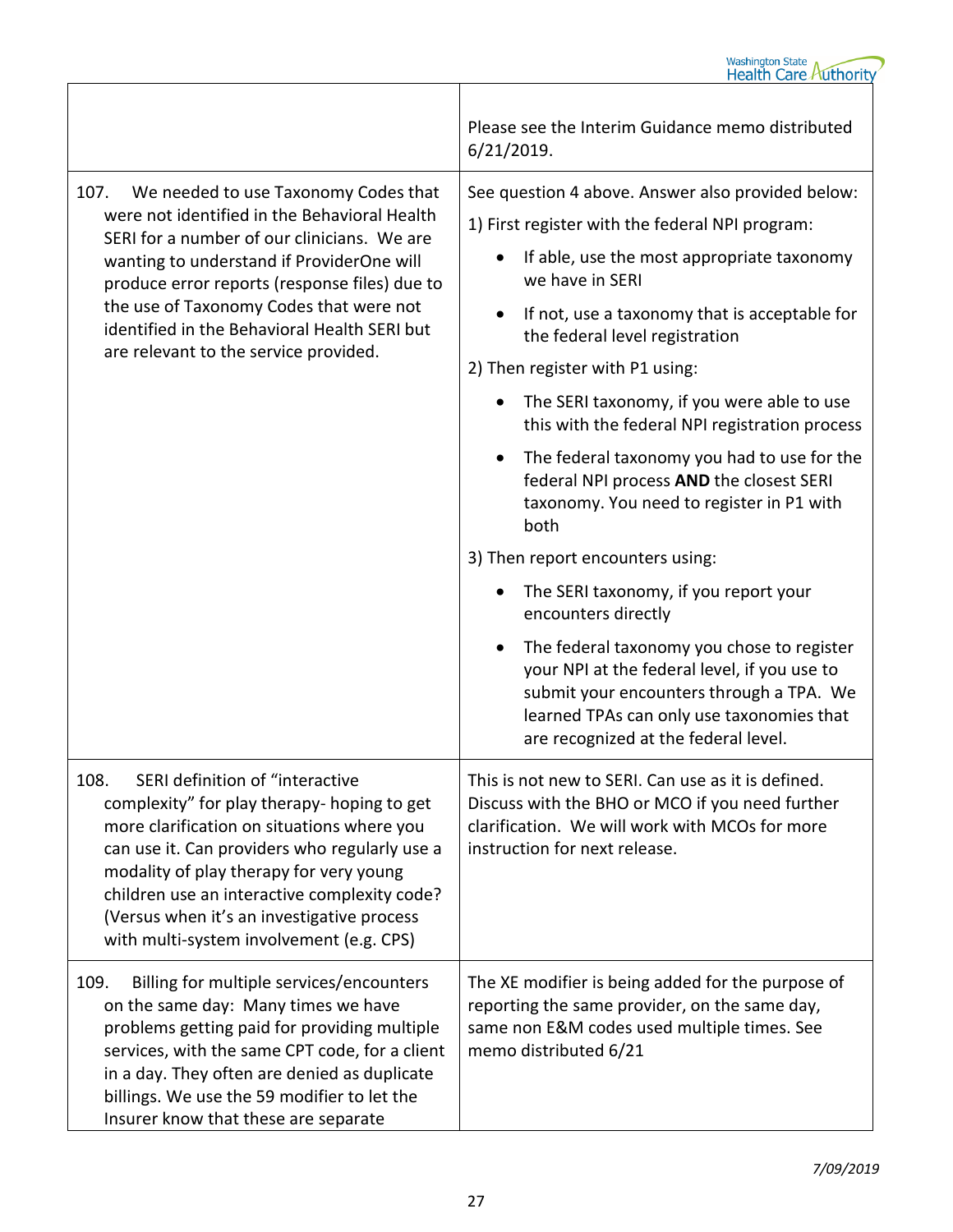| encounters and not duplicates. The 59<br>modifier is not in the SERI.<br>1) Can we continue to use 59 / will it be added<br>to the SERI?<br>2) Can we use the 25 Modifier even though it is<br>not with an E&M code and our therapists are not<br>physicians?                                                                                                                                                                                                                                                                                  | Use the 25 modifier for reporting the same<br>provider, on the same day, same E&M codes used<br>multiple times.                                                                                                                                                             |
|------------------------------------------------------------------------------------------------------------------------------------------------------------------------------------------------------------------------------------------------------------------------------------------------------------------------------------------------------------------------------------------------------------------------------------------------------------------------------------------------------------------------------------------------|-----------------------------------------------------------------------------------------------------------------------------------------------------------------------------------------------------------------------------------------------------------------------------|
| 110.<br>Rule change regarding S0109: Could you<br>confirm that we do not have to bill the<br>Methadone medication by the milligram? Has<br>this requirement officially been removed?                                                                                                                                                                                                                                                                                                                                                           | Yes, this code and the requirement will be removed<br>in the next release. You are not obligated to use<br>this now. See "Interim Guidance" document<br>released 6/21/2019.                                                                                                 |
| How can providers bill for a UA collected<br>111.<br>by a non-credentialed staff? The SERI only<br>seems to allow credentialed staff to bill for<br>this, but several providers are currently using<br>non-credentialed staff.                                                                                                                                                                                                                                                                                                                 | The SERI guide is not a billing document it is the<br>tool for standardizing the collecting of encounter<br>data. At this time, there is no urine collection code.<br>We will discuss this with the MCOs. The urinalysis<br>codes provided is for the testing done on site. |
| Follow-up Question: We're trying to<br>determine how to report the urinalysis<br>testing and if there should be an additional<br>provider type allowed since not all agencies<br>use the provider types listed (page 99 of<br>SERI). Some agencies use technicians or<br>support staff positions for this service and<br>these don't fit into any of the provider types<br>listed. What is the best way for agencies to<br>report the urinalysis service? Are they<br>required to use the licensed professional<br>staff to do the urinalysis? |                                                                                                                                                                                                                                                                             |
| In the previous SERI, T1001 was available<br>112.<br>to ARNPs, but it is not listed in the IMC SERI.<br>Is this current? Should ARNP not be included<br>for T1001 or is this no longer available for<br>ARNPs?                                                                                                                                                                                                                                                                                                                                 | An ARNP would report an E&M code for an<br>evaluation. The T1001 code is intended for<br>reporting a nursing assessment conducted by an RN<br>or LPN who is doing an assessment to document<br>and report to a higher licensed practitioner (e.g.,<br>ARNP).                |
| 113.<br>Regarding roll ups, is the below scenario<br>the correct way to handle roll up services?                                                                                                                                                                                                                                                                                                                                                                                                                                               | In the example you provide, you should then report<br>the three CPT codes separately, of course.                                                                                                                                                                            |
| Here is my scenario:<br>The same provider provides 3 discontinuous<br>Case Management services, (3 different<br>service encounters w/ the same CPT code),                                                                                                                                                                                                                                                                                                                                                                                      | We added modifier XE for reporting for the same<br>non-E&M code, for the same day, by the same                                                                                                                                                                              |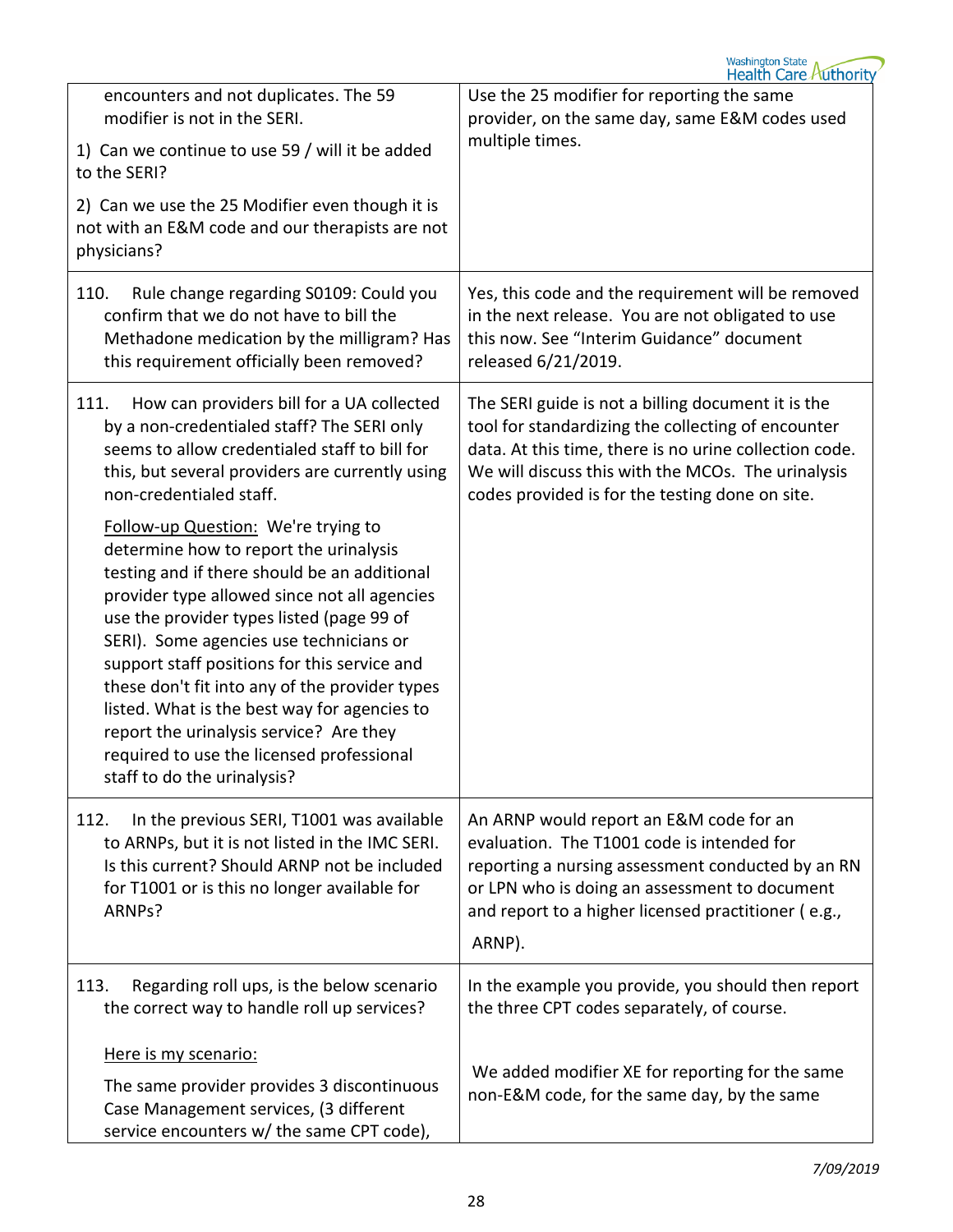| on the same day for the same patient. All of<br>these services meet the minimum time<br>defined by the CPT code.                                                                                                                                                                                                                                                                                                                                                                                                                               | provider situation when the minimum time allowed<br>for the code was met.                                                                                                                                                                                                                                                                                                                                                                                                                                                                                           |
|------------------------------------------------------------------------------------------------------------------------------------------------------------------------------------------------------------------------------------------------------------------------------------------------------------------------------------------------------------------------------------------------------------------------------------------------------------------------------------------------------------------------------------------------|---------------------------------------------------------------------------------------------------------------------------------------------------------------------------------------------------------------------------------------------------------------------------------------------------------------------------------------------------------------------------------------------------------------------------------------------------------------------------------------------------------------------------------------------------------------------|
| The exception states that a provider can roll-<br>up the minutes to a single service and report<br>total number of units if the same service was<br>provided discontinuously to a consumer on a<br>single day by the same provider, AND the<br>service was provided for less than the<br>minimum time" As none of the services in<br>the scenario above were provided for less<br>than the minimum time, according to the<br>current SERI language, they do not fit the<br>exception and I would not bundle/roll-up the<br>service encounters. |                                                                                                                                                                                                                                                                                                                                                                                                                                                                                                                                                                     |
| RTF Room and Board for MH and SUD:<br>114.<br>Currently, we are using H2036 HH to report<br>our MH Room and Board and H2036 CG to<br>report a bed hold. I think that Amerigroup<br>had mentioned that we would begin using<br>HE, but that is a modifier that is not on the<br>2019 SERI. I noticed that the HH is still being<br>used in the 2019 SERI, so there is still a little<br>bit of confusion on this.                                                                                                                               | HE was the code in the previous SERI to delineate<br>between MH and SUD. This IMC SERI uses the<br>diagnosis code for that delineation.<br>HH was retained to report a co-occurring<br>treatment service. In this situation, the provider<br>would report both MH and SUD diagnosis codes.                                                                                                                                                                                                                                                                          |
| There is some confusion among<br>115.<br>behavioral health providers about which<br>codes to use when provider contracts include<br>certain "hard coded" codes. Some providers<br>have codes in their MCO contracts<br>(specifically, a case management code) that is<br>different than the code in the IMC SERI.<br>Which code should the providers use? Do the<br>MCOs have to comply with the SERI, or do<br>they have a choice in which codes they use?                                                                                    | Most providers do not have hard-coded codes in<br>their contracts, these codes are only in a few<br>provider contracts and they are specific codes for<br>specific services. The MCOs need to work directly<br>with their providers to figure out how to pay them<br>for these hard-coded codes. The MCOs will review<br>their contracts to figure out which providers have<br>the hard-coded contracts and reach out to those<br>providers to let them know by Monday, 6/17, then<br>they will work with those providers to figure this<br>issue out individually. |
|                                                                                                                                                                                                                                                                                                                                                                                                                                                                                                                                                | Amerigroup: In regards to confusion around the<br>care management code T1016 & T1017, we<br>reviewed all of our provider contracts in the region<br>and none of them actually have this code<br>specifically included in their contract. We are<br>currently reaching out to providers to let them<br>know they should be following the 7/1/19 IMC SERI<br>code (T1016) so that we can ensure they don't have<br>any issues come 7/1.                                                                                                                               |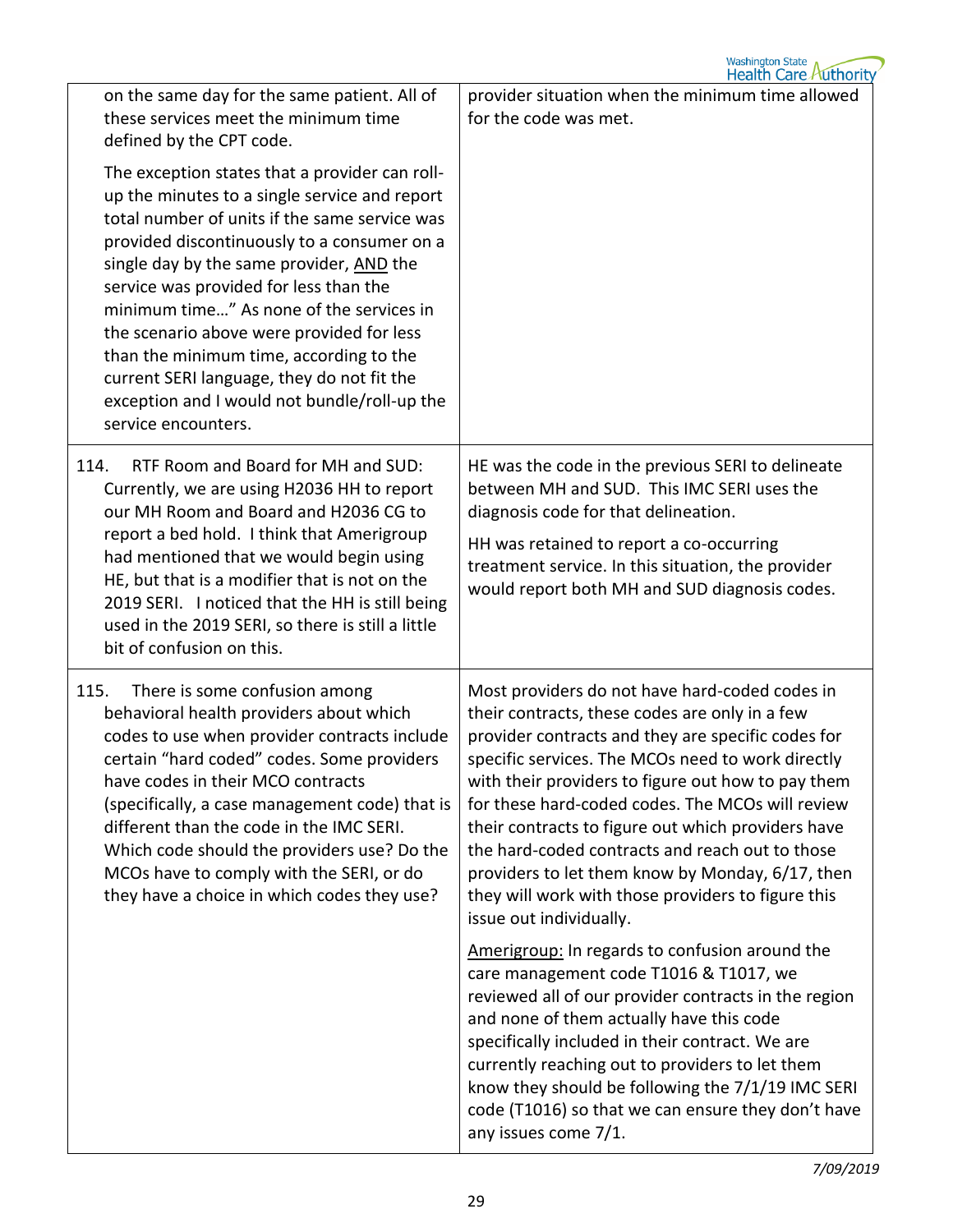| If you look at the language of the SERI<br>116.<br>below regarding MH RTFs, people interpret<br>the definitions very differently:<br>Some say that this means that the first 30                                                                                                                                                                                                                                                                                                                                          |                                                                                                                                                                |                             |                |           |                      | This coding scheme was in the original SERI.                                                 |
|--------------------------------------------------------------------------------------------------------------------------------------------------------------------------------------------------------------------------------------------------------------------------------------------------------------------------------------------------------------------------------------------------------------------------------------------------------------------------------------------------------------------------|----------------------------------------------------------------------------------------------------------------------------------------------------------------|-----------------------------|----------------|-----------|----------------------|----------------------------------------------------------------------------------------------|
|                                                                                                                                                                                                                                                                                                                                                                                                                                                                                                                          |                                                                                                                                                                |                             |                |           |                      | H0018 short term                                                                             |
|                                                                                                                                                                                                                                                                                                                                                                                                                                                                                                                          |                                                                                                                                                                |                             |                |           |                      | H0019 long term and more than 30 days.                                                       |
|                                                                                                                                                                                                                                                                                                                                                                                                                                                                                                                          | days are coded at H0018 and the days<br>beyond that at H0019.                                                                                                  |                             |                |           |                      | No, HCA does not read the definition in HCPC to<br>mean first and then beyond                |
| Others say that we need to determine<br>$\bullet$<br>from the get-go whether a facility is a<br>short or long-term facility. So, an acute<br>SUD residential facility (ASAM 3.5) that<br>keeps people for about 30 days would                                                                                                                                                                                                                                                                                            |                                                                                                                                                                |                             |                |           |                      | We can discuss this with the MCOs for the next<br>release.                                   |
|                                                                                                                                                                                                                                                                                                                                                                                                                                                                                                                          | use a H0018 code, whereas a Recovery<br>House (ASAM 3.1) that is considered to<br>offer long-term services would only use<br>the H0019 code. But what about MH |                             |                |           |                      | If an RTF would use this modality to report the<br>encounter, then they would use the H0019. |
|                                                                                                                                                                                                                                                                                                                                                                                                                                                                                                                          | RTFs? They invariably serve people<br>beyond 30 days. Do they only use H0019<br>as well?                                                                       |                             |                |           |                      |                                                                                              |
|                                                                                                                                                                                                                                                                                                                                                                                                                                                                                                                          | The main problem behind this issue is a financial<br>one: the rates for H0019 are significantly lower                                                          |                             |                |           |                      |                                                                                              |
|                                                                                                                                                                                                                                                                                                                                                                                                                                                                                                                          | than those for H0018 (by about \$100). MH RTFs                                                                                                                 |                             |                |           |                      |                                                                                              |
|                                                                                                                                                                                                                                                                                                                                                                                                                                                                                                                          | are very worried that they will be faced with<br>significantly less revenue if we consider them to                                                             |                             |                |           |                      | It isn't about the type of facility they are                                                 |
|                                                                                                                                                                                                                                                                                                                                                                                                                                                                                                                          | be long term facilities.                                                                                                                                       |                             |                |           |                      | considered, it is about the service they are<br>rendering.                                   |
| Code                                                                                                                                                                                                                                                                                                                                                                                                                                                                                                                     |                                                                                                                                                                | <b>CPT/HCPCS Definition</b> | <b>UN / MJ</b> | Mod       | <b>Provider Type</b> |                                                                                              |
| <b>REVENUE CODE:</b><br><b>UN</b><br>Billing Provider NPI and<br>BH srvcs; short-term<br><b>UD</b><br>1001 or 01x4<br>residential (nonhospital<br>$(1 = a day; 1)$<br>Taxonomy<br><b>HCPC CODE:</b><br>residential tx program),<br>or more)<br>H0018<br>w/o R&B, per diem<br><b>Billing Provider NPI and</b><br><b>REVENUE CODE:</b><br>BH srvcs; long-term<br><b>UN</b><br><b>UD</b><br>1001 or 01x4<br>residential (nonmedical,<br>$(1= a day; 1)$<br>Taxonomy<br><b>HCPC CODE:</b><br>non-acute care in a<br>or more) |                                                                                                                                                                |                             |                |           |                      |                                                                                              |
|                                                                                                                                                                                                                                                                                                                                                                                                                                                                                                                          |                                                                                                                                                                |                             |                |           |                      |                                                                                              |
| H0019<br>residential tx program<br>where stay is typically<br>longer than 30 days), w/o                                                                                                                                                                                                                                                                                                                                                                                                                                  |                                                                                                                                                                |                             |                |           |                      |                                                                                              |
|                                                                                                                                                                                                                                                                                                                                                                                                                                                                                                                          |                                                                                                                                                                | R&B, per diem               |                |           |                      |                                                                                              |
| 117.                                                                                                                                                                                                                                                                                                                                                                                                                                                                                                                     | We want to confirm that these codes                                                                                                                            |                             |                |           |                      | These codes are not in the SERI and are not<br>applicable for reporting encounters to HCA.   |
| should all be termed effective 7/1/19 based<br>on the SERI guide. The codes in red are under                                                                                                                                                                                                                                                                                                                                                                                                                             |                                                                                                                                                                |                             |                |           |                      |                                                                                              |
| the inpatient professional services section:                                                                                                                                                                                                                                                                                                                                                                                                                                                                             |                                                                                                                                                                |                             |                |           |                      |                                                                                              |
| On<br>grid/                                                                                                                                                                                                                                                                                                                                                                                                                                                                                                              |                                                                                                                                                                |                             |                |           |                      |                                                                                              |
| not in<br>guide                                                                                                                                                                                                                                                                                                                                                                                                                                                                                                          |                                                                                                                                                                |                             |                |           |                      |                                                                                              |
| 0100                                                                                                                                                                                                                                                                                                                                                                                                                                                                                                                     | 0203                                                                                                                                                           | H000<br>8                   | H203<br>5      | 9921<br>7 | 9923<br>1            |                                                                                              |
|                                                                                                                                                                                                                                                                                                                                                                                                                                                                                                                          |                                                                                                                                                                | H000                        | H203           | 9921      | 9923                 |                                                                                              |
| 0113                                                                                                                                                                                                                                                                                                                                                                                                                                                                                                                     | 0204                                                                                                                                                           | 9                           | 5 HD           | 8         | 2                    |                                                                                              |
|                                                                                                                                                                                                                                                                                                                                                                                                                                                                                                                          |                                                                                                                                                                |                             |                |           |                      | 7/09/201                                                                                     |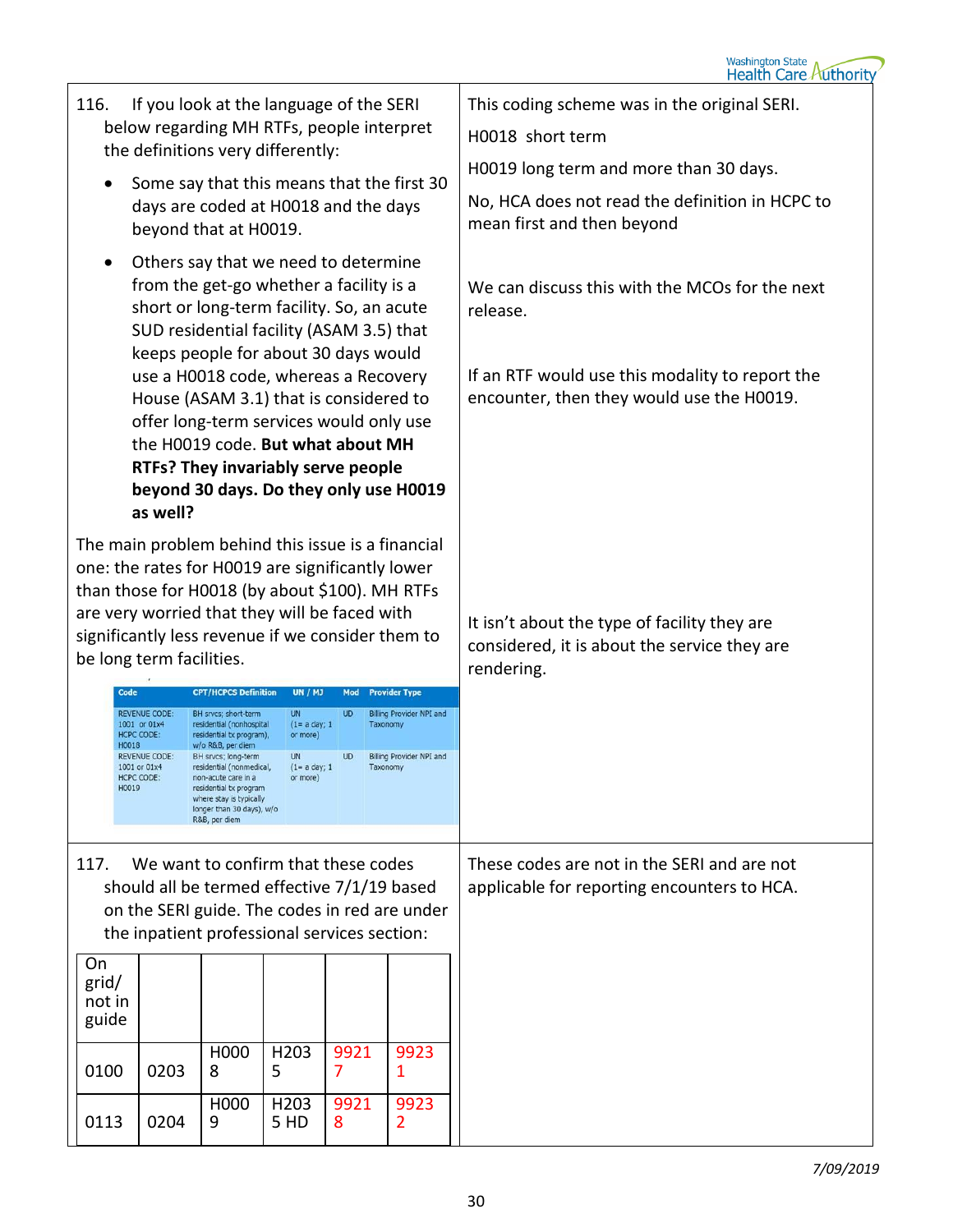## Washington State<br>Health Care Authority

| 0123                                                                                                                                                                                                                                                                                    | 0118      | 1004      | H203<br>5 HZ             | 9921<br>9 | 9923<br>3 |                                                                                                                                                                                                                                                                                                           |
|-----------------------------------------------------------------------------------------------------------------------------------------------------------------------------------------------------------------------------------------------------------------------------------------|-----------|-----------|--------------------------|-----------|-----------|-----------------------------------------------------------------------------------------------------------------------------------------------------------------------------------------------------------------------------------------------------------------------------------------------------------|
| 0133                                                                                                                                                                                                                                                                                    | 0128      | H203<br>4 | H203<br>5 H <sub>9</sub> | 9922<br>0 | 9923<br>8 |                                                                                                                                                                                                                                                                                                           |
| 0143                                                                                                                                                                                                                                                                                    | 0138      | 907       | 9088<br>9                | 9922<br>1 | 9925<br>1 |                                                                                                                                                                                                                                                                                                           |
| 0153                                                                                                                                                                                                                                                                                    | 0148      | 912       | H000<br>6                | 9922<br>2 | 9925<br>2 |                                                                                                                                                                                                                                                                                                           |
| 0119                                                                                                                                                                                                                                                                                    | 0158      | 913       | T101<br>7                | 9922<br>3 | 9923<br>9 |                                                                                                                                                                                                                                                                                                           |
| 0129                                                                                                                                                                                                                                                                                    | H201<br>3 | H003<br>5 | T200<br>3                | 9923<br>4 | 9925<br>3 |                                                                                                                                                                                                                                                                                                           |
| 0139                                                                                                                                                                                                                                                                                    | 0190      | 0900      | 8658<br>0                | 9923<br>5 | 9935<br>8 |                                                                                                                                                                                                                                                                                                           |
| 0149                                                                                                                                                                                                                                                                                    | 0191      | 0906      | 9087<br>0                | 9923<br>6 | 9935<br>9 |                                                                                                                                                                                                                                                                                                           |
| 0159                                                                                                                                                                                                                                                                                    | 0192      | H001<br>5 | 0901                     | 9925<br>4 | 9931<br>5 |                                                                                                                                                                                                                                                                                                           |
|                                                                                                                                                                                                                                                                                         | 0193      | 0905      |                          | 9925<br>5 | 9931<br>6 |                                                                                                                                                                                                                                                                                                           |
|                                                                                                                                                                                                                                                                                         |           |           |                          |           |           |                                                                                                                                                                                                                                                                                                           |
| 118.<br>We want to clarify the coverage for psych<br>vs. substance abuse services.<br>1) Are all of the services listed on page 2 of the<br>SERI guide only covered for MH diagnoses?<br>2) Do we need to re-evaluate if these should only<br>be covered for MH diagnosis codes and/or  |           |           |                          |           |           | One would expect a MH service to be reported<br>using a MH diagnosis and an SUD services to be<br>reported with a SU diagnosis. However, the<br>provider is responsible for selecting the code that<br>best represents the context of the encounter and<br>selecting the most appropriate diagnosis code. |
| Substance Use diagnosis codes?<br>In 2016 when the SWWA plan was implemented,                                                                                                                                                                                                           |           |           |                          |           |           |                                                                                                                                                                                                                                                                                                           |
| these services were set up to allow both psych<br>and substance diagnosis codes based on Beacon<br>Clinical direction. This allowed the funds to do<br>the "talking" as far as what is covered and what<br>is not, some funds cover Substance or Mental<br>Health diagnosis codes only. |           |           |                          |           |           |                                                                                                                                                                                                                                                                                                           |
| We are looking for some guidance over<br>119.<br>which fund sources should be available for<br>the following services:                                                                                                                                                                  |           |           |                          |           |           | The old SERI provided this guidance:                                                                                                                                                                                                                                                                      |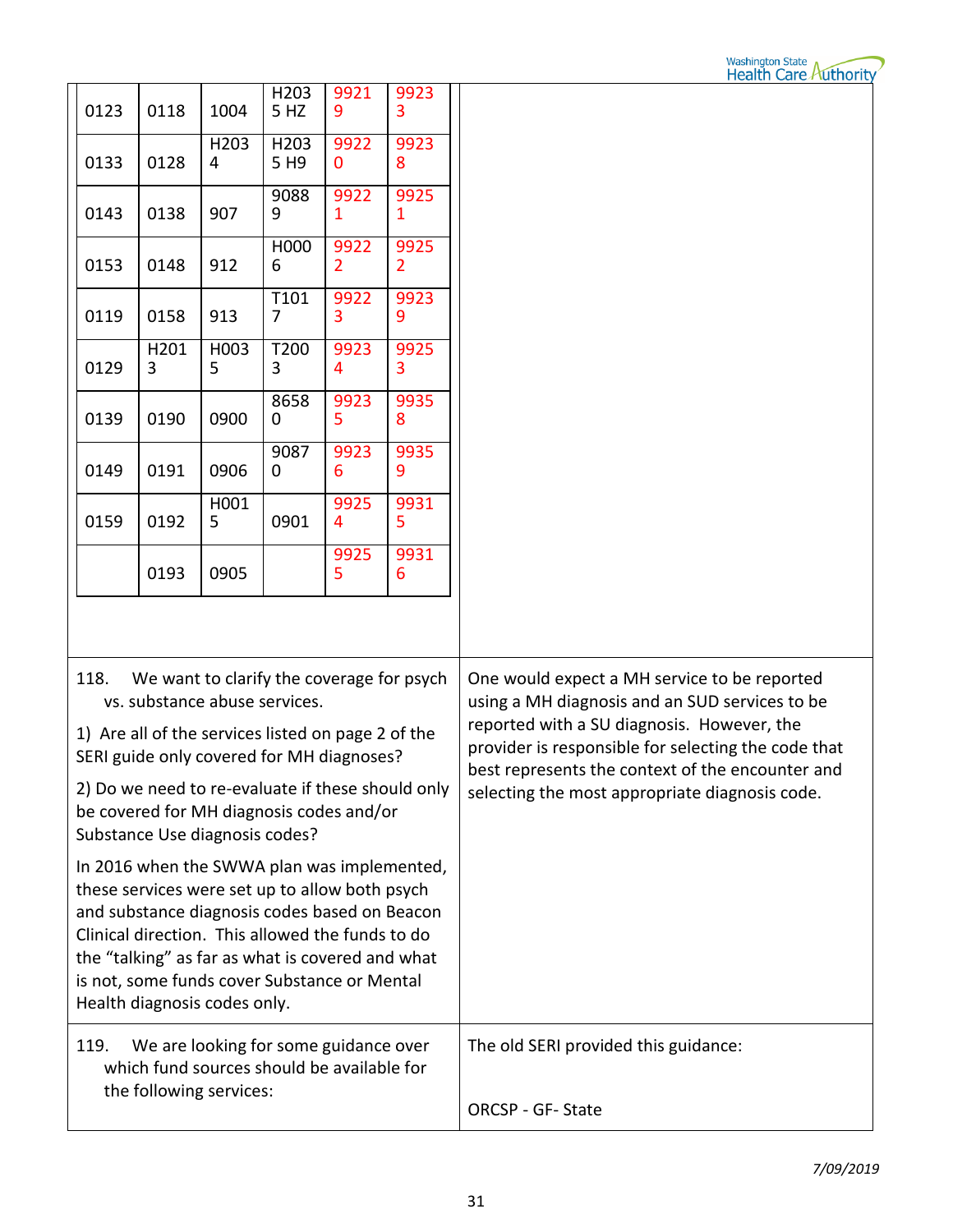| <b>Offender Re-entry Community Safety</b><br>$\bullet$<br>Program (ORCSP)<br>Pregnant, Post Partum, or Parenting<br>$\bullet$<br>Women's (PPW) Housing Support<br><b>Services</b><br><b>Request for Services</b><br>$\bullet$                                                                                   | PPW -GF- State & SABG<br>Request for services- GF-State                                                                                                                                                                                                                 |
|-----------------------------------------------------------------------------------------------------------------------------------------------------------------------------------------------------------------------------------------------------------------------------------------------------------------|-------------------------------------------------------------------------------------------------------------------------------------------------------------------------------------------------------------------------------------------------------------------------|
| As you know in WA, there are many times<br>120.<br>that providers are providing services in the<br>community. In the past, we have tried to be<br>as specific as possible when deciding with<br>POS a provider can bill.                                                                                        | HCA strongly recommends reporting POS using<br>national POS codes that best reflects the setting for<br>services rendered.                                                                                                                                              |
| When it comes to Place of Service (POS) for<br>the services listed in the SERI, is there a<br>recommended approach? Do you want us to<br>be more inclusive of POS, or is using POS 99<br>acceptable? Can you use the codes in<br>question 118 above as examples of what you<br>would like us to include in POS? |                                                                                                                                                                                                                                                                         |
| Can code H0038 be billed without<br>121.<br>modifiers?                                                                                                                                                                                                                                                          | See question 70 above.                                                                                                                                                                                                                                                  |
| Under Care Coordination Services, for<br>122.<br>code H2021, is this for adults only?                                                                                                                                                                                                                           | This was from the old SERI. Given the description<br>and reference to child and family, it seems to infer<br>the services are only for a client under 21 years of<br>age. We will adjust this on the next release and<br>reword this so it is clearer.                  |
| 123.<br>What is the difference between pricing<br>and payment eligibility modifiers? (Can you<br>provide examples of pricing before payment-<br>so in the following grouping, is this order<br>correct: HH, UD, UK, U6, U8, GT?)                                                                                | Pricing modality is when that modality drives how<br>the fee is derived. One is either adding money or<br>reducing money paid depending on the<br>reimbursement policy. Examples are: 25; maybe<br>52, 53, GT, HH, HK, HT, U6, U8, XE depending on the<br>MCO contract. |
|                                                                                                                                                                                                                                                                                                                 | Payment eligibility modifiers is one that is reporting<br>program information. Examples are: H9, HD, HV,<br>HW, HZ, U5, U9, UB, UD.                                                                                                                                     |
|                                                                                                                                                                                                                                                                                                                 | Examples are provided as guidance from HCA.<br>Providers should work with MCOs/BHOs for clarity<br>as indicated.                                                                                                                                                        |
| 124.<br>In your previous instruction to us, you<br>mentioned no modifiers with Revenue codes,                                                                                                                                                                                                                   | This probably requires more conversation with the<br>MCOs. When reporting the service using a HCPC                                                                                                                                                                      |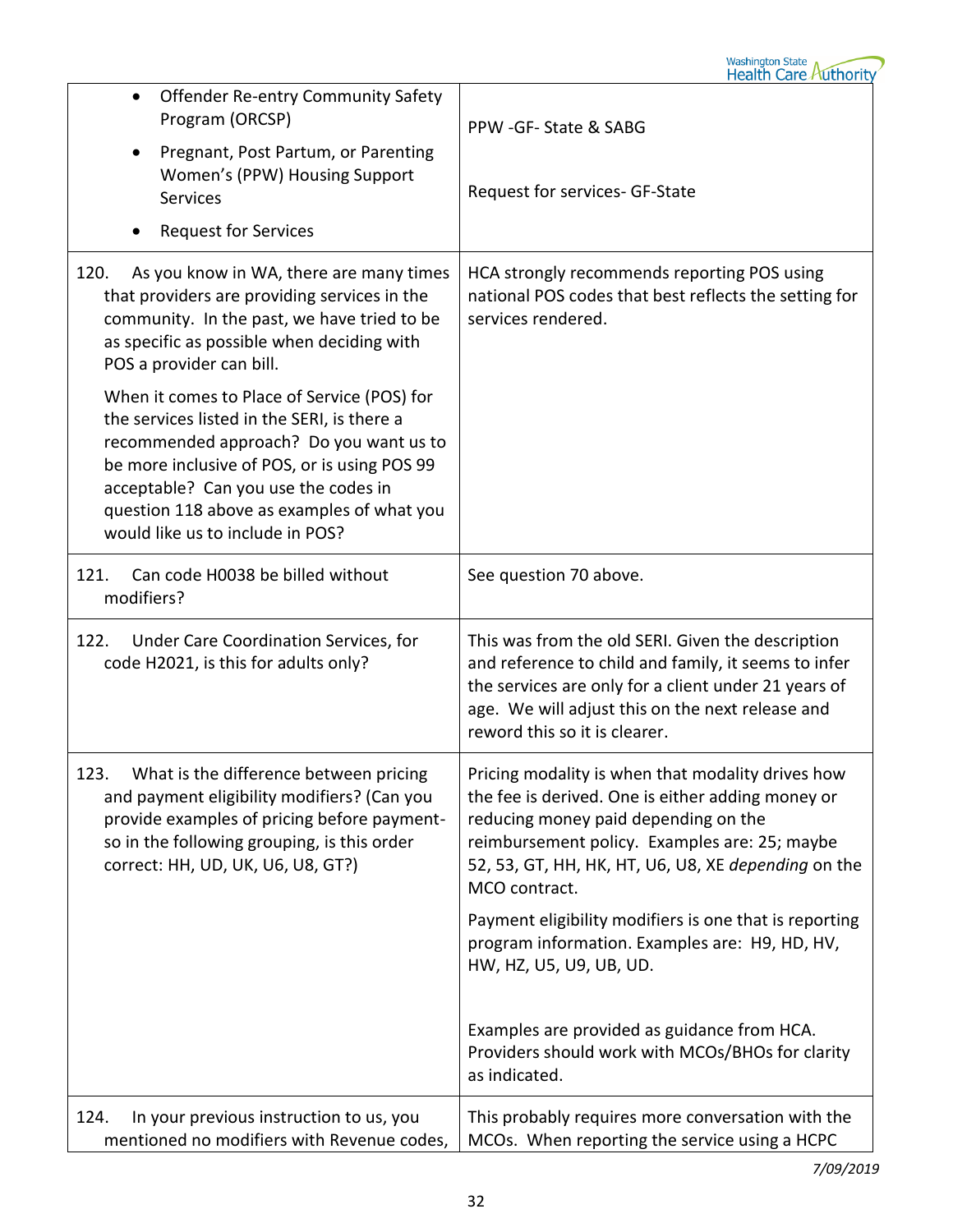| which is how our system is configured<br>today. But then in the SERI guide, you have<br>sections like Intensive Inpatient Residential<br>Services and list both Revenue Code 1002 or<br>01x6/HCPC code H0018 with modifiers HD,<br>HZ, and U5. How should this be configured?                                                                                                                                                                                                                                                                                                                                                                                             | (H0018) one would use a modifier, but an inpatient<br>revenue code (e.g Room and Board) does not<br>commonly use a modifier. However, we need to<br>investigate the ability for systems to take data in<br>this field when a revenue code is being used.                                                                                                                                                                               |
|---------------------------------------------------------------------------------------------------------------------------------------------------------------------------------------------------------------------------------------------------------------------------------------------------------------------------------------------------------------------------------------------------------------------------------------------------------------------------------------------------------------------------------------------------------------------------------------------------------------------------------------------------------------------------|----------------------------------------------------------------------------------------------------------------------------------------------------------------------------------------------------------------------------------------------------------------------------------------------------------------------------------------------------------------------------------------------------------------------------------------|
| Are the taxonomies listed in SERI<br>125.<br>intended to be an exhaustive list? That is, if a<br>provider's taxonomy is no in SERI, does that<br>mean they are not allowed to render services<br>listed in SERI? Or should they use a different<br>taxonomy? Or should the taxonomies listed                                                                                                                                                                                                                                                                                                                                                                              | Yes the taxonomies listed in SERI are intended to be<br>an exhaustive list. The intent was to try to follow<br>the original SERI on this issue as much as possible so<br>that the trend data is not disrupted too much.                                                                                                                                                                                                                |
| in IMC SERI not be considered exhaustive<br>(and left to MCO discretion as to whether a<br>given non-SERI taxonomy can render the<br>service)? The context is that we are now<br>seeing taxonomies on provider rosters that<br>are not in the IMC SERI. Some examples are<br>below:                                                                                                                                                                                                                                                                                                                                                                                       | SERI taxonomies are not driven by licensure, only. If<br>a person providing services is not licensed, then it is<br>about their education prep. If one of the options<br>provided in SERI is not applicable then one should<br>use " Other clinical". As SERI states, if the provider<br>is unable to register with the taxonomy assigned in<br>SERI because it was not a Federally<br>recognized taxonomy, the provider should enroll |
| 247200000X - Technician, Other<br>$\bullet$<br>101YP2500X - Counselor Professional<br>$\bullet$<br>106S00000X - Behavior Technician<br>$\bullet$<br>163WA0400X - Registered Nurse<br>$\bullet$<br>Addiction (Substance Use Disorder)<br>90200000X - Student in an Organized<br>$\bullet$<br><b>Health Care Education/Training Program</b>                                                                                                                                                                                                                                                                                                                                 | with the MCO or BHASO and with P1 using both the<br>federal taxonomy and the SERI assigned one. Unless<br>the provider is billing and reporting encounters<br>through a TPA, report encounters using the<br>taxonomy assigned in SERI. SERI provides<br>instructions on page 135 about this.                                                                                                                                           |
| 2470A2800X - Technician, Health<br>$\bullet$<br><b>Information: Assistant Record Technician</b><br>225400000X - Rehabilitation Practitioner<br>$\bullet$                                                                                                                                                                                                                                                                                                                                                                                                                                                                                                                  | For the Registered Nurse Addiction (Substance Use<br>Disorder), use 163W00000X RN. HCA does not<br>distinguish between RN specialties.                                                                                                                                                                                                                                                                                                 |
| We suggest that HCA include additional<br>126.<br>multiple service modifiers in the SERI<br>guide. Right now the only modifier included<br>is 25 and that modifier is only appropriate for<br>E&M codes. We have created a reference<br>document that explains correct usage of the<br>modifiers including 25, 59 and the X's. We<br>realize an official SERI revision might take<br>some time, but if HCA is able to advise<br>shortly whether it will include additional<br>modifiers in SERI and exactly which ones it<br>will include, it would be helpful so we can<br>provide some "interim" direction to<br>providers and BH-ASOs who are looking for<br>guidance. | We are adding a XE for multiple services by the<br>same provider, using the same non E&M code, for<br>the same client in the same day. This was conveyed<br>in the Memo distributed 6/21/2019.                                                                                                                                                                                                                                         |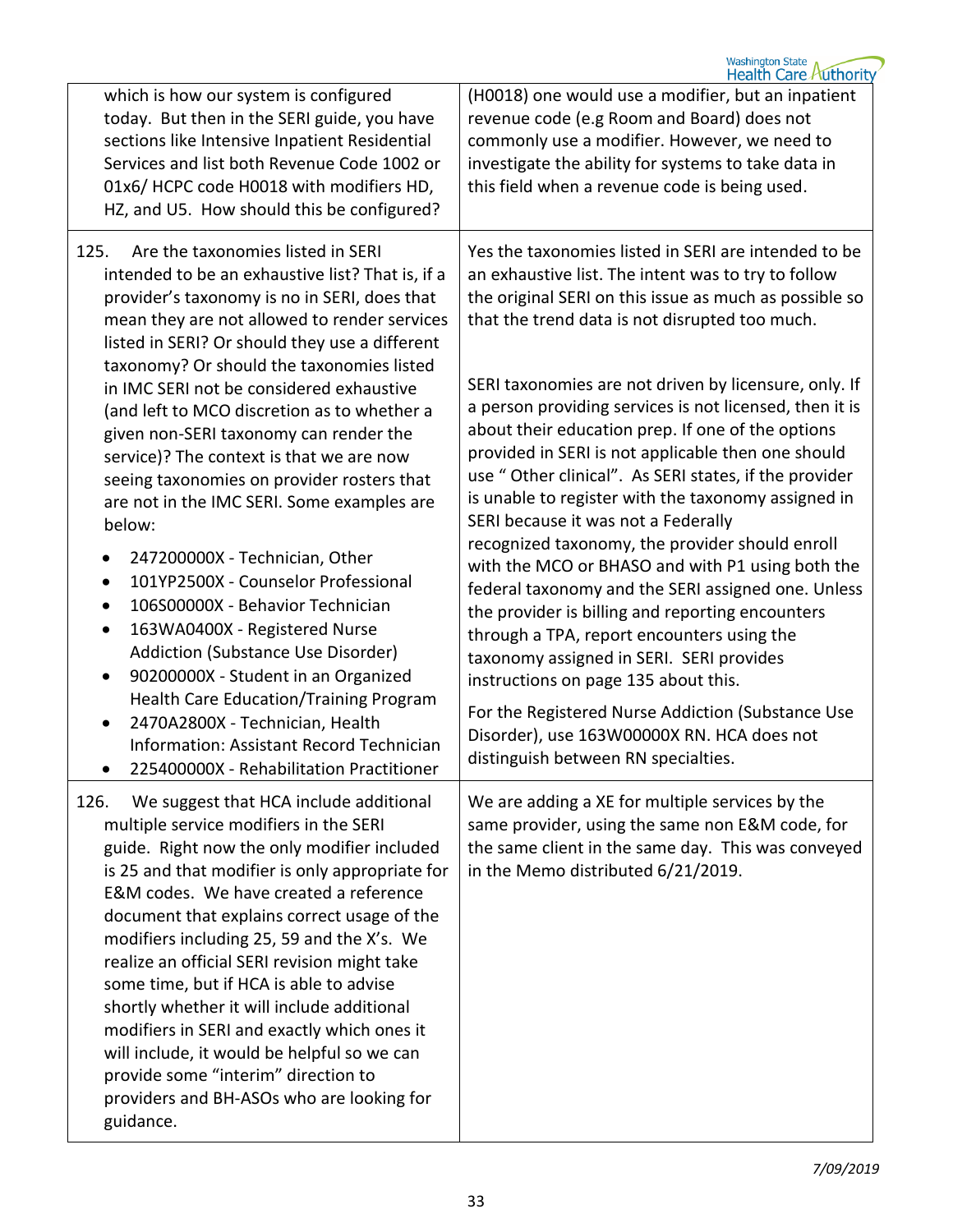## Washington State<br>Health Care Authority

| Minutes for 90791 and 90792:<br>127.                                                                                                                                                                                                                                                                                                                  | HCA will ask the other MCOs about both of this.                                                                                                                                                                                                                                                                                                                                                          |
|-------------------------------------------------------------------------------------------------------------------------------------------------------------------------------------------------------------------------------------------------------------------------------------------------------------------------------------------------------|----------------------------------------------------------------------------------------------------------------------------------------------------------------------------------------------------------------------------------------------------------------------------------------------------------------------------------------------------------------------------------------------------------|
| 1) We request that HCA consider allowing<br>minutes for 90791 and 90792 to ensure<br>parity and fairness with mental health<br>evaluations, which can also vary greatly<br>depending on the complexity/acuity of the<br>member.                                                                                                                       |                                                                                                                                                                                                                                                                                                                                                                                                          |
| 2) If it would be helpful to other MCOs (if<br>they are unable to implement minutes), we<br>could also consider moving H0001, 90791<br>and 90792 to units where 1 unit = 15 minutes<br>(with more than one unit allowed per<br>encounter). Then providers could bill the<br>closest number of units based on the actual<br>time spent.                |                                                                                                                                                                                                                                                                                                                                                                                                          |
| 128.<br>Does the state have a preference in how<br>we order our modifiers? As we configure out<br>system, we are concerned that all providers<br>have the same information on how to order<br>the modifiers when they submit claims, as<br>the order the modifiers are submitted in will<br>impact whether the claim will be accepted or<br>rejected. | While there is currently no edit to check the order<br>here is the general rule per our certified coder:<br>pricing mods go before payment-eligible mods, and<br>location mods are always last.                                                                                                                                                                                                          |
| Our system does not allow us to pay rates<br>129.<br>based on taxonomy. In order to distinguish a<br>different fee schedule for different licensure<br>levels, we would like to use modifiers. This is<br>for Beacon use only, and would not be sent<br>to the State in our outbound encounter files.                                                 | You should not remove anything from a claim that<br>is submitted to you and then submitted to HCA as<br>an encounter. While HCA doesn't currently edit on<br>taxonomy, providers must report encounter using<br>the taxonomies on the provider type chart OR as<br>directed in the SERI when encounters are submitted<br>through a TPA. The taxonomy edit will be<br>something considered in the future. |
| What does the Revenue Code 01X4<br>130.<br>mean?                                                                                                                                                                                                                                                                                                      | That is the coding sequence for the revenue codes<br>used on an inpatient claim to report the use of an<br>inpatient psych bed. The series is: 0114, 0124,<br>0134, 0144.                                                                                                                                                                                                                                |
| Can a modifier be used with a revenue<br>131.<br>code?                                                                                                                                                                                                                                                                                                | Modifiers are not commonly used with a revenue<br>code for R&B. But in this case, the modifier is used<br>to identify the program being served. So if you can<br>accept the modifier that is probably best until we<br>investigate this further.                                                                                                                                                         |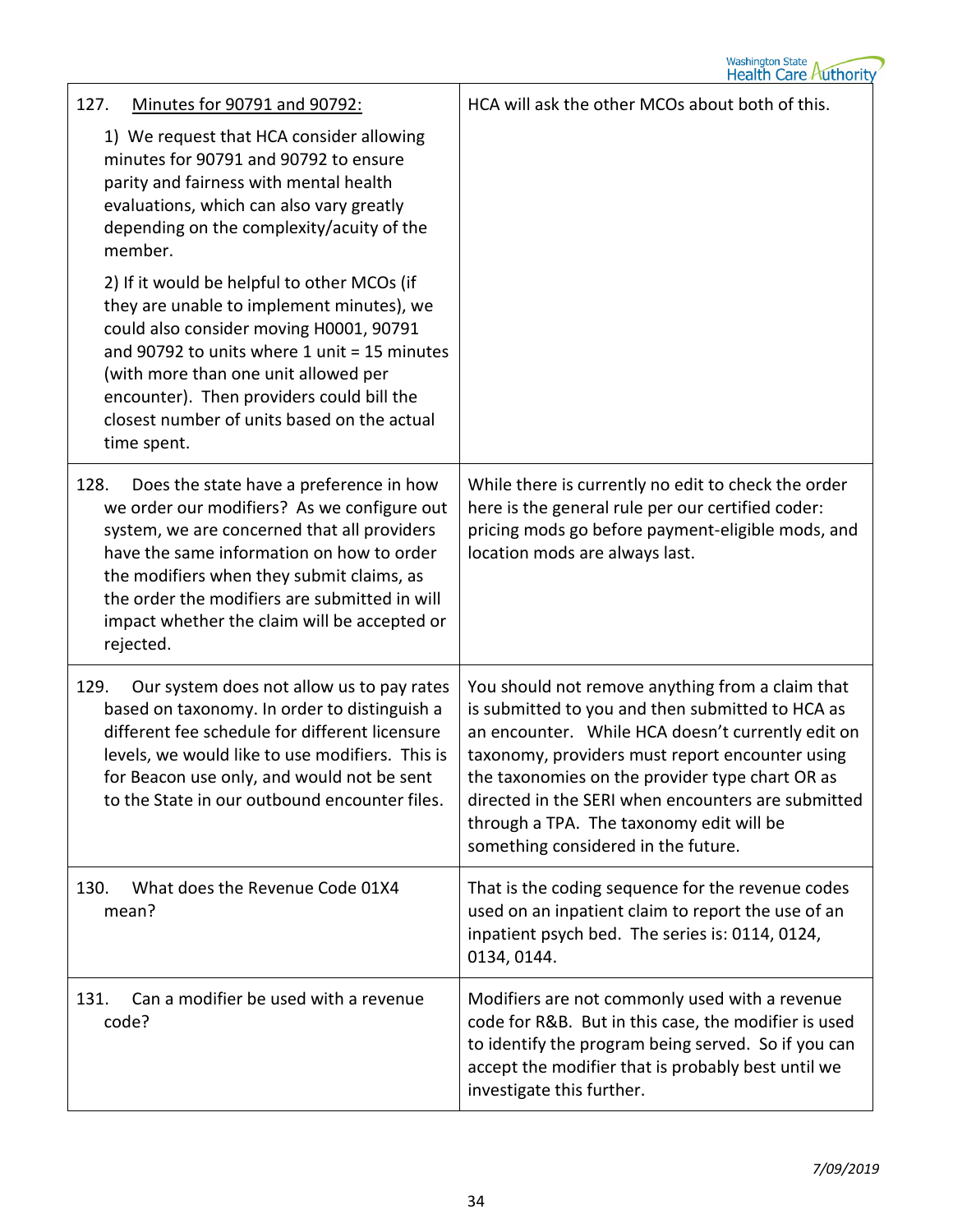| What is the HE modifier for? It is not<br>132.<br>listed in the SERI guide, but it is referenced.                                                                                                                                                                                                                                                                                                                                                                                                                                     | HE was removed on all modality pages. HCA must<br>have missed this one, so we are fixing that in the<br>next release. See "Interim Guidance" document<br>distributed 6/21/2019. We also replaced all the UCs<br>with HK that were missed.                                                                                                                                                                                                                                                               |
|---------------------------------------------------------------------------------------------------------------------------------------------------------------------------------------------------------------------------------------------------------------------------------------------------------------------------------------------------------------------------------------------------------------------------------------------------------------------------------------------------------------------------------------|---------------------------------------------------------------------------------------------------------------------------------------------------------------------------------------------------------------------------------------------------------------------------------------------------------------------------------------------------------------------------------------------------------------------------------------------------------------------------------------------------------|
| Is the TN modifier term'd?<br>133.                                                                                                                                                                                                                                                                                                                                                                                                                                                                                                    | TN wasn't on the original SERI. What is your<br>experience using that? What was it used to ID? FYI a<br>data review HCA did also didn't ID the use of a TN<br>modifier.                                                                                                                                                                                                                                                                                                                                 |
| 134.<br>So for clarity of the responses provided in<br>questions 128 - 133 above:<br>a) It is okay if we use modifiers to<br>indicate licensure levels (we would be<br>using):<br><b>LESS THAN BACHELOR DEGREE</b><br>HM<br><b>LEVEL</b><br><b>BACHELORS DEGREE LEVEL</b><br>HN<br>TD<br><b>RN</b><br>(LPN/LVN)<br><b>TE</b><br>b) We would not remove the modifiers<br>from claims, and<br>c) We would reinforce with providers<br>that correct taxonomies should be<br>used in case taxonomy edits are<br>considered in the future? | The agency isn't going to say it is "okay" under our<br>policy. If you need to use a mechanism to<br>distinguish types of providers to support<br>reimbursement, that is your business decision. (a)<br>However, if you decide to use a modifier in addition<br>to the taxonomy number then do not remove the<br>modifier. (b)<br>Correct taxonomies must be used; not should be<br>used. And all encounters must be reported with the<br>taxonomy a instructed in the SERI guide. (c)<br>See Q & A 107 |
| 135.<br>Is a below master's level provider type<br>acceptable for code 90837 in IMC SERI?                                                                                                                                                                                                                                                                                                                                                                                                                                             | No, this is an error. Any provider type less than a<br>Master's degree should not be reported with this<br>modality. We will amend in the next release.                                                                                                                                                                                                                                                                                                                                                 |
| Now that we are in the new SERI world<br>136.<br>we have discovered that there doesn't<br>appear to be a code for SUD services 1-9<br>minutes. We used to use H0047 which was<br>under Case Management in the old SERI.<br>That code is now under Recovery Support<br>Services- which we don't provide. Is this the<br>code we would use for any SUD service 1-9<br>minutes? It's not really clear to us given that<br>it's under a category that doesn't really apply<br>to Alcohol/Drug abuse svc. NOS.                             | There may not be a code for less than 10 minutes.<br>T1016 is what you would use for at least 10 minutes<br>of interaction. It is not clear to what service is<br>actually being provided for less than 10 minutes,<br>what is actually occurring?                                                                                                                                                                                                                                                      |